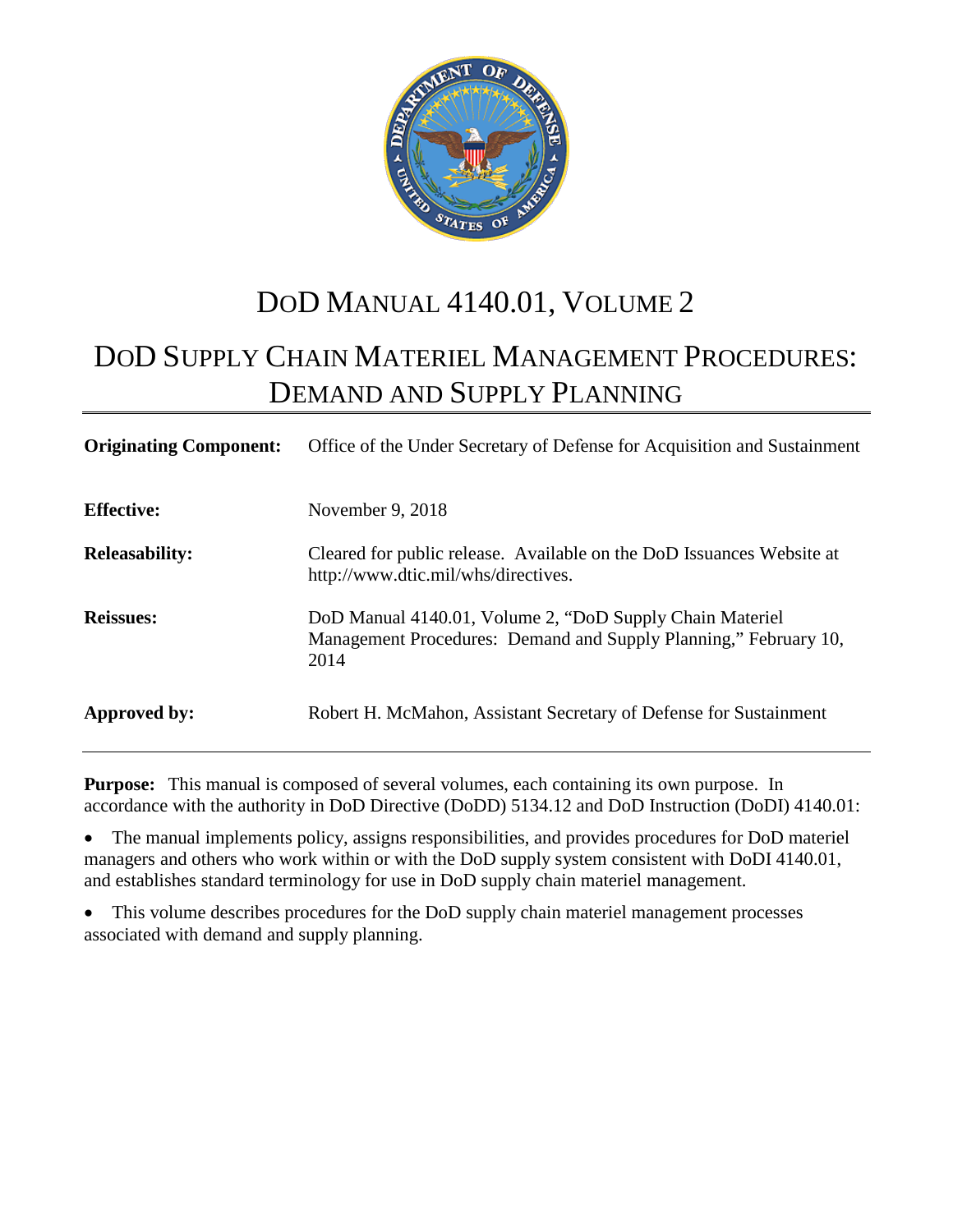# **TABLE OF CONTENTS**

| 2.3. Secretaries of the Military Departments and Director, Defense Logistics Agency |  |
|-------------------------------------------------------------------------------------|--|
|                                                                                     |  |
|                                                                                     |  |
|                                                                                     |  |
|                                                                                     |  |
|                                                                                     |  |
|                                                                                     |  |
|                                                                                     |  |
|                                                                                     |  |
|                                                                                     |  |
|                                                                                     |  |
|                                                                                     |  |
|                                                                                     |  |
|                                                                                     |  |
|                                                                                     |  |
|                                                                                     |  |
| SECTION 5: ITEM CLASSIFICATION AND CODING FOR STOCKAGE REQUIREMENTS  18             |  |
|                                                                                     |  |
|                                                                                     |  |
|                                                                                     |  |
|                                                                                     |  |
|                                                                                     |  |
|                                                                                     |  |
|                                                                                     |  |
|                                                                                     |  |
|                                                                                     |  |
|                                                                                     |  |
|                                                                                     |  |
|                                                                                     |  |
|                                                                                     |  |
|                                                                                     |  |
|                                                                                     |  |
|                                                                                     |  |
|                                                                                     |  |
|                                                                                     |  |
|                                                                                     |  |
|                                                                                     |  |
|                                                                                     |  |
|                                                                                     |  |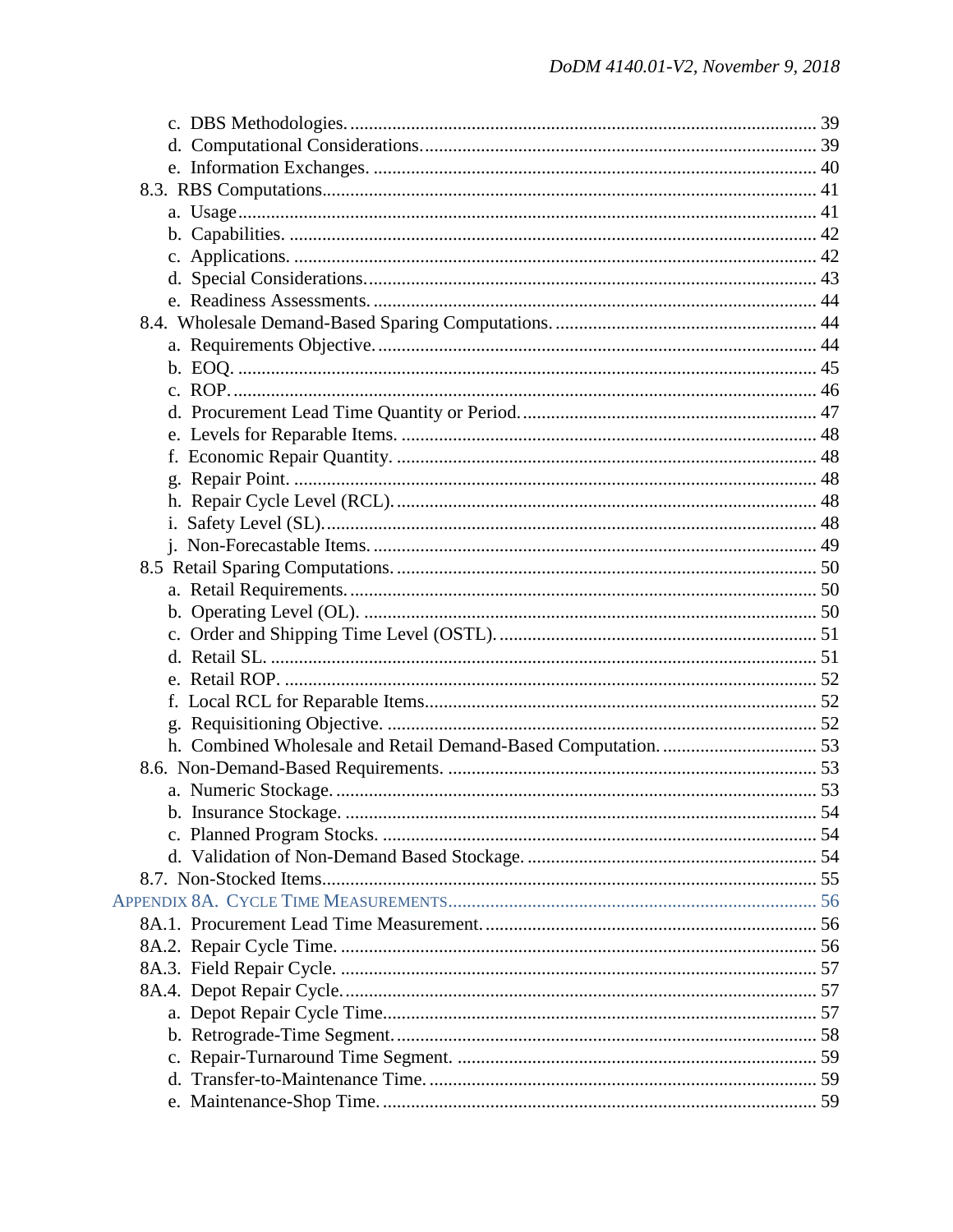# **TABLES**

| Table 5. Segmenting Items as Forecastable and Non-Forecasting Based on Demand |  |
|-------------------------------------------------------------------------------|--|
|                                                                               |  |
|                                                                               |  |
|                                                                               |  |

# FIGURES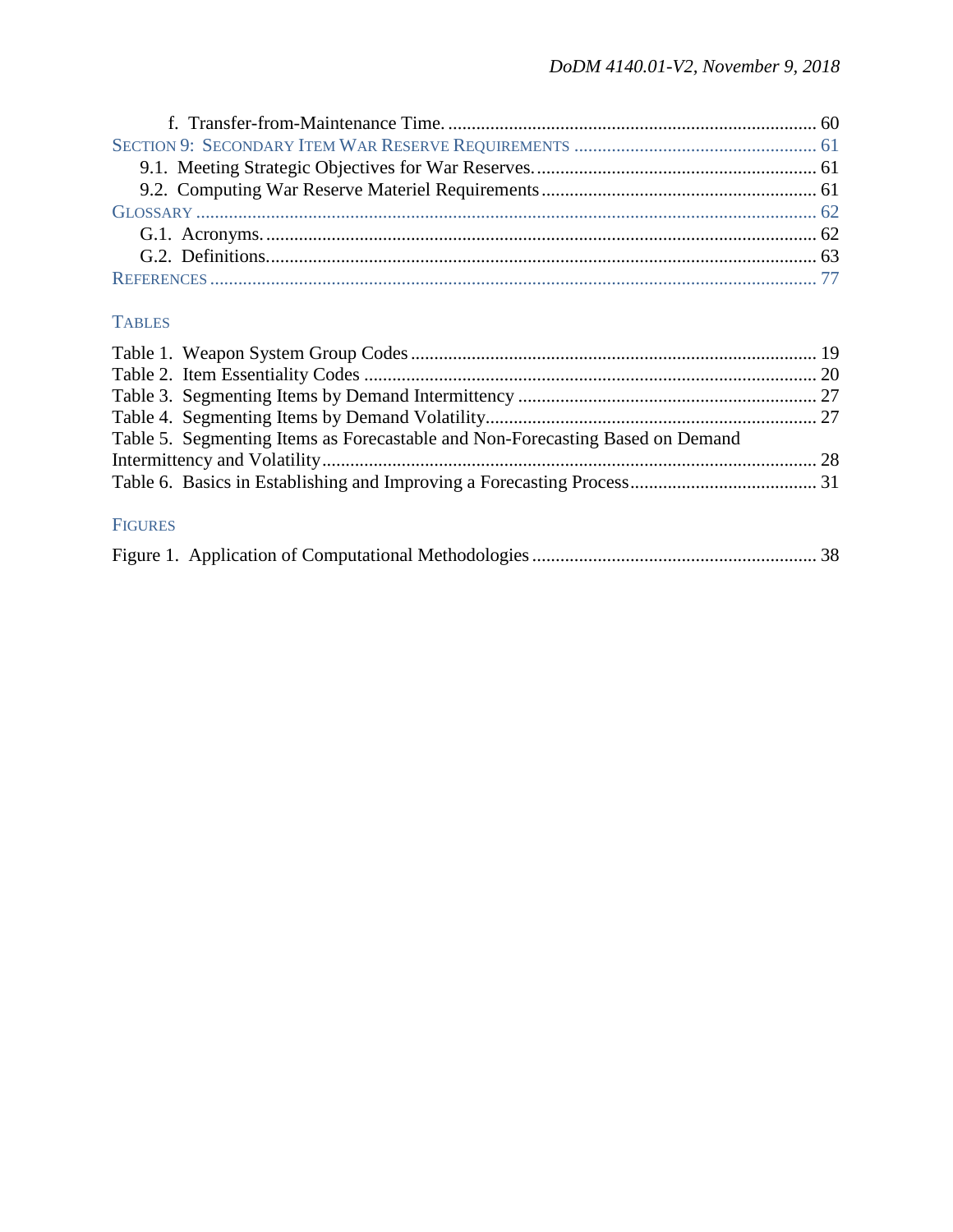# **SECTION 1: GENERAL ISSUANCE INFORMATION**

<span id="page-4-0"></span>**APPLICABILITY.** This volume applies to OSD, the Military Departments (including the Coast Guard at all times, including when it is a Service in the Department of Homeland Security by agreement with that Department), the Office of the Chairman of the Joint Chiefs of Staff and the Joint Staff, the Combatant Commands, the Office of the Inspector General of the Department of Defense, the Defense Agencies, the DoD Field Activities, and all other organizational entities within the DoD (referred to collectively in this issuance as the "DoD Components").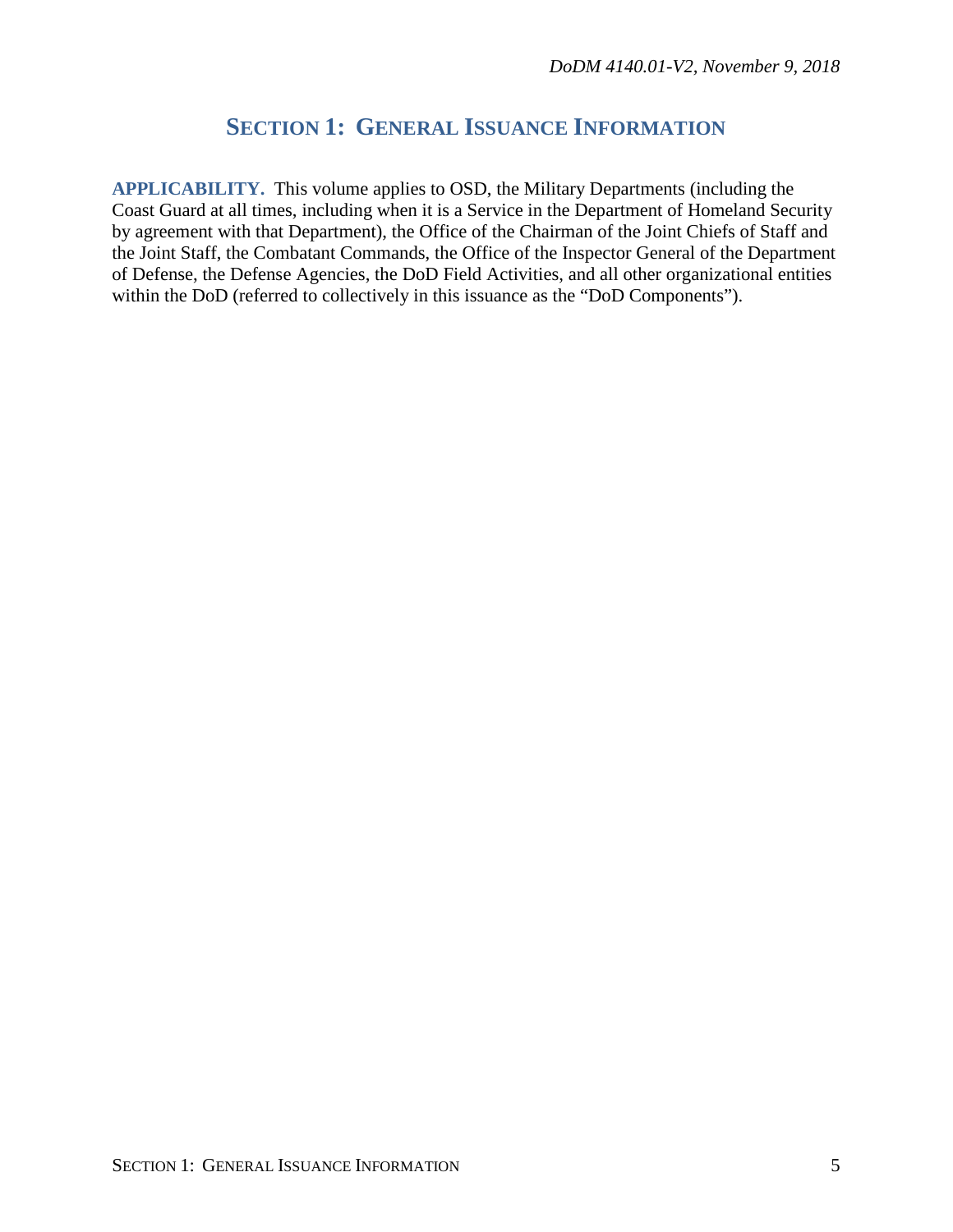# **SECTION 2: RESPONSIBILITIES**

<span id="page-5-1"></span><span id="page-5-0"></span>**2.1. ASSISTANT SECRETARY OF DEFENSE FOR SUSTAINMENT (ASD(S)).** Under the authority, direction, and control of the Under Secretary of Defense for Acquisition and Sustainment (USD(A&S)), the ASD(S) oversees the DoD supply chain planning process.

## <span id="page-5-2"></span>**2.2. DOD COMPONENT HEADS.** The DoD Component heads:

a. Share information on their supply chain requirements with their supply sources (e.g., vendors, maintenance activities, or contingency contracting organizations) to support costeffective collaborative planning with end-to-end visibility of DoD materiel across the DoD supply chain.

b. Use demand and supply planning to optimize DoD supply chain resources. Collaborate with supply chain support providers and customers to efficiently and securely meet mission requirements.

c. Plan and provide resources for all elements of the DoD supply chain to meet customer demand. Develop and establish risk management and support strategies to meet future DoD supply chain requirements for the future.

<span id="page-5-3"></span>**2.3. SECRETARIES OF THE MILITARY DEPARTMENTS AND DIRECTOR, DEFENSE LOGISTICS AGENCY (DLA).** In addition to the responsibilities in Paragraph 2.2., the Secretaries of the Military Departments and the Director, DLA (the Director, DLA is under the authority, direction, and control of the USD(A&S), through the ASD(S)):

a. Ensure that new items that are acquired to carry out mission requirements are properly cataloged, classified, and coded according to Sections 2451-2454 and 2456-2458 of Title 10, United States Code, as described in Volume 8 of this manual.

b. Establish and maintain, within authorized funding, a war reserve materiel program for secondary items that are required in accordance with DoDI 3110.06.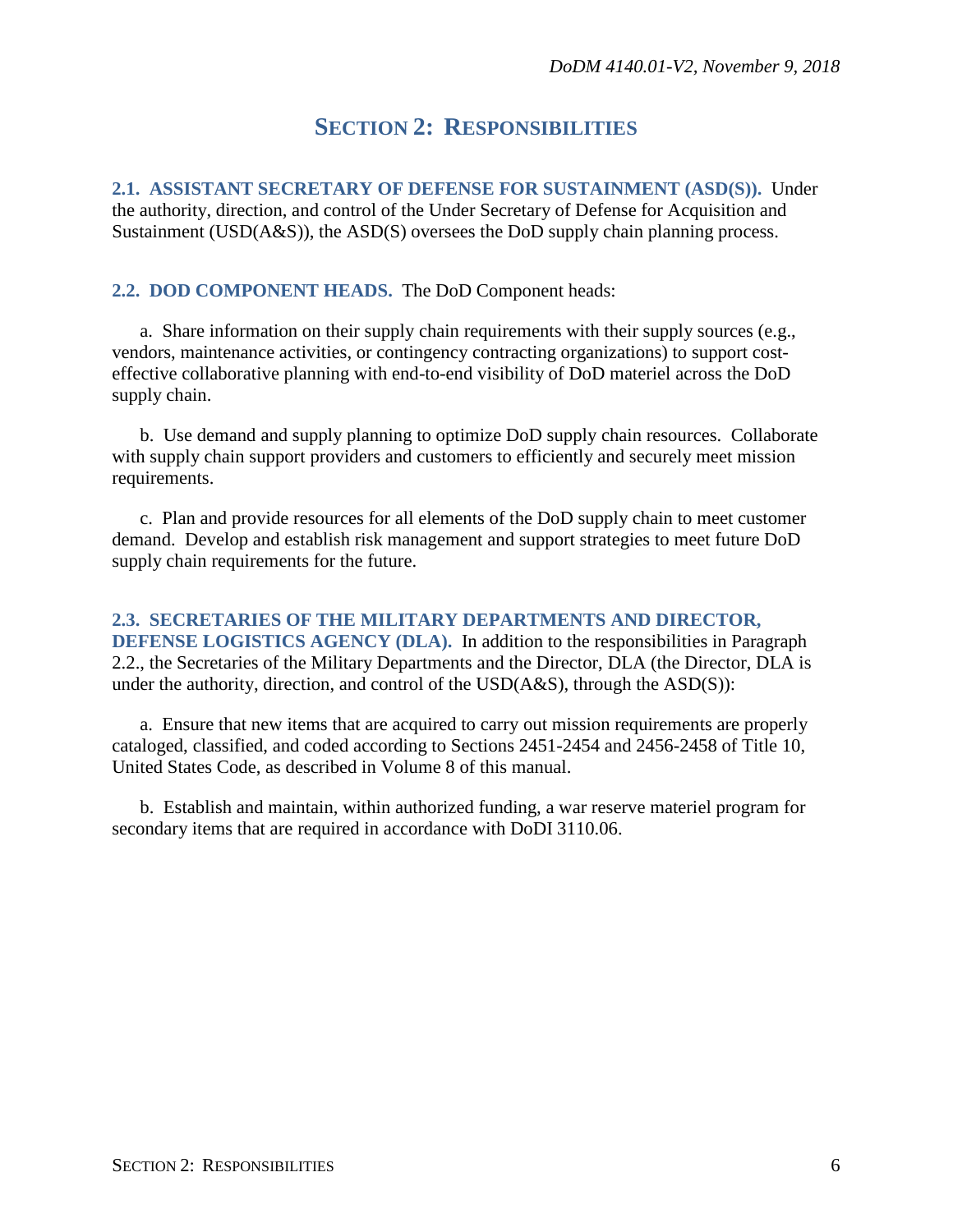# **SECTION 3: PLANNING**

### <span id="page-6-1"></span><span id="page-6-0"></span>**3.1. SUPPLY CHAIN PLANNING AND EXECUTION.** The DoD Components will:

a. Provide for and manage an integrated planning infrastructure that addresses demand and supply planning and the supply chain processes of source, make and maintain, deliver, and return (this process is discussed in Volumes 3- 6 of this manual). Establish and communicate DoD supply chain plans that:

(1) Provide for support strategies as described in Volume 3 of this manual.

(2) Execute a sales and operations planning framework (described in Volume 12 of this manual), over an appropriate planning interval (e.g., long-term, annual, monthly, weekly) so that all available resources are used to efficiently meet DoD supply chain requirements.

(3) Address mitigating risks to avoid any disruptions to the DoD supply chain.

b. Collaborate with maintenance, distribution, or transportation managers and customers to determine optimal support strategies that meet documented performance requirements. For example, those requirements that are being acquired under a contract with a commercial vendor or those requirements that are filled by an organic supply source and supplied to another component under a performance based agreement. The DoD Components will:

(1) Use a performance-based logistics (PBL) strategy that considers performance attributes of consistency, responsiveness, flexibility, cost, security, equipment reliability, and asset allocation. The DoD Components will specify performance requirements in PBL contracts with commercial suppliers who manage items for the DoD. For items managed by organic sources of supply, requirements must be delineated in performance-based agreements between suppliers and their customers.

(2) Establish support strategies that satisfy customer performance requirements by:

(a) Setting parameters or goals for computing inventory levels that meet documented performance requirements at minimum total cost in accordance with Section 6 of this volume.

(b) Collaborating with customers on their future needs when classifying and coding items for requirements in accordance with Section 5 of this volume.

(3) Maximize the use of DoD-owned inventory (across all DoD Components) on all contractual or support arrangements and partnering agreements before procuring inventory items from commercial sources.

(4) Protect critical program information within a research, development, test, and evaluation program throughout the military life cycle of the defense system, in accordance with DoDI 5200.39.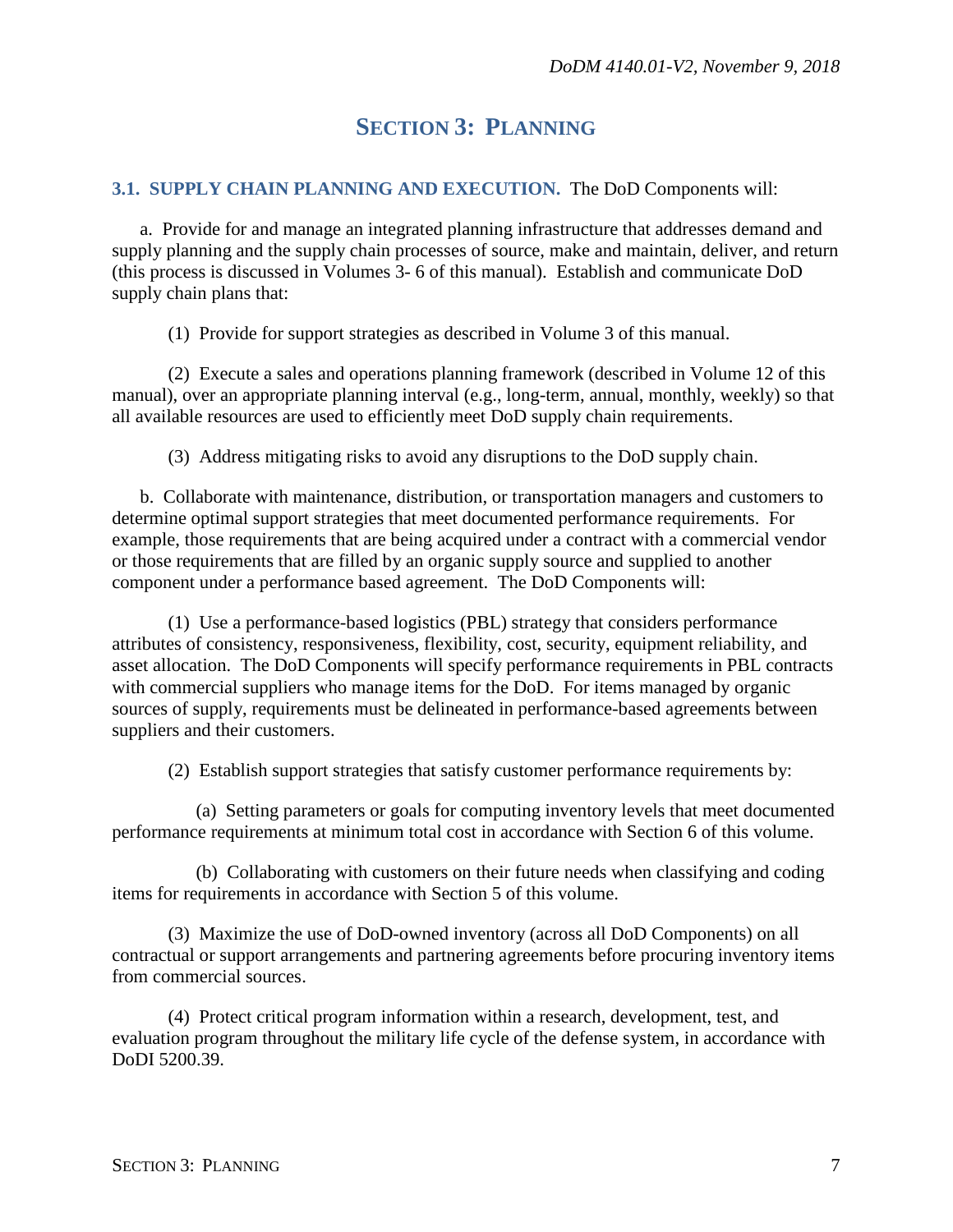(5) Protect critical components of trusted systems and networks throughout the system or network life cycle in accordance with DoDI 5200.44.

(6) Emphasize metrics and steps to ensure that the spares pipeline is not subordinate to ongoing acquisitions of items from commercial sources that are procured in support of mission requirements.

c. Establish DoD supply chains that support time-definite delivery and quality of order fulfillment (e.g., right quantity, right condition, and right documentation). DoD Components will:

(1) Establish supply chains that meet readiness-based customer support goals for weapon system items.

(2) Design supply chains with the flexibility and resources to compensate for volatility of customer demand, the supplier cycle fluctuations, and identified risks while meeting customer needs.

(3) Work with customers to reduce the scale of the logistics supply chain in military operations and, thus, reduce the risks from interruptions in the supply chain process and the interception of supplies.

(4) Plan and provide resources to support the elements of the DoD supply chain to meet customer demand. The DoD Components will:

(a) Ensure that the inventory is the right size to efficiently meet customer demand in accordance with Section 8 of this volume.

(b) For items stocked, plan inventory to provision new materiel in accordance with Section 4 of this volume. Determine peacetime, wartime, and high tempo operating condition replenishment stock levels by location (i.e., stockage location and echelon) to efficiently satisfy customer demands.

(c) Consider planning factors described in Joint Publication 4-0, including total supply chain costs (e.g., inventory holding, materiel handling, transportation, and the cost to protect the supply chain from tactical and operational interruptions).

d. Use DoD asset visibility capabilities to maximize existing inventories, DLA-managed assets, or component-owned assets at storage locations throughout DoD. They will:

(1) Use asset visibility in all issuable or potentially issuable condition codes and requirements of retail supply activities to satisfy requirements across the supply chain.

(a) Use retail-level activities that will provide the materiel manager with the asset and requirements information needed to make decisions on procurement, maintenance, and lateral redistribution of supplies as described in Volume 5 of this manual.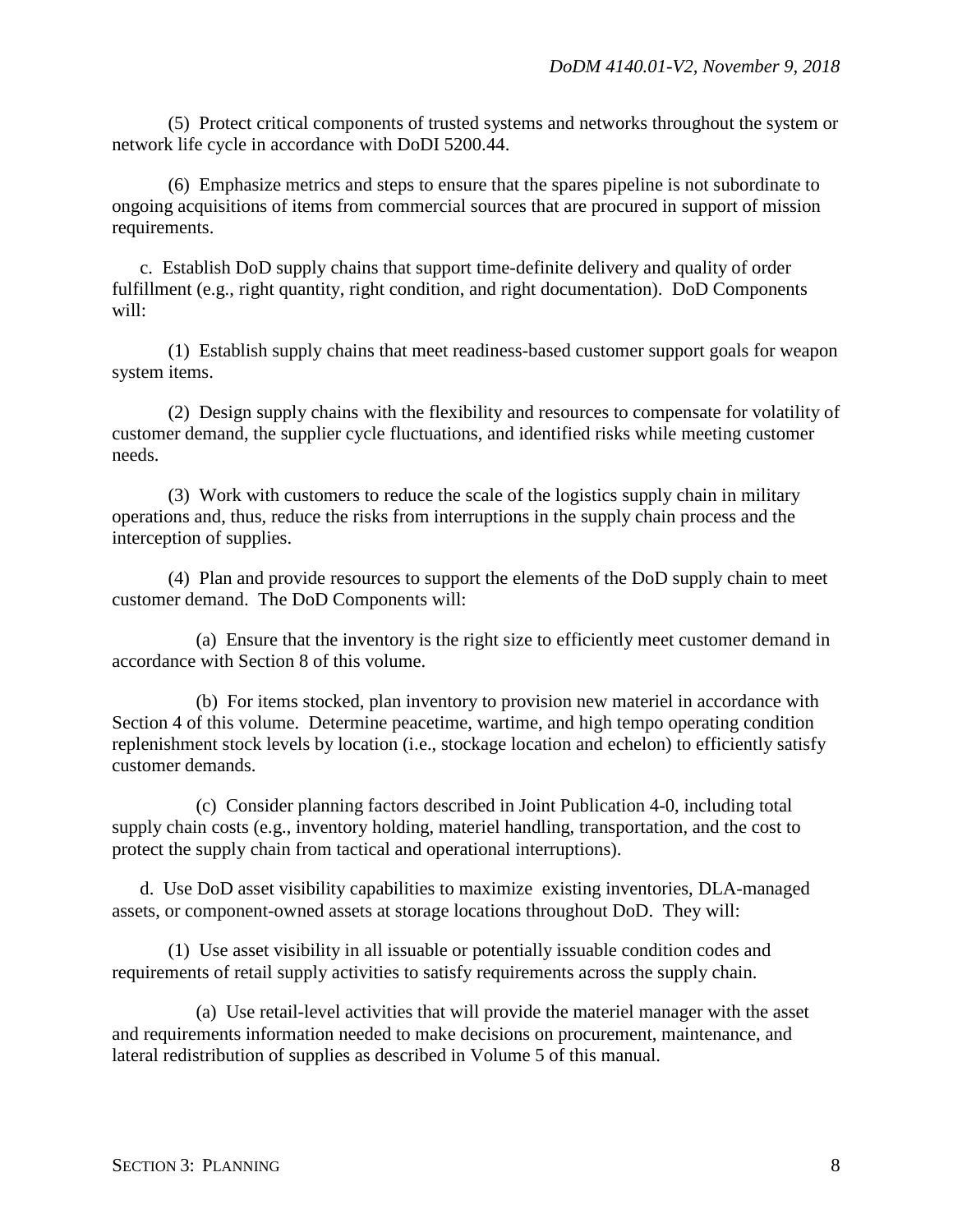(b) Consider using knowledge of wholesale and retail assets to compute materiel stockage requirements levels when multi-echelon requirements computation processes are used as described in Section 8 of this volume. Where cost effective, retail level supply activities will make their asset quantities (excluding assets in the hands of the user) visible to the requirements computing system of the managing DoD Component to support the process.

(2) Provide the Combatant Commands with visibility of materiel assets on hand, in transit, and on order to their area of responsibility that helps them with:

(a) The information needed for in-theater operational planning and for repositioning or redirecting of assets to support critical operations.

(b) In-theater joint deployment and distribution operations centers to effect crossdocking of assets between units, increase asset visibility, improve movement of materiel to and within theater, and move materiel out of theater.

(3) Provide the Military Departments headquarters, subordinate units, and the weapon system managers of retail-level assets and requirements within their respective Military Departments with sufficient visibility of materiel to assess their capability to support operational and contingency plans and to support weapon system readiness.

(4) Participate in the DLA In-Storage Visibility Program and minimize restrictions on the use of available consumable inventories to offset other component's orders and to fulfill open backorders for consumable materiel. Exceptions include:

(a) Forward-deployed and overseas units with limited or prohibitively costly access to transportation resources.

(b) Contingency locations that cannot divert manpower to support redistribution of consumable materiel.

(5) Use visibility of assets in all condition codes transferred to the DLA Disposition Services to recall serviceable items instead of initiating a procurement or depot repair action for those items.

### <span id="page-8-0"></span>**3.2. DEMAND AND SUPPLY PLANNING.**

a. Materiel managers will:

(1) Establish and manage a demand planning process that accumulates and forecasts customer demand for products or services at the appropriate category, organizational level, and time interval in accordance with Section 7 of this volume.

(2) Establish and manage a supply planning process that plans for acquiring and maintaining the inventory needed to meet customer demand.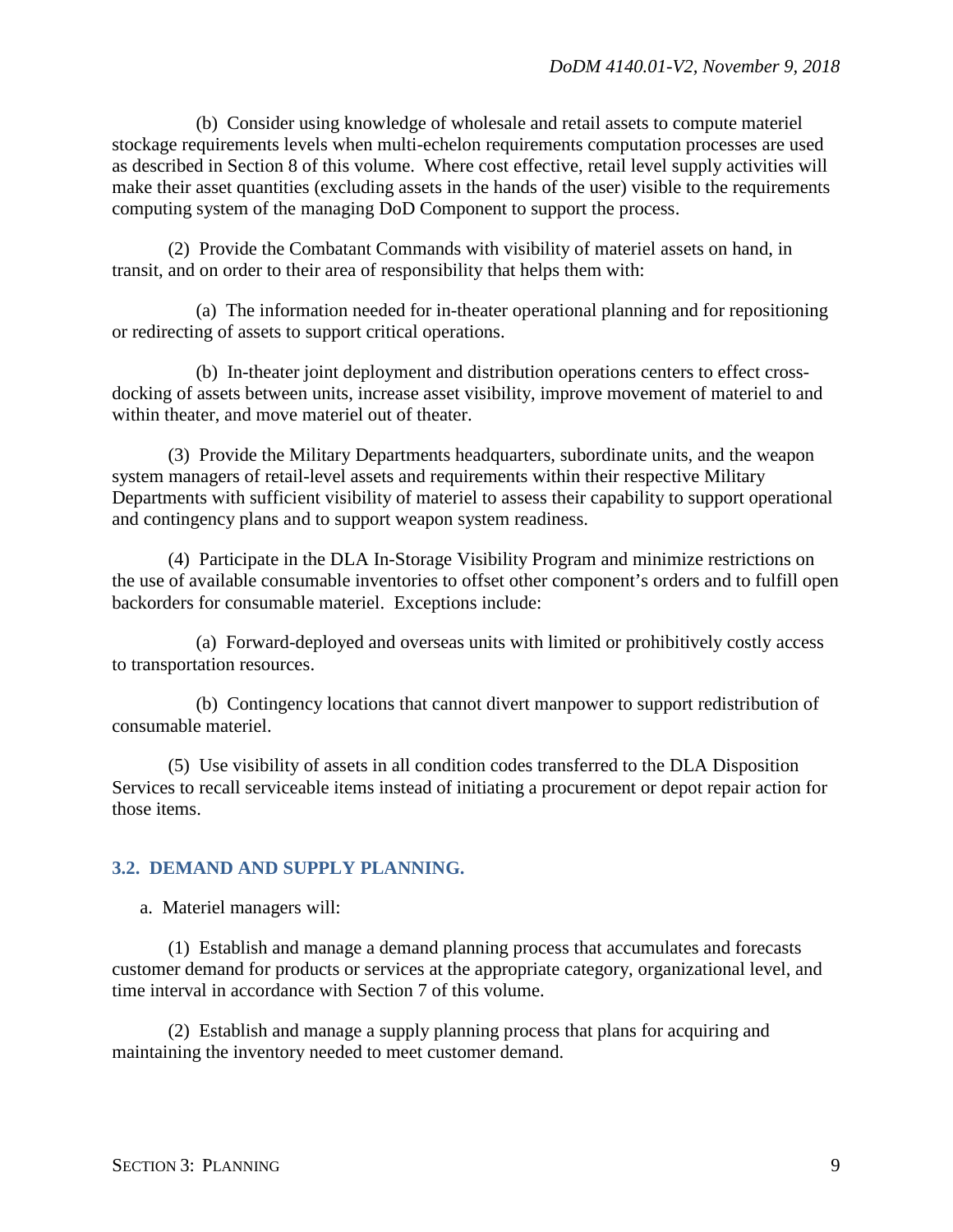(3) Use all applicable planning information including operating programs, customer requirements, supply chain resources, and total assets in their demand and supply planning to maximize supply chain productivity.

(4) Consider the context and perspective of joint theater operations for demand and supply planning as directed in Joint Publication 4-0.

b. The DoD Components will:

(1) Work to integrate supply chains to optimize demand and supply planning.

(2) Ensure that all supply chain work centers and organizations understand their impact on supply and demand balancing.

(3) Use the procedures for accessing and sharing information used in demand and supply planning in Volume 7 of this manual.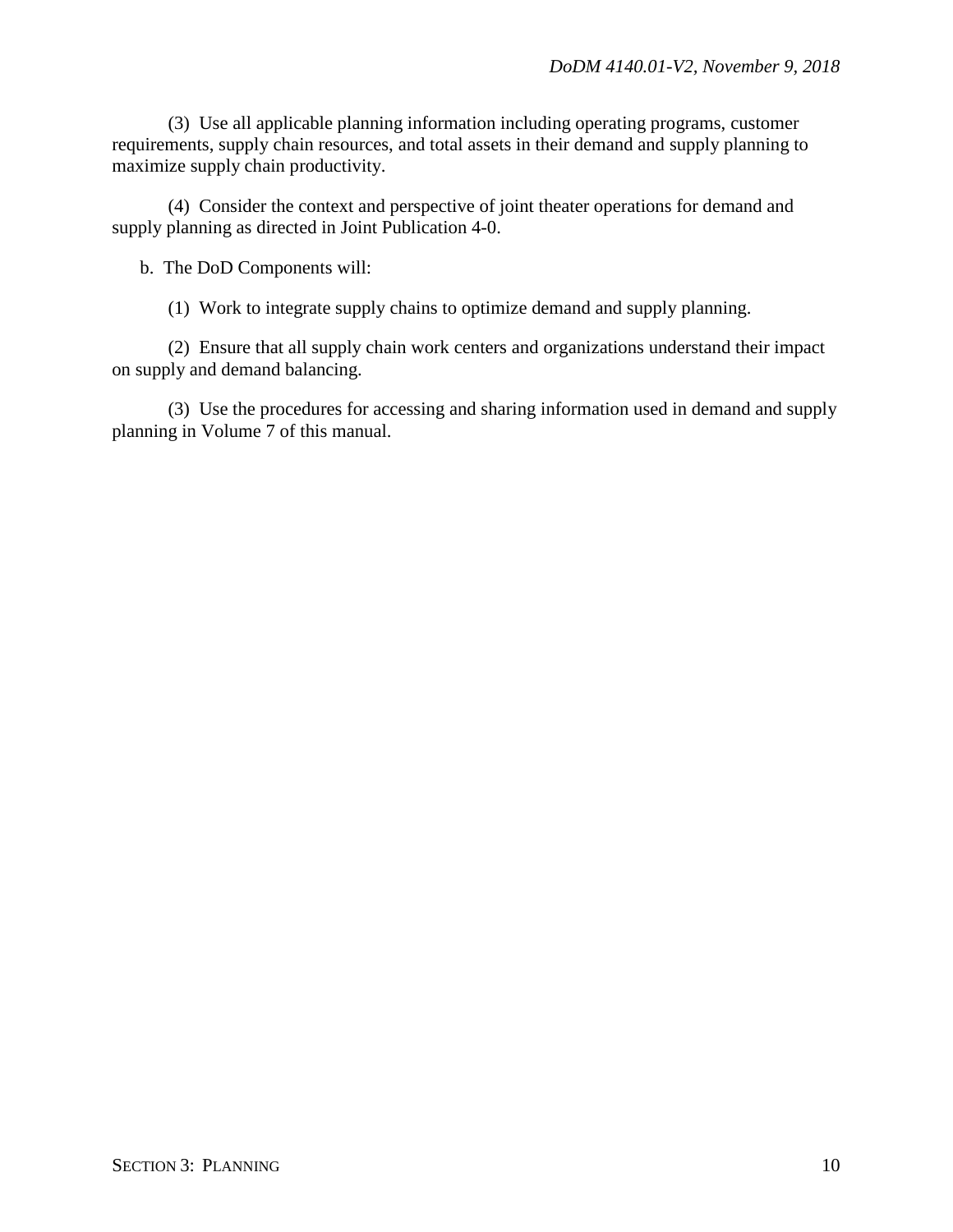# **SECTION 4: PROVISIONING**

<span id="page-10-1"></span><span id="page-10-0"></span>**4.1. PROVISIONING PLANNING.** Provisioning planning begins with program initiation for planning and acquiring initial spares to support a new or existing weapon system, subsystem, or major end item and continues through the system acquisition.

a. Materiel managers and primary inventory control activities (PICA) will work with program managers to:

(1) Address logistics requirements and related supply chain costs (e.g., materiel, storage, and transportation) within the total life-cycle systems management. Ensure the coordination of provisioning requirements and initial materiel support activities via provisioning conferences.

(2) Document technical and logistics data that is relevant to end item supply support and make this data accessible to DoD and commercial materiel managers who are responsible for provisioning, follow-on support, and evaluation of supply chain performance. Provide timely access to provisioning data required to identify, acquire, and assess support items.

(3) Catalog items repeatedly used, bought, stocked, or distributed in accordance with Section 2451 of Title 10, United States Code. Generally, catalog new items before first units are equipped in accordance with the procedures in DoD Manual (DoDM) 4100.39. Assign demilitarization, essentiality, critical item control, and other item-level specific codes in accordance with the procedures in DoDM 4100.39.

(4) Assign demilitarization coding to component items of new weapon systems or major end items in accordance with Volume 1 of DoD 4160.28-M. Materiel managers will ensure the assignments are made early in the development of new weapon systems or major end items before any new component item is released to a non-military activity.

b. When the DoD Components are the preferred source of supply for a new major system, they will integrate provisioning requirements and activities into the system acquisition process in accordance with performance based agreements with program managers.

c. Items not associated with the acquisition of a new major system may be provisioned (e.g., items newly introduced into the supply system and items associated with the modification of a system or the introduction of a new subsystem or component). In such cases, materiel managers, together with user representatives, will set support goals according to Section 5 of this volume, and evaluate various supply support strategies for the provisioning of these items (e.g., organic and contractor) as described in Volume 3 of this manual. Special procedures for introducing new clothing and textile items are in Volume 9 of this manual.

### <span id="page-10-2"></span>**4.2. PROVISIONING DATA MANAGEMENT.**

a. When materiel managers acquire provisioning technical documentation (PTD) and engineering data for provisioning (EDFP) needed for future procurement of system components and parts, they will: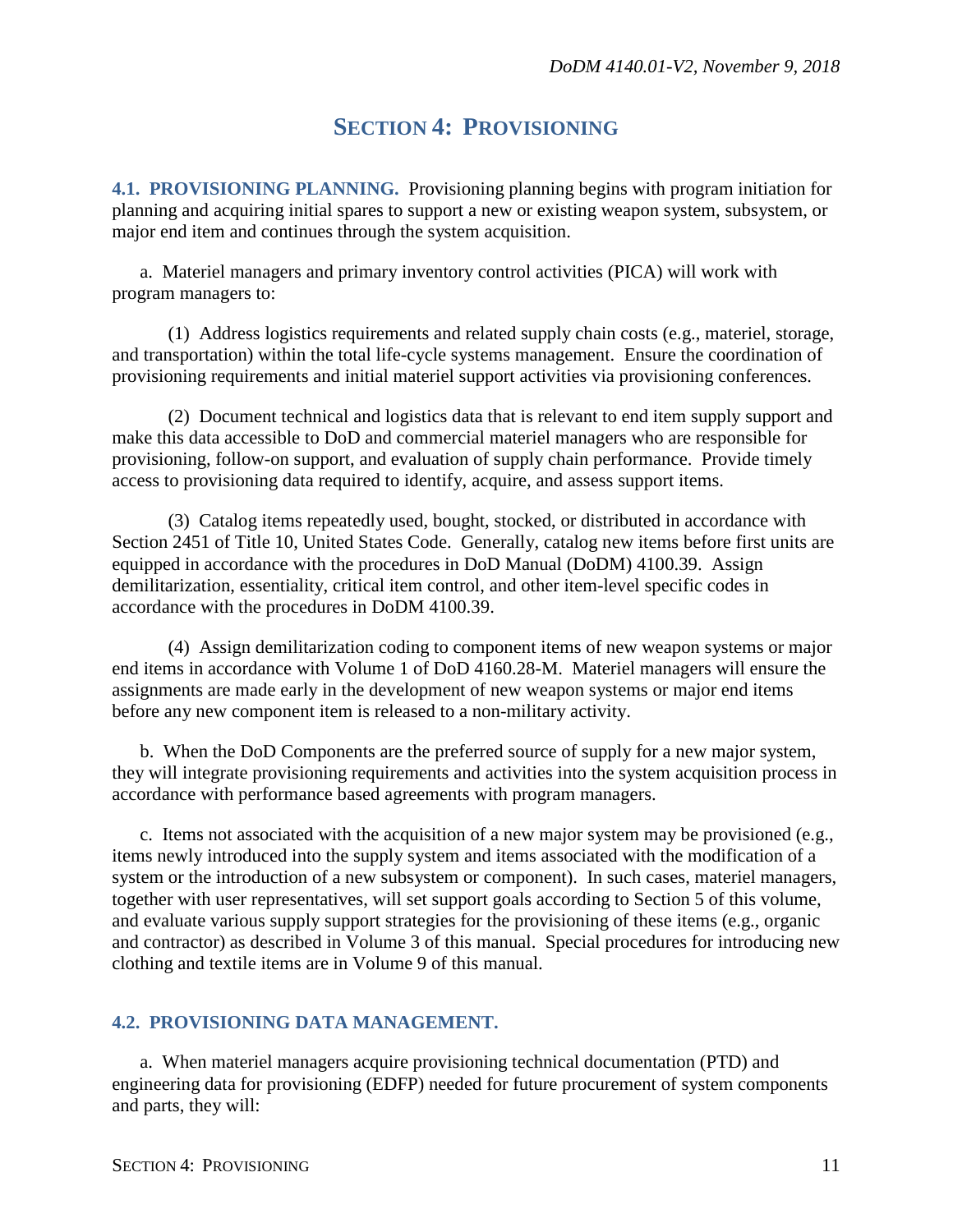(1) Familiarize themselves with the data requirements in Government Electronics and Information Technology Association Standard 0007 and Military Handbook 502A. For the acquisition of parts for which the government does not have data with rights to use in a specification or drawing for competitive acquisition, refer to Subpart 217.7504 of the Defense Federal Acquisition Regulation Supplement (DFARS).

(2) Tailor the EDFP to get electronic 3-dimensional model based data, product engineering drawings, or commercial drawings. Generate and accept the PTD and the EDFP, preferably in digital format.

(3) Provide program managers with applicable data requirements and deliverables for incorporating into the solicitation for acquiring end items.

(4) Receive contractually acquired PTD and EDFP deliverables from equipment manufacturers. Materiel managers will work with technical and procurement personnel to verify that the PTD and EDFP are sufficient to support procuring additional required support items that are required. Identify any data deficiencies and ensure that they are corrected during the provisioning review process if possible, or before the contract for the procurement of the end item expires.

(5) For joint Military Service acquisition programs, establish uniform PTD and EDFP requirements. The materiel manager of the lead DoD Component will coordinate provisioning requirements with the supporting DoD Components to avoid unnecessary duplication of data, formats, procedures, and operations.

b. Materiel managers will use provisioning data to:

(1) Assign source, maintenance, and recoverability (SMR) coding according to Section 5 of this volume.

(2) Complete provisioning screening of the range and quantity of support items necessary to operate and maintain an end item of materiel for an initial period of service.

(3) Review for parts standardization.

(4) Review for potential interchangeability and substitutability.

(5) Assign item names as prescribed in DoDM 4100.39.

(6) Assign item management codes as prescribed in Volume 2 of DoD 4140.26-M.

(7) Prepare item identifications for assigning national stock numbers (NSNs) as prescribed in the Federal Logistics Information System technical procedures at the DLA Website, referenced in DoDM 4100.39.

(8) Prepare allowance and issue lists.

(9) Determine requirements for items.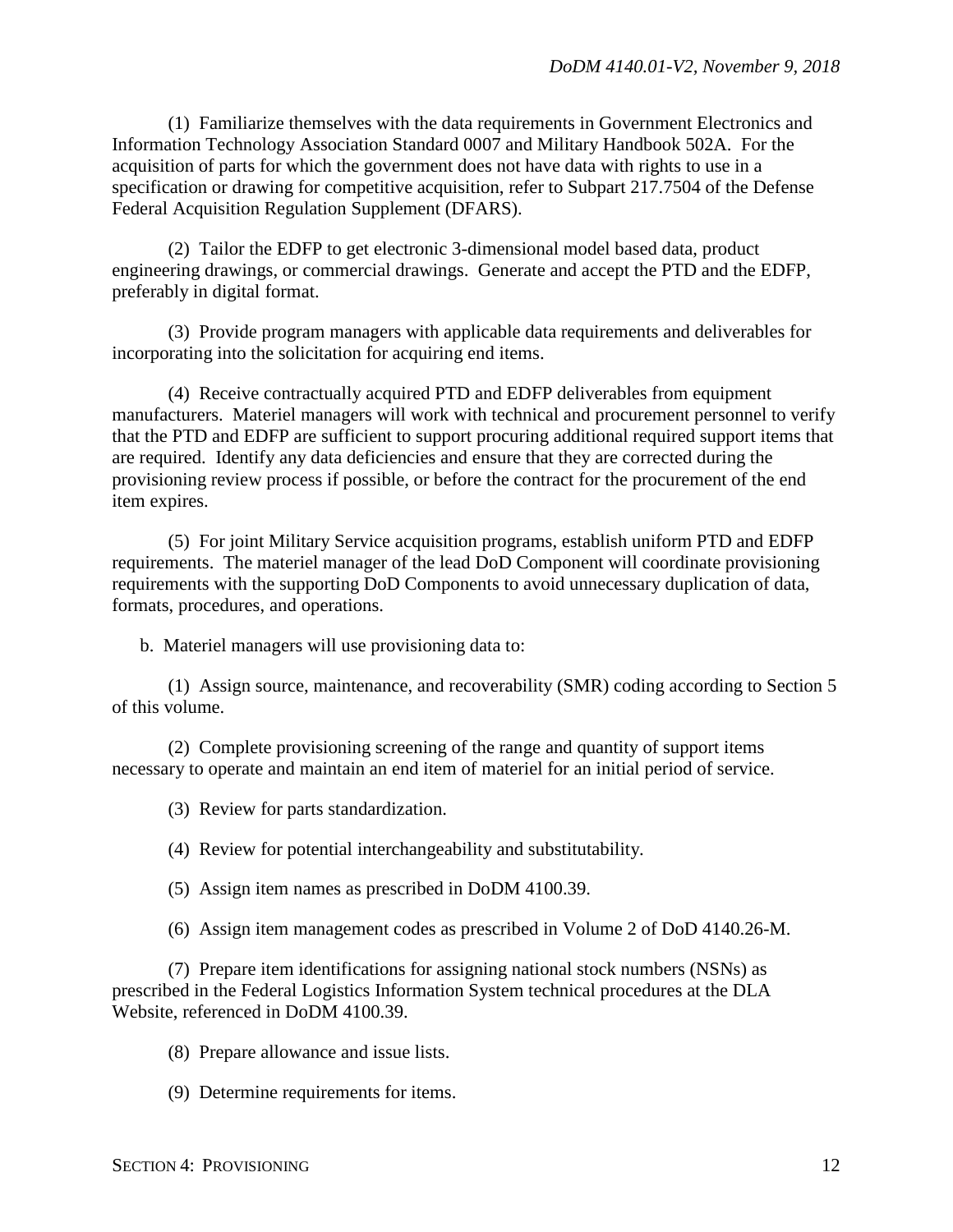(10) Procure spares, repair parts, and supplies for initial support, unless initial support is procured by the program manager.

c. For non-developmental items, materiel managers will, where possible, use contractor commercial data products provided contractually to satisfy provisioning data requirements. Whenever economically feasible, materiel managers should adopt commercial off-the-shelf software to exchange product data and adopt open-source commercial product data exchange.

d. During acquisition, materiel managers will ensure that provisioned support items are coded and reviewed for shelf-life considerations and assign a shelf-life code according to the DoD Shelf-Life Item Management Program as described in Volume 5 of this manual. Identify shelf-life characteristics of support items using the procedures and codes identified in Volume 1 of DoDM 4140.27. Materiel managers should also identify and potentially use non-hazardous, non-shelf-life, longer shelf-life, or recycled items where possible.

e. During provisioning, materiel managers will ensure that the manufacturer or engineering support activity performs a criticality determination for each new item. Aviation and ship items that have flight safety critical characteristics have additional requirements outlined in Volume 11 of this manual.

### <span id="page-12-0"></span>**4.3. PROVISIONING SCREENING.**

a. Materiel managers and PICA will work with program managers to reduce the variety of parts and associated documentation required by weapon systems or end items through provisioning screening.

b. DoD Components will coordinate with the Integrated Materiel Management Committee, in accordance with Volume 3 of this manual, on the uniform DoD-wide guidance for improving the overall efficiency and effectiveness of procedures and program controls for consumable items subject to item management coding and non-consumable items subject to non-consumable item materiel support codes within the DoD and other applicable federal agencies as needed.

c. During the provisioning process, the DoD Components will:

(1) Screen manufacturers' part numbers and other reference numbers in accordance with DoDM 4100.39 to prevent unnecessary or duplicate items from entering the supply system.

(2) Fill the requirement from existing stocks or through normal replenishment procurement when provisioning screening reveals that a support item or an acceptable substitute item is already established (i.e., already assigned a NSN). This additional provisioning requirement must be coordinated with the materiel manager.

(3) Facilitate electronic access to Federal Catalog System files by contractors who are performing under current weapon system development or production contracts.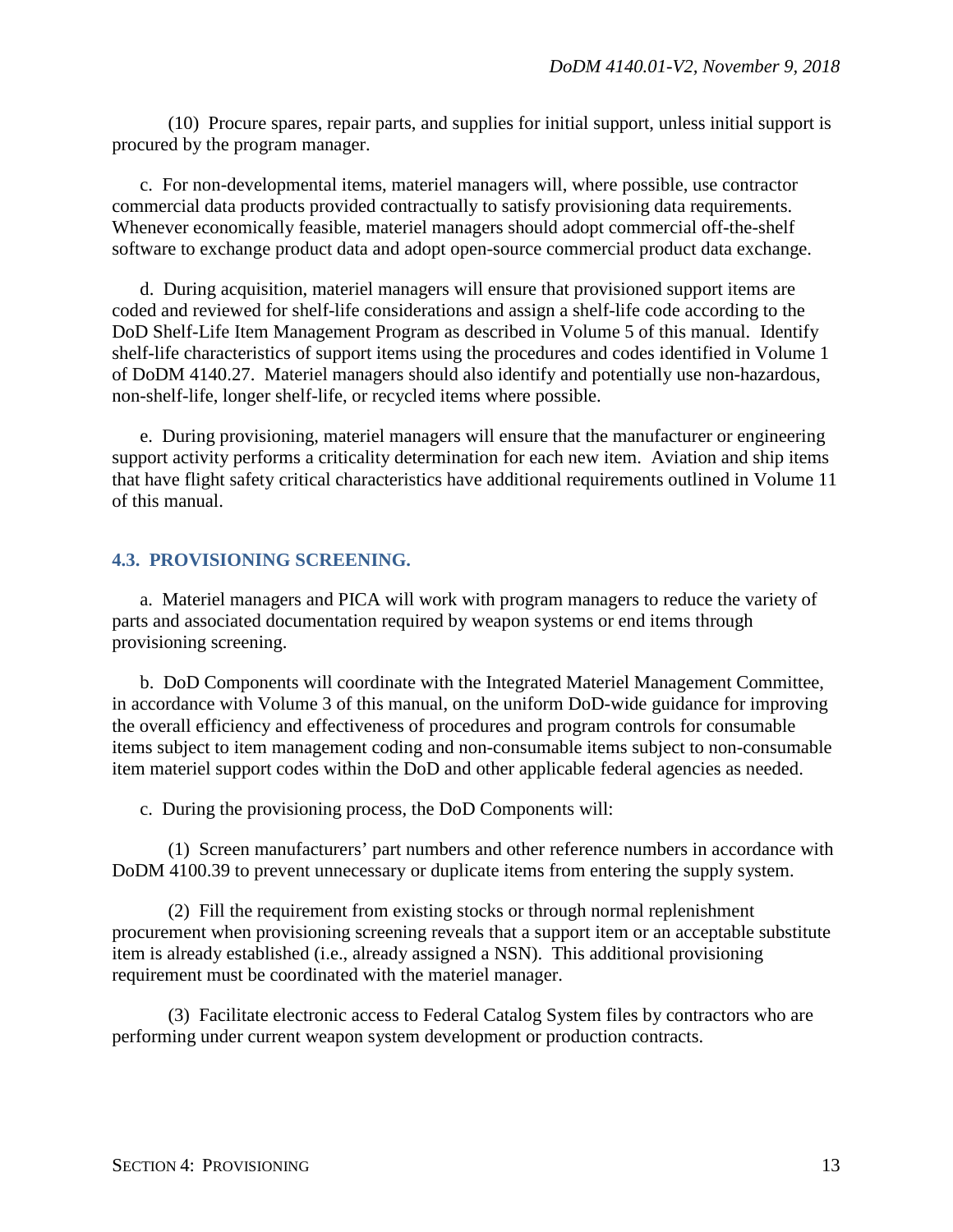(4) Use the DLA Information Services for additional screening support as needed and to enter new state-of-the-art technology into the supply system by developing new cataloging nomenclature and descriptive methods.

<span id="page-13-0"></span>**4.4. TRANSITION SUPPORT.** When transitioning from initial contractor support to organic supply support is required, materiel managers will develop:

a. A transition schedule based on design stability and supply support concept compatibility with maintenance concepts and other logistics support elements including logistics data.

b. Schedules from contractor to organic supply support transition that are consistent with the system and equipment logistics support plan. Consider phased support to allow for the costeffective transition to organic supply support.

c. Transition plans to transfer some or all of the support for weapon system from organic assets, including supply support for established items, when a contractor provides supply support.

### <span id="page-13-1"></span>**4.5. PROVISIONING REQUIREMENTS DETERMINATION.**

#### <span id="page-13-2"></span>**a. Provisioning Procedures for Organic Requirements.**

(1) DoD Components will compute requirements for provisioned items using the latest end item program or delivery data and projected mature maintenance replacement rates. When using interim contractor support for computing DoD Component requirements for provisioned items, materiel managers will identify the necessary usage data to be collected and delivered by the contractor in a format compatible with the automated system used in the U.S. Government's requirements determination process.

(2) Procuring partial quantities of computed requirements for the provisioning of selected spare and repair parts may be deferred when program uncertainties or other circumstances during the provisioning period of these items make such calculated risks acceptable in the context of available resources and readiness goals.

(3) The DoD Components will retain documentation that portrays how contractor and U.S. Government factors were evaluated and used to determine provisioning requirements.

(4) Extend provisioning requirements based on engineering data through the demand development period (DDP) as addressed in Section 7 of this volume.

(5) Contractors and depot maintenance managers may recommend the range and quantity of support items required to be provisioned.

(6) When an established item is managed by a DoD Component other than the provisioning one, the DoD Component using the item registers the requirement with the materiel manager by submitting supply support requests (SSRs) for consumable items, in accordance with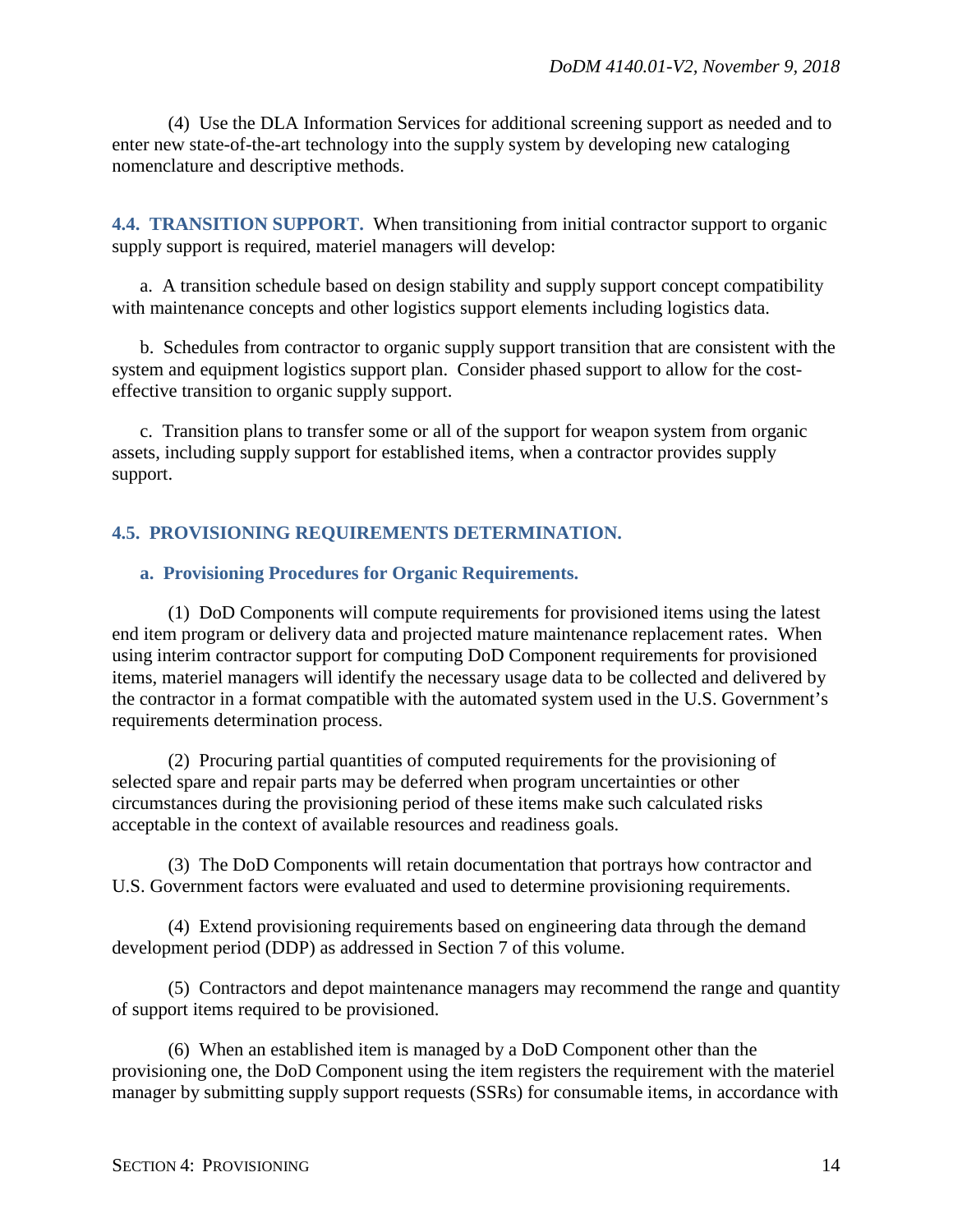Volume 1 of DoD 4140.26-M, and by submitting non-consumable item materiel support requests (NIMSRs) for reparable items, in accordance with DoDM 4140.68.

(7) The SSR and NIMSR process is designed to provide materiel managers with an estimate of the time-phased requirements necessary to provide support items for weapon systems as they are activated. The SSRs and NIMSRs submitted to the materiel managers should include a forecasted 12-month requirement, identify how the requirement to provide support items is computed, and should be based on average program requirements during the DDP. Materiel managers may adjust the computations for support item requirements that have been submitted by DoD Components on the basis of affordability, but these adjustments must reflect the dollar savings and the impact on system or equipment readiness resulting from the adjustment.

(8) After the DDP for support items is complete, any pre-planned increases in end item density or operating usage should not be the basis for further procurement of initial spares. Those requirements will be considered replenishment spares and should be satisfied using the provisioning requirements process.

<span id="page-14-0"></span>**b. Provisioning with Readiness-Based Sparing (RBS).** To determine the inventory investment required for the fielding of a new weapon system, the DoD Components will use RBS methods, where feasible. Paragraph 8.3 of this volume contains the procedures for computing RBS inventory requirements.

(1) DoD Components will use tools that implement RBS methods for provisioning new weapon systems to determine the optimum range and quantity of items required at all stockage and user locations to meet approved weapon system readiness goals.

(2) DoD Components will retain procedural control over RBS tools and processes.

(3) RBS methods will consider end item population build-ups during provisioning for demand and supply planning.

(4) DoD Components will establish quality standards to measure the effectiveness of RBS provisioning performance, RBS tools, and process improvement initiatives in the implementation of RBS methods.

<span id="page-14-1"></span>**c. Provisioning with Demand-Based Sparing (DBS).** When use of RBS is infeasible, the DoD Components will use DBS methods. Paragraphs 8.4 and 8.5 of this volume contain the procedures for computing wholesale and retail DBS inventory requirements. For provisioning with DBS, the following limitations apply:

(1) DBS methods may be used for non-weapon system support provisioning where readiness requirements for systems or end items are not stated, where data is not available for input to RBS models, or where the application of RBS methods is not cost-effective.

(2) When using DBS methods, minimize the costs of achieving a targeted supply performance goal.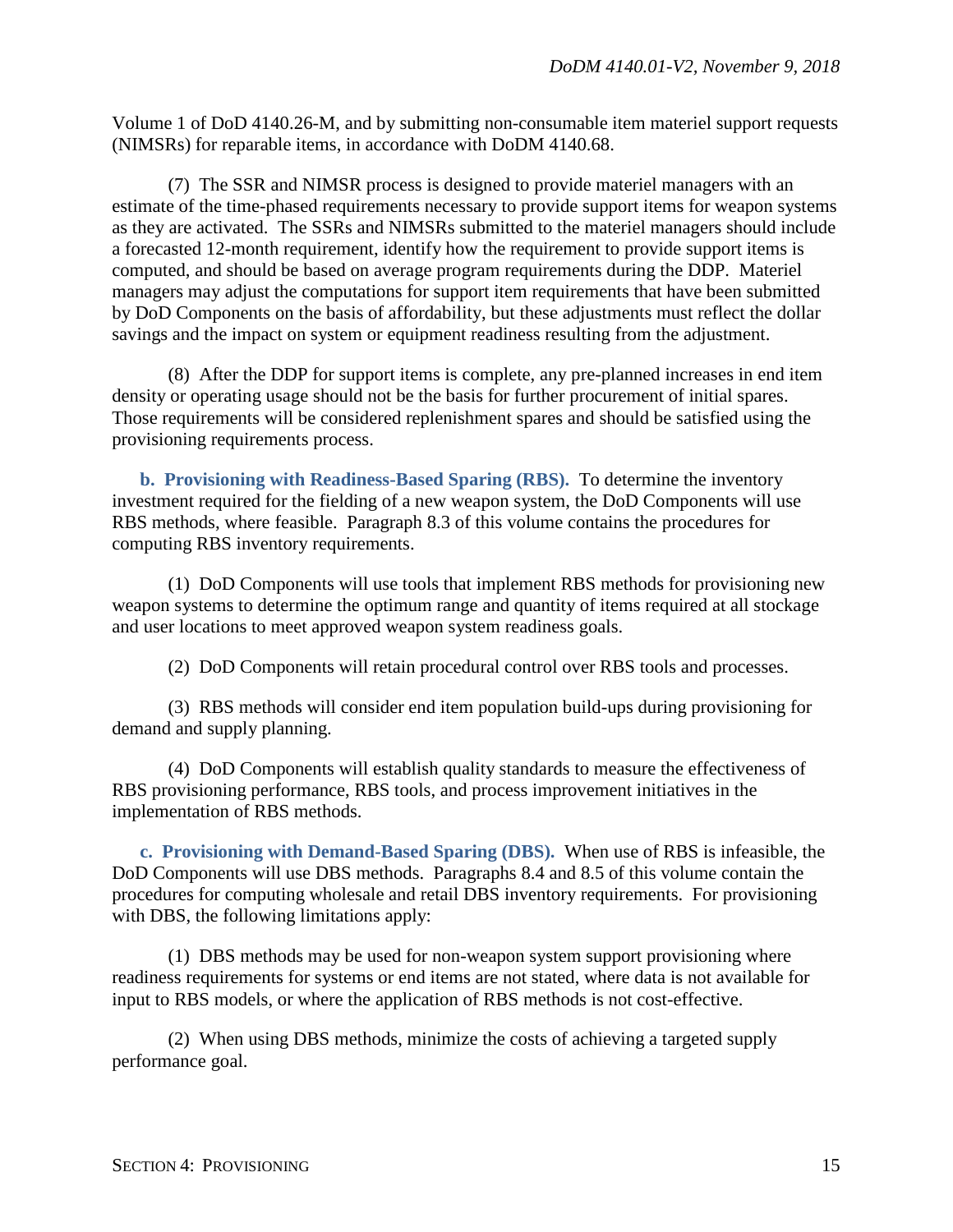(3) Total provisioning stockage computed by DBS methods will not exceed 1 year of projected demand at each echelon in question.

(4) With DBS methods, no safety level quantities are authorized for provisioning.

(5) When anticipated demands are insufficient to justify stockage by DBS methods, only limited-demand or insurance items will be stocked.

# <span id="page-15-0"></span>**4.6. PROCURING PROVISIONED SUPPORT ITEMS.**

a. When the procurement of provisioned support items is selected as the preferred source of supply, DoD Components will:

(1) Create interactive support management plans that enable incremental scheduling and implementation of provisioned items support of weapon systems and equipment, based on configuration indenture and delivery of weapon systems and equipment.

(2) Develop and implement:

(a) Provisioning retail procurement levels based on end item density factors and site activation schedules.

(b) Provisioning wholesale procurement levels based on the average number of end items supported each month calculated for the time-weighted average month's program.

b. The procuring DoD Component may award a contract for long lead time items for provisioned items support using multiyear contracting, as outlined in Subpart 217.172 of the DFARS for long-lead time support items:

(1) To obtain limited quantities of long lead time items at not less than minimum economic rates.

(2) Which require early ordering to ensure timely delivery due to their complexity of the items' design due to complicated manufacturing processes, or limited production.

c. When procuring support items for DoD stocks, DoD Components will:

(1) Use phased-in procurement process to acquire support items based on weapon system or end item program development and delivery schedules.

(2) Use procurement lead times during the acquisition of support items before the fielding of an organically supported weapon system or end item.

d. DoD Components should issue orders for the procurement of provisioned support items incrementally so the funds are obligated based on the procurement lead time required to ensure the support items arrive for the scheduled initial outfitting support dates. When issuing orders incrementally is uneconomical, the procuring DoD Component may use an alternative method to ensure the support items arrive for the scheduled initial outfitting support dates.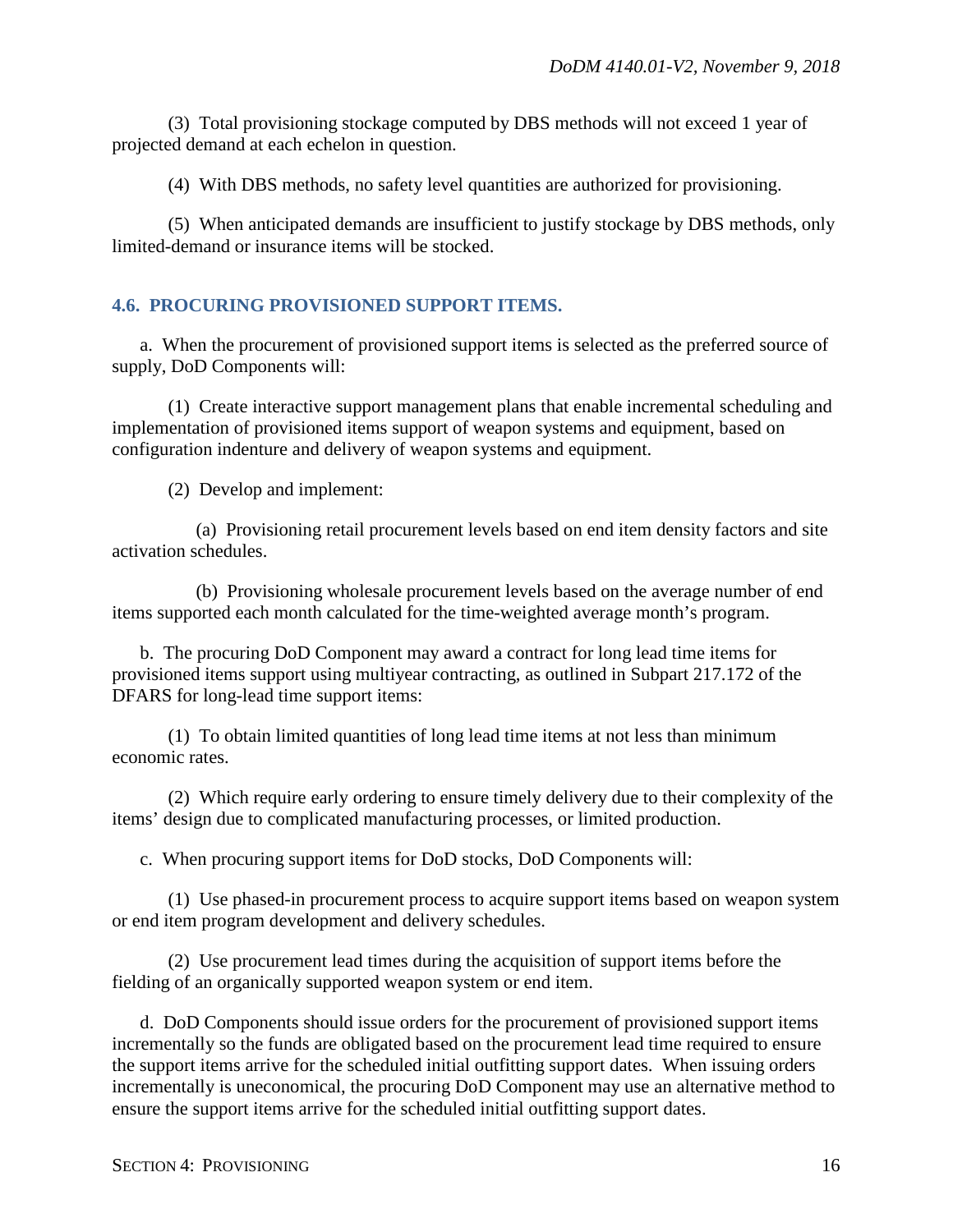e. DoD materiel managers, with product support managers and product support integrators selected by program managers, will:

(1) Integrate the acquisition of initial spares and replenishing spares into the requirements of production contracts.

(2) Acquire replenishment parts concurrently with parts being produced for the end item.

(3) Follow the guidance for contracts with provisioning requirements in Subpart 217.76 of the DFARS.

## <span id="page-16-0"></span>**4.7. PROVISIONING PERFORMANCE MEASURES.**

a. When DoD Components are the preferred source of supply, they will develop and maintain provisioning performance measures.

b. In accordance with DoDI 4140.01, DoD Components will include measurement criteria in these customer-oriented and performance-oriented measurement goals:

(1) Assessment of provisioning contribution to readiness or other PBL objectives in program performance agreements.

(2) Accuracy of provisioning buys, projected use versus actual use.

(3) Ability to meet provisioning milestones.

(4) Accuracy of provisioning documentation.

(5) Inventory efficiency, as measured by minimal inactive inventories.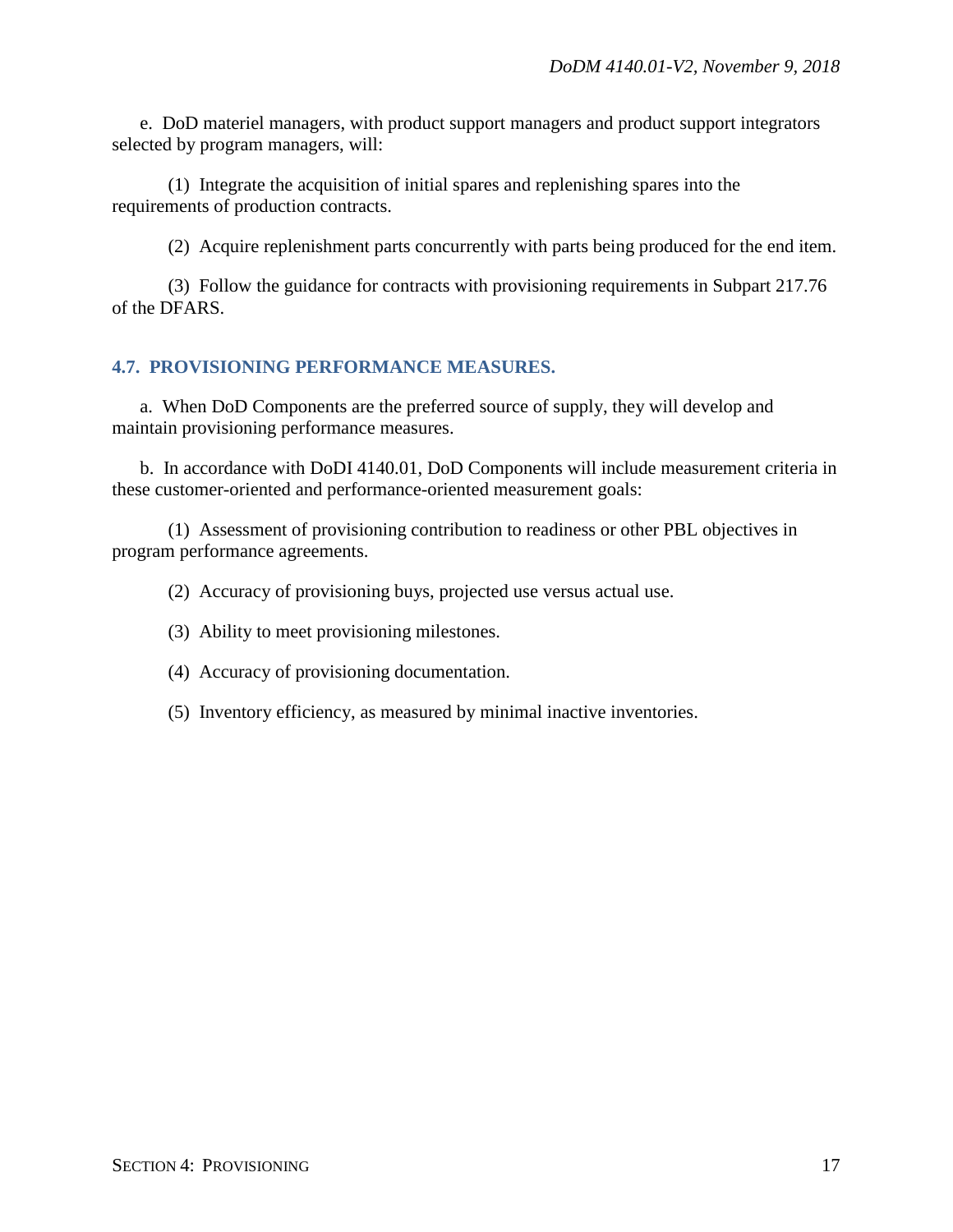# <span id="page-17-0"></span>**SECTION 5: ITEM CLASSIFICATION AND CODING FOR STOCKAGE REQUIREMENTS**

<span id="page-17-1"></span>**5.1. ITEM CLASSIFICATION CODING.** The DoD Components will use:

a. Essentiality coding to identify secondary items needed to sustain weapon system readiness.

b. Controlled inventory item (CII) codes and critical safety item (CSI) codes to identify secondary items in need of special handling and control as prescribed in Volume 11 of this manual.

c. Acquisition advice codes (AACs) to identify how an item is managed at wholesale level of supply as:

(1) Stocked by a Military Service or DLA (either with readiness-based or demand-based requirements).

(2) Stocked with non-demand-based requirements by a Military Service or DLA.

- (3) Non-stocked.
- (4) Stocked by a commercial supplier for direct vendor delivery.
- (5) Variations of how an item is managed as defined in Volume 2 of DoD 4140.26-M.

d. Reason for stockage codes (RSCs) to identify how an item is managed at the retail level of supply.

<span id="page-17-2"></span>**5.2. SMR ASSIGNMENT.** To classify the source of supply, reparability, and recoverability of items, the DoD Components will:

a. Assign the uniform SMR codes in accordance with DoDM 4100.39, DoDM 4140.68, and Volume 6 of DoD 4140.26-M.

b. Coordinate coding decisions among the users to maximize inter-Service maintenance and supply support for end items used by multiple Military Departments.

c. Use SMR coding to classify items as "consumable," "field-level reparable," or "depotlevel reparable."

#### <span id="page-17-3"></span>**5.3. ESSENTIALITY ASSIGNMENT.**

a. The Military Departments will: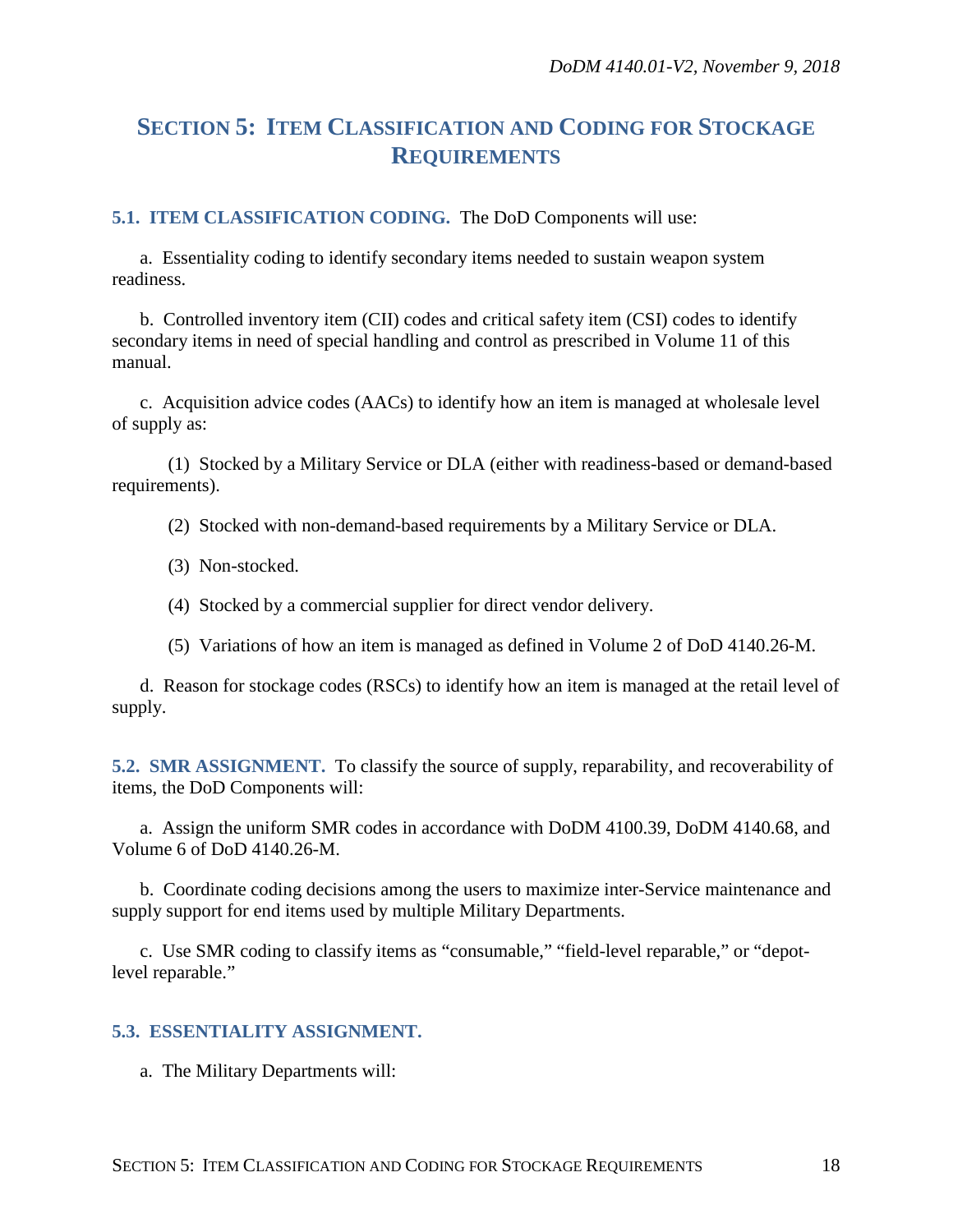(1) Ensure when generating weapon system application files that component items receive essentiality codes and those codes are accessible to materiel managers.

(2) Ensure the weapon system group codes and item essentiality codes listed in Paragraphs 5.3.b.(2) through 5.3.b.(3) are assigned and maintained. The Military Services may change group and essentiality coding to meet operational needs.

(3) Validate the weapon system group codes and item essentiality codes for their weapon systems periodically and provide any updates to respective materiel managers. Annually reconcile their essentiality codes against codes in the DLA weapon system support program and resolve identified discrepancies.

(a) Provide equipment application data to DoD materiel managers and the DLA Weapon System Support Program within 90 days of a change in an item's criteria or when items or weapon systems become obsolete. When a weapon system is being removed from active service or foreign military sales, notify the DLA weapon system support program manager of the phase-out schedule to allow DLA to align its essentiality coding and requirements computations with that schedule.

(b) When a change to the equipment application data results in a computer-generated rejection notice, research, correct, and resubmit the application data within 90 calendar days of the date of rejection.

b. The DoD Components will:

(1) Allocate management resources for each item based on its essentiality coding.

(2) Use the weapon system group codes in Table 1 to indicate how essential each weapon system or end item is to the mission of the Military Service and for inter-DoD Component exchange of weapon system data.

| Code          | <b>Description</b>                                                                                    |  |
|---------------|-------------------------------------------------------------------------------------------------------|--|
| $\mathbf{A}$  | Highest Priority Mission-Essential. Only a limited<br>number of weapon systems are designated Code A. |  |
| B             | Lower Priority Mission-Essential.                                                                     |  |
| $\mathcal{C}$ | Not Mission-Essential.                                                                                |  |

#### **Table 1. Weapon System Group Codes**

(3) Use one of the five item essentiality codes in Table 2 to indicate the degree to which failure of a secondary item that is part of an end item affects the ability of the end item to perform its intended operation and for inter-DoD Component exchange of item essentiality data.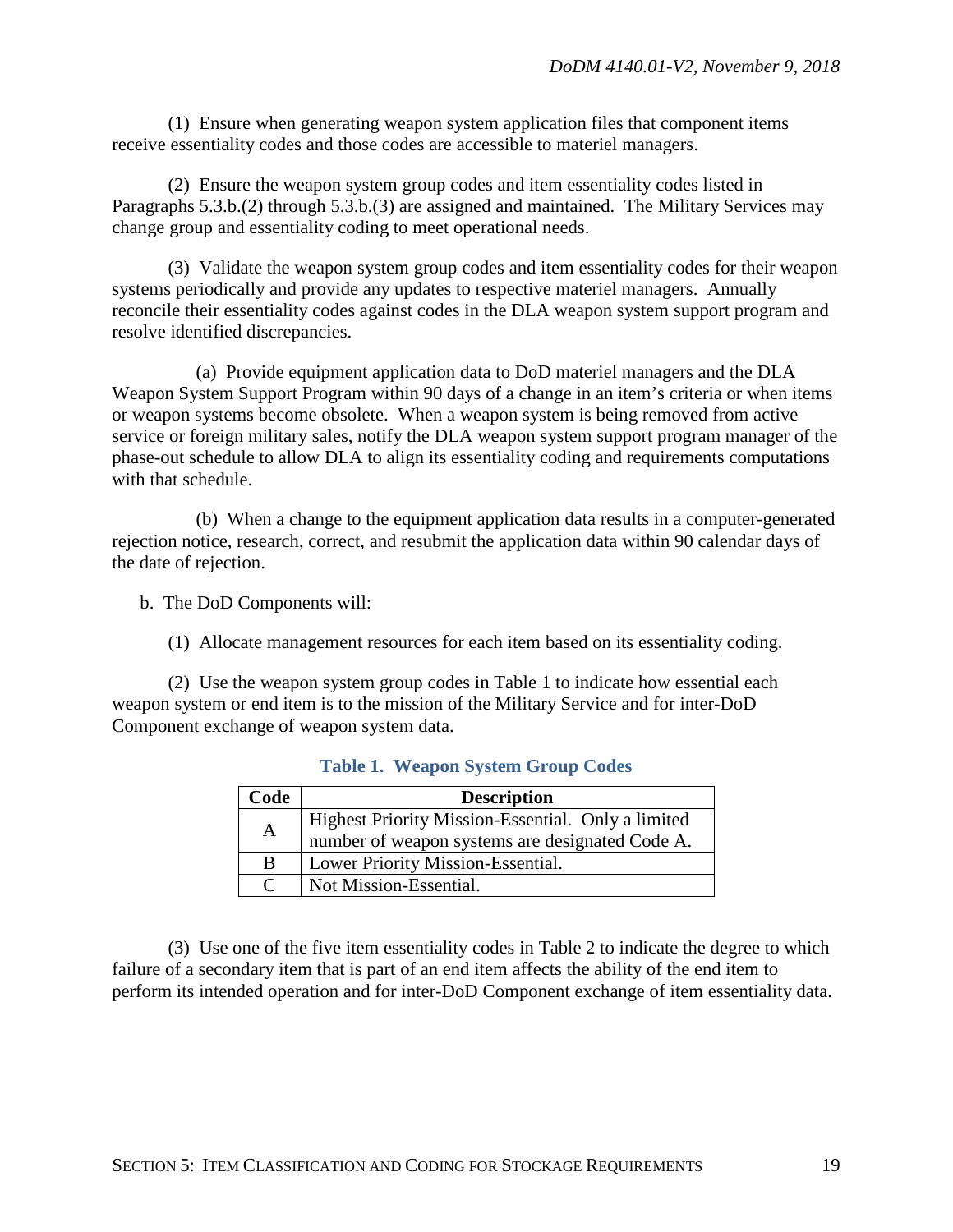| Code | <b>Description</b>                                                                     |  |
|------|----------------------------------------------------------------------------------------|--|
|      | Failure of the item renders the end item inoperable.                                   |  |
| 3    | Failure of the item does not render the end item inoperable                            |  |
| 5    | Item does not qualify for the assignment of Code 1, but is needed for personal safety. |  |
|      | Item does not qualify for the assignment of Code 1, but is needed for legal, climatic, |  |
| 6    | or other requirements peculiar to the planned operational environment of the end item. |  |
| 7    | Item does not qualify for the assignment of Code 1, but is needed to prevent the       |  |
|      | impairment or temporary reduction of operational effectiveness of the end item.        |  |

### **Table 2. Item Essentiality Codes**

#### <span id="page-19-0"></span>**5.4. RSC ASSIGNMENT.**

#### <span id="page-19-1"></span>**a. Purpose.**

(1) The Military Departments and DLA will assign an RSC that identifies the rules that are applicable to the categorization of all secondary item inventories held at retail supply activities. That categorization applies to secondary item inventory that is held at retail supply activities without regard to the ownership or funding sources for the inventory.

(2) Within their materiel management systems, the Military Departments and DLA may use the specific codes listed below or any data element or combination of data elements to delineate inventory levels for secondary items held at retail supply activities.

#### <span id="page-19-2"></span>**b. Category Codes.**

(1) Stocked Readiness. This demand-supported RSC is for an item with readiness-based requirements levels.

(2) Stocked Demand. This demand-supported RSC is for an item with demand-based requirements levels.

(3) Stocked Numeric. This non demand-supported RSC is for an item with demand that is available on a limited and intermittent basis (e.g., a seasonal item) and does not warrant demand-based requirements levels but does warrant the stockage required to meet demand-based requirements.

(4) Stocked Provisioning. This non-demand-supported RSC is for an item specifically stocked to support a newly introduced end item until requirements are forecast entirely upon actual demands. That period of assignment of non-demand based RSC may not exceed 2 years after actual demand for the item is established. The requirements objective that is established for these items is based upon the asset positioning policy and anticipated usage developed during the provisioning process.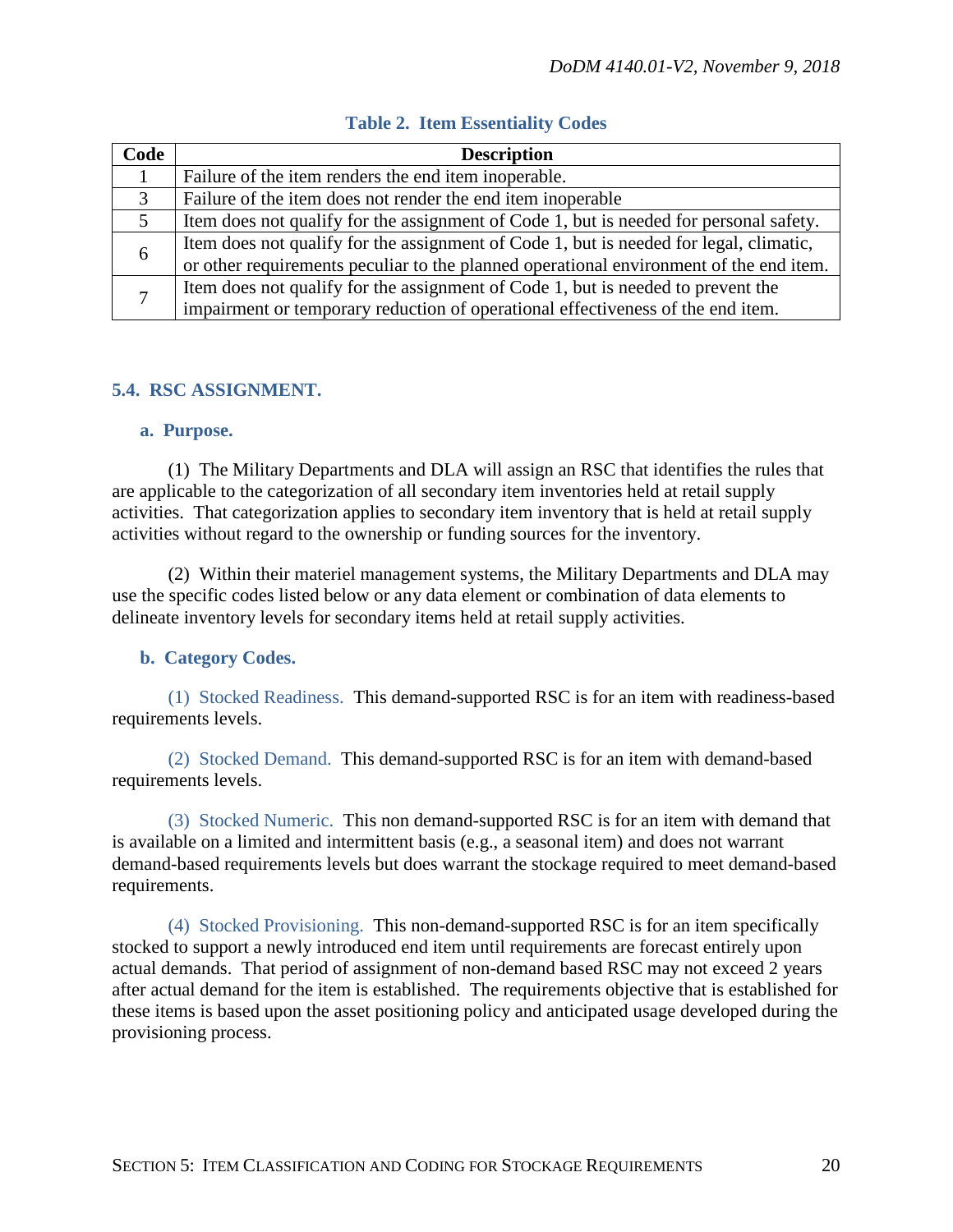(5) Stocked War Reserve. Stock specifically held to support a wartime requirement. The stock for an item can be divided between this category and any other demand-supported or non-demand-supported RSC.

(6) Not Stocked. This category is for items with no established requirements levels. Inventory or usage data may or may not exist for this category of items; however, orders placed on sources of supply are to satisfy customer backorders and not to replenish requirements levels.

(7) Other. This category is meant to be a temporary assignment (i.e., 90 days or fewer), until another RSC is assigned.

<span id="page-20-0"></span>**5.5. REVIEW REQUIREMENTS.** As part of their internal control programs, DoD Components will have procedures dealing with item classification and coding:

a. The objective of the procedures will be to classify and code items accurately and properly.

b. The procedures will apply document analysis, direct observation, and sampling to ensure:

(1) DoD Component logistics systems are using the latest coding structures.

(2) DoD Component operating staff applying the codes have knowledge of the codes, their assignment, and their use within the DoD Component.

(3) DoD Component operating staff are trained on item classification and coding in accordance with DoD and DoD Component manuals.

(4) Code assignments are up-to-date and accurate.

c. DoD Components will review and update code assignments, if required, as follows:

(1) SMR code assignments for reparable items whenever repair costs become greater than 75 percent of their replacement costs (i.e., the sum of the cost to order and the acquisition price). If the item is no longer procurable (e.g., obsolete item), its SMR code should not be updated to a consumable item.

(2) SMR code assignments for consumable items whenever an item is experiencing a significant level of field repair and has a high annual demand value that indicates repair is a viable and cost effective alternative to procurement.

(3) Item essentiality code assignments whenever a change in weapon system configuration is replacing or deleting items.

(4) CII codes whenever there is a change to the item's tolerance, fit restrictions, application, nuclear hardness properties or other characteristics which affects the technical identification of the item.

(5) CSI codes whenever a design change may affect the item in accordance with Paragraph 6.2.k.(8) in Volume 11 of this manual.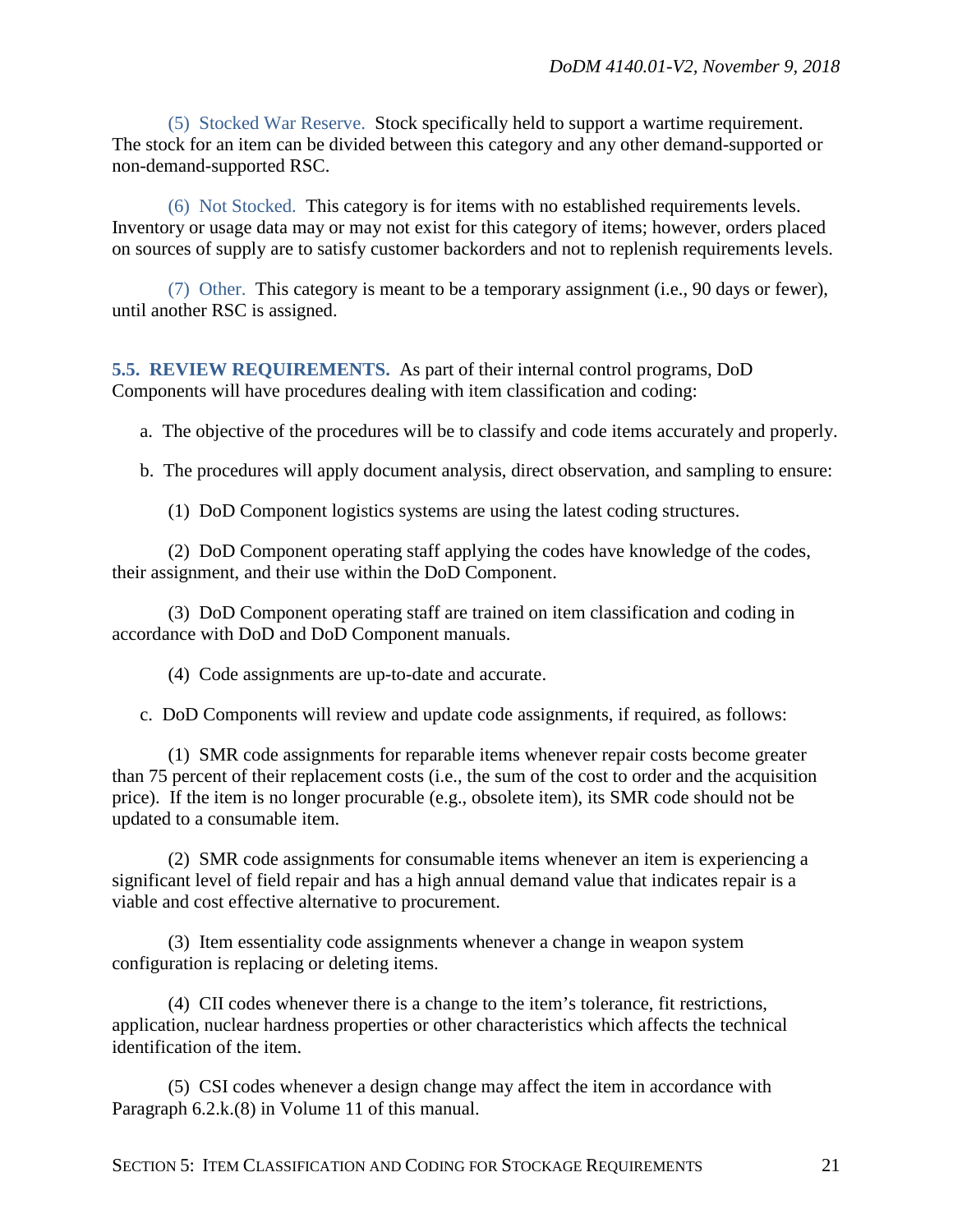(6) AAC codes whenever the materiel manager changes how the item is acquired or managed in accordance with the procedures in DoDM 4100.39.

(7) RSCs at a retail supply activity whenever the materiel manager changes how the item is managed.

d. To ensure the accuracy of item code assignments, DoD Components will:

(1) Sample SMR codes at least every 5 years in accordance with DoDM 4100.39.

(2) Sample item essentiality codes at least every 3 years.

(3) Conduct CII code reviews in accordance with Paragraph 5.2.c. of Volume 11 of this manual at least every 5 years.

(4) Sample AACs at least every 5 years.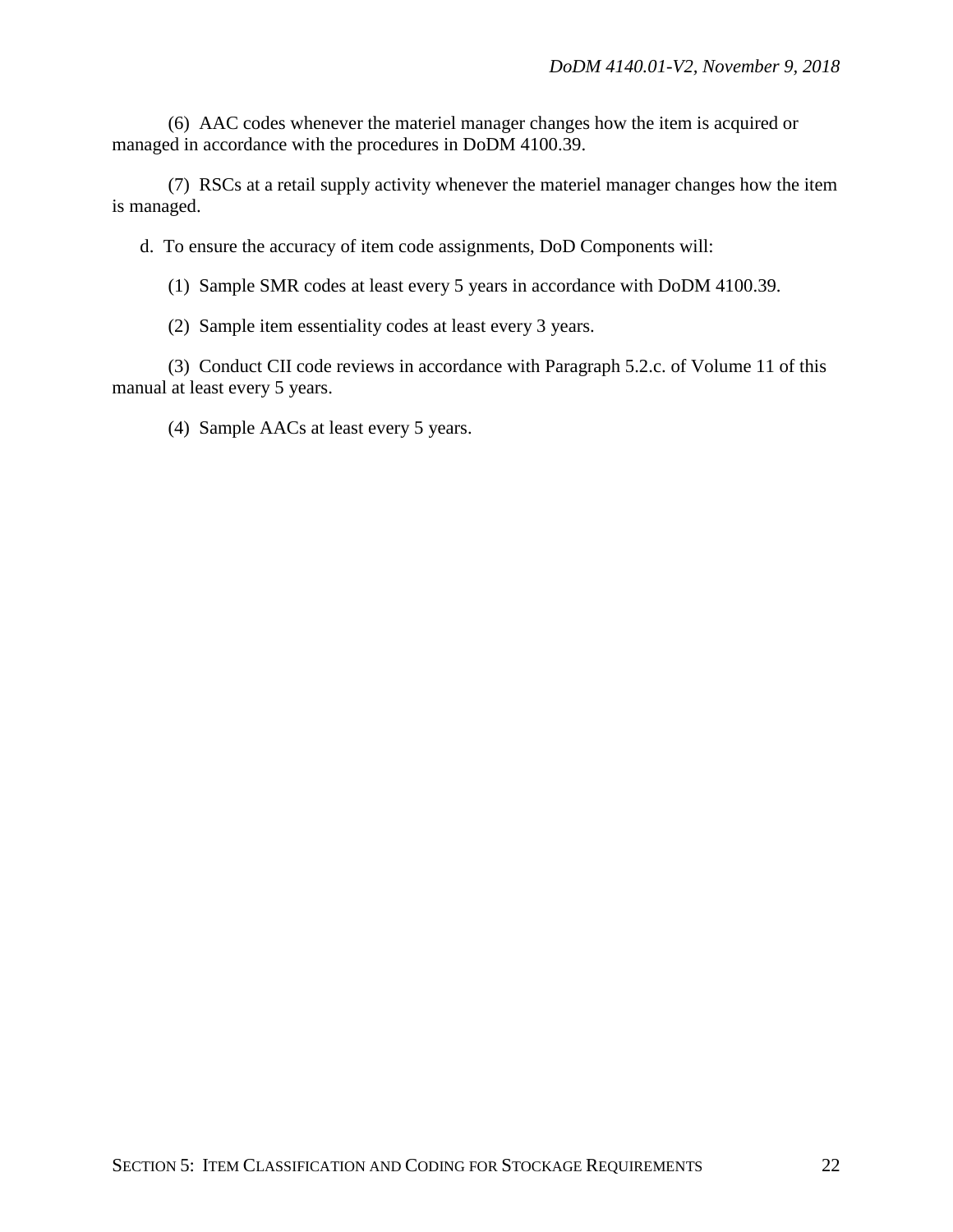# **SECTION 6: SUPPORT GOALS FOR SECONDARY ITEMS**

<span id="page-22-1"></span><span id="page-22-0"></span>**6.1. SUPPORT GOALS.** DoD materiel management activities (e.g., organic or commercial inventory control points (ICPs) and retail supply activities) that manage secondary items will establish and use support goals that apply as an integral part of the process to compute stockage requirements and asset allocation. DoD Components will:

a. Establish support goals for all DoD secondary items to ensure the supply system uses resources that are available to meet RBS weapon system targets, weapon system and equipment performance objectives, and unit readiness objectives at the lowest cost. Establishing these goals is required regardless of the source or method of support (e.g., organic, inter-governmental, private contractor, and partnership)

b. Establish base support goals for the performance agreements that are negotiated with customers or, if no agreement exists, for the enterprise metrics that have been adopted for support.

c. Establish support goals to provide logistics managers with weapons system and unit readiness capability-based quantitative targets in order to meet in supply planning and asset allocation and to achieve goals while minimizing costs.

d. Use support goals to assess the performance of the DoD supply chain and to evaluate the effectiveness and benefits of process improvements to the supply chain.

e. Establish and maintain rules for calculating performance measurements against established support goals.

f. Set target support goals that reflect both peacetime and wartime needs. Synchronize support goals with the programming and budgeting process to ensure consistency with management decisions made to set priorities and to commit resources to achieve those priorities in the establishment of stockage requirements and asset allocation.

g. Quantify support goals that apply to item populations (i.e., organizational, commodity, equipment, or weapon system) to permit cost tradeoffs.

h. Establish individual item goals when they are required to meet specific customer requirements or when they are generated by a process that considers cost tradeoffs in meeting a population readiness or other established support goal.

i. Emphasize timely receipt of items ordered by customers of the supply system to achieve responsive, consistent, and reliable support and contribute to the overall confidence of customers in the DoD supply system. All organizations in the supply chain should emphasize the importance of time in support goals for their respective logistics functions.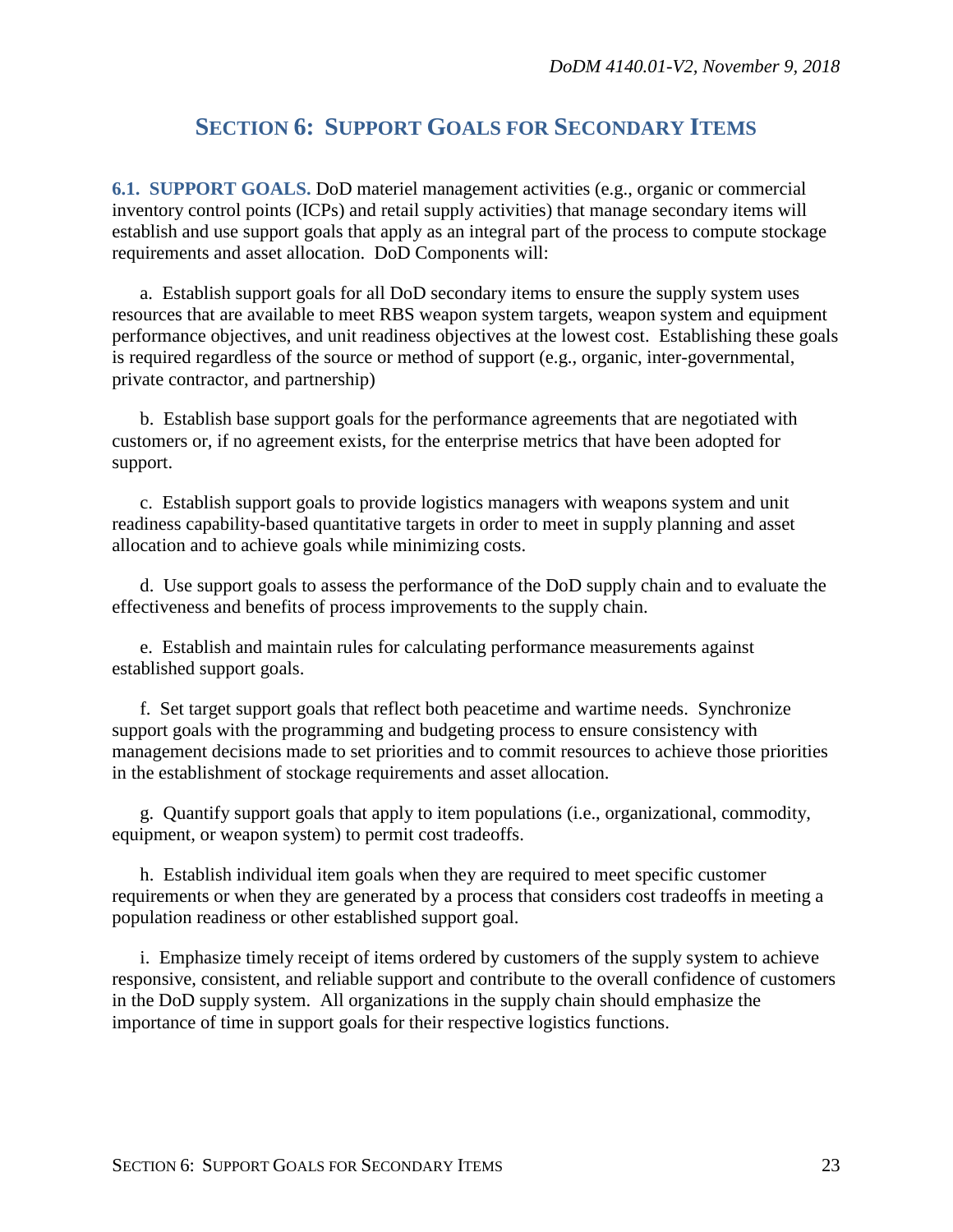#### <span id="page-23-0"></span>**6.2. SETTING SUPPORT GOALS.**

a. In setting support goals that encompass the total responsiveness of the supply system, the DoD Components will consider both the performance they can expect from having the right materiel in inventory and the time to deliver materiel in response to a customer order.

b. For items essential to weapon system performance, support goals for inventory performance will support the readiness goal of the weapon system throughout its life cycle (e.g., operational availability and mission capable rates). DoD Components will:

(1) Set weapon system readiness goals with weapon system managers or operational commands.

(2) Set inventory performance goals to:

(a) Meet readiness goals of a weapon system throughout its life cycle.

(b) Balance stock positioning goals in order to minimize total costs.

(c) Synchronize distribution, integrity, and security requirements with inventory planning efforts.

(3) Set goals to manage supply chain risk management for critical components of critical systems essential to weapons systems performance in accordance with procedures on the protection of mission critical functions to achieve trusted systems and networks in Section 8 of Enclosure 2 of DoDI 5200.44.

c. For items not essential to weapon systems or for items for systems that are not categorized as weapon systems, DoD Components will base support goals for inventory performance on the time that is needed to fill a customer's order and whether that order is requisitioned to an ICP or is considered a demand request to a retail supply activity. Those time goals may be established by organizational, commodity, equipment, or weapon system groupings in order to apply them to the computations for individual item requirements.

d. Program managers or materiel managers will negotiate support goals with the commercial sources that are providing contractual support for secondary items under contracts for the provision of direct materiel support to DoD activities. Program managers or materiel managers should include in their negotiations contractual support goals that the commercial sources can use to size their inventories used to support contract performance. Program managers or materiel managers will consider overall inventory performance goals when negotiating contract performance requirements with commercial sources that are providing support for secondary items.

e. For timely delivery and process improvement in responding to requisitions to the ICPs, the DoD Components will use negotiated time-definite delivery standards or, if no standards exist, the general delivery standards described in Volume 8 of this manual.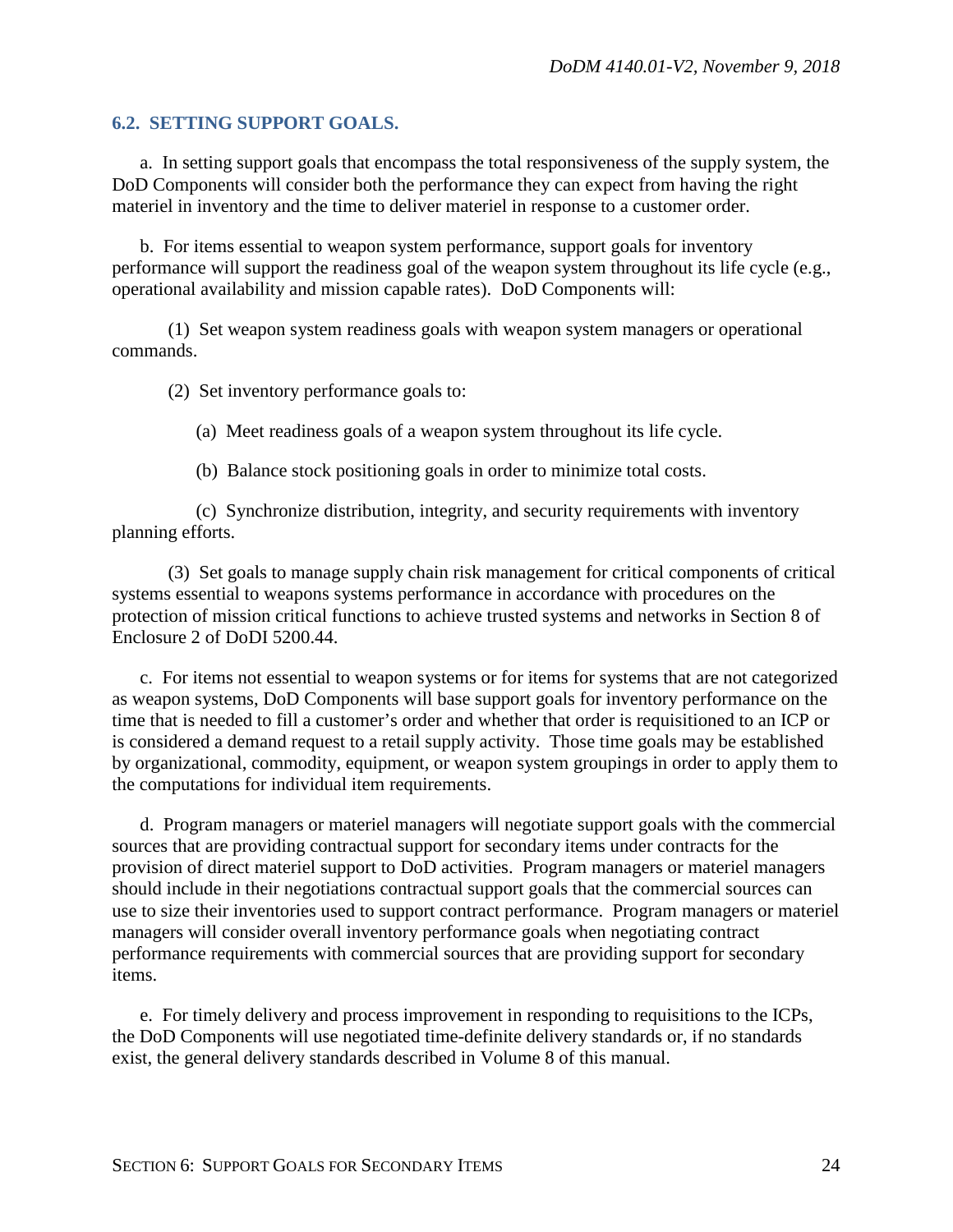f. The DoD Components will provide an automated capability to store and retrieve support goals and related item data that permits historical performance analysis at an enterprise, group, or item level. Include data for items supported from both organic and commercial sources. Maintain this capability throughout the life cycle of the supported end item or for as long as the DoD Component deems necessary.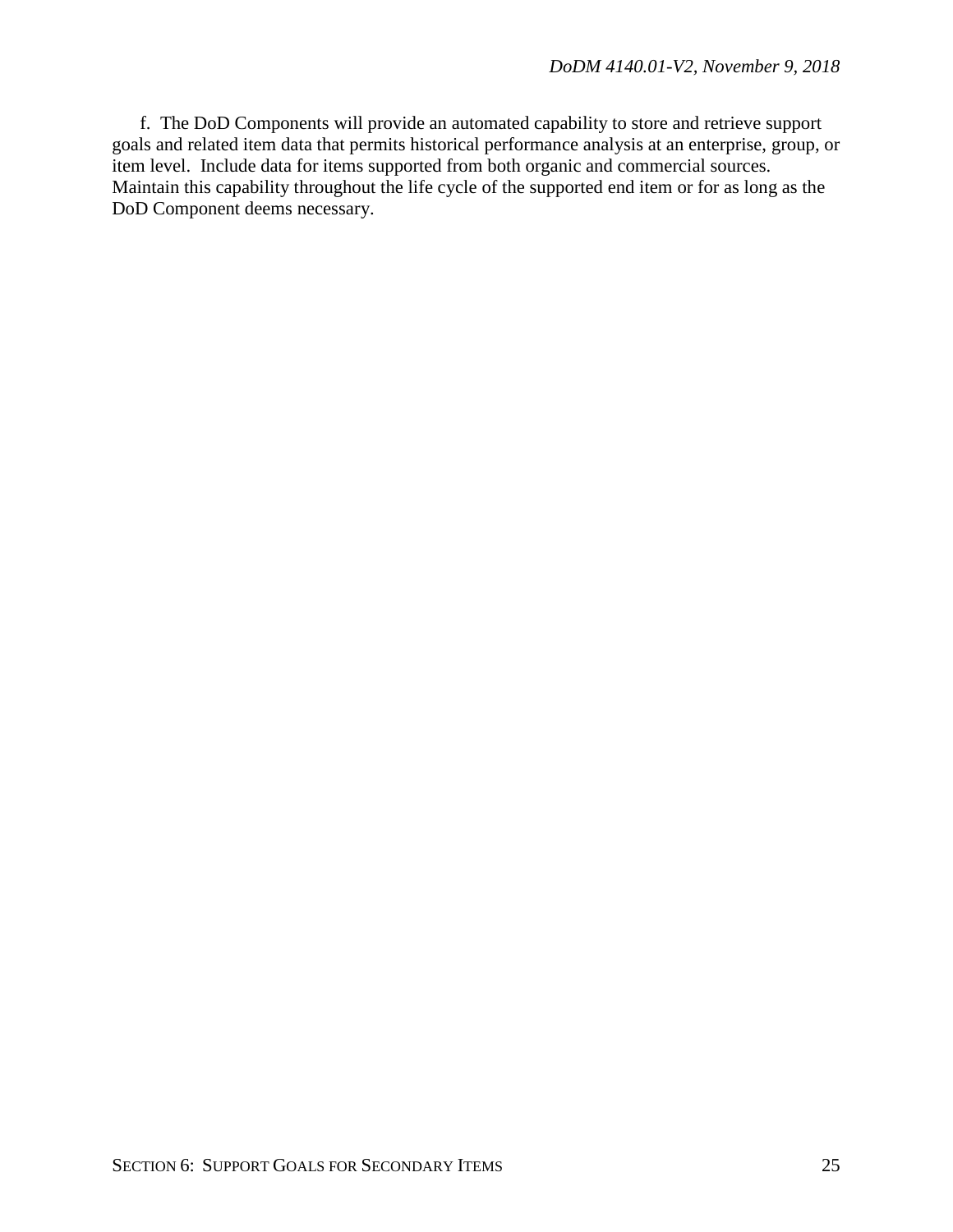# **SECTION 7: FORECASTING CUSTOMER DEMAND**

### <span id="page-25-1"></span><span id="page-25-0"></span>**7.1. DEMAND FOR FORECASTABLE AND NON-FORECASTABLE ITEMS.**

a. DoD Components will use demand frequency and demand variability to identify items (or groups of items) as forecastable or non-forecastable.

b. The conditions for identifying a non-forecastable item are:

(1) No demand history or forecasts exist for the item as the occurrence of demand is based solely on the potential of a catastrophic event.

(2) Demand for the item is considered limited:

(a) The item is not new to the supply system but historical demand for the item is too infrequent to support the use of any quantitative forecasting model.

(b) The item is new to the supply system and neither engineering estimated demand nor forecasted demand based on an analogous technique utilizing "like items" is available.

(3) Historical demand for the item is not limited but is intermittent or has high volatility to the extent that any quantitative model for the demand of the item would not produce viable forecasts.

c. DoD Components will use quantitative techniques to assess the forecastability of items under their cognizance. At a minimum, an item's demand intermittency, volatility segmentation, and level of collaboration will be used.

(1) To judge demand intermittency and volatility for an item, DoD Components should have a minimum of 2 years of historical demand for the item, preferably 5 years.

(a) Each DoD Component will select the time period for dividing historical demand (e.g., by month, by quarter) for purposes of determining demand intermittency and volatility.

(b) If 2 years of historical demand is not available, DoD Components may use the demand history for a similar item or engineering estimates for the item that have been simulated over 2 years.

(2) To quantify demand intermittency of the item, DoD Components will calculate the percent of total historical demand periods that have non-zero demand. DoD Components should use Table 3 to segment items by their demand intermittency.

(3) To quantify demand volatility, DoD Components will use the demand coefficient of variation (CV) or a similar statistical measure of variance. CV is calculated as the ratio of the standard deviation of the demand to the average demand and is normally expressed as a percentage. When using CV to segment items by their demand volatility, DoD Components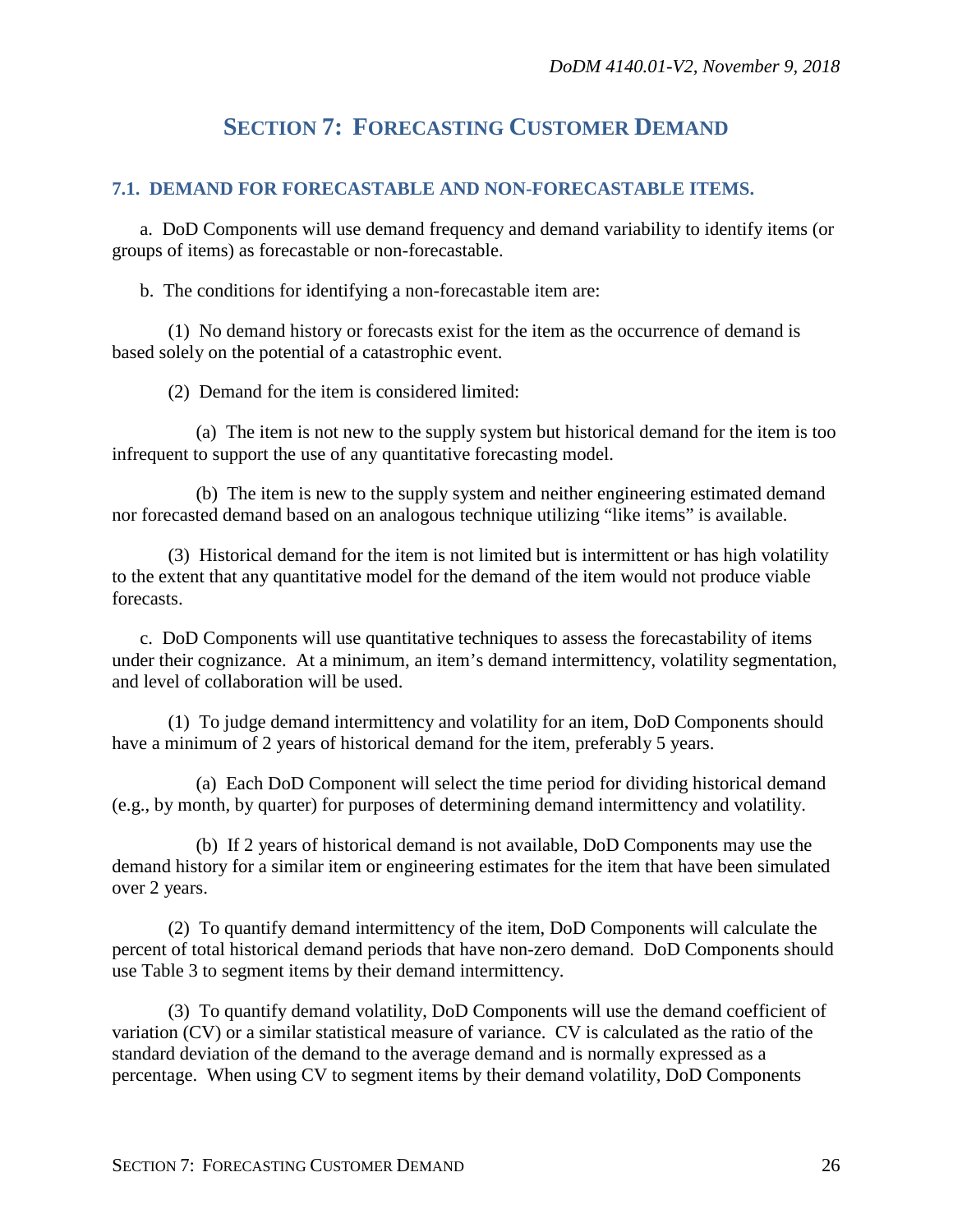should use the construct in Table 4, or a similar construct if using a different measure of variance.

| <b>Intermittency</b> | <b>Description</b>                 | <b>Suggested Percentage of</b> |
|----------------------|------------------------------------|--------------------------------|
| <b>Segment</b>       |                                    | <b>Demand History</b>          |
| Limited              | Almost no periods of demand        | Less than 10%                  |
| Uneven               | Few periods of demand              | Between 10% and 60%            |
| Erratic              | A fair number of periods of demand | Between 60% and 85%            |
| Continuous           | Many periods of demand             | Greater than 85%               |

## **Table 3. Segmenting Items by Demand Intermittency**

## **Table 4. Segmenting Items by Demand Volatility**

| <b>Volatility</b> | <b>Description</b>                             | <b>Suggested CV Percentage</b> |
|-------------------|------------------------------------------------|--------------------------------|
| <b>Segment</b>    |                                                |                                |
| Low variance      | The demand history for the item has little     | Less than 75%                  |
|                   | volatility as the standard deviation of demand |                                |
|                   | is less than the average demand.               |                                |
| Medium            | The demand history for the item has volatility | Between 75% and 125%           |
| variance          | but the standard deviation of demand is near   |                                |
|                   | the average demand.                            |                                |
| High variance     | The demand history for the item is highly      | Greater than 125%              |
|                   | volatility as the standard deviation of demand |                                |
|                   | is greater than the average demand.            |                                |

(4) The DoD Components should use Tables 3 and 4 to identify forecastable and nonforecastable items:

(a) DoD Components should treat items with low variance and continuous or erratic demand and items with medium variance and continuous demand as forecastable.

(b) DoD Components should treat items with limited demand as non-forecastable and items with high variance as non-forecastable unless their demand is continuous.

(c) DoD Components should treat items with medium variance and uneven demand as non-forecastable, if feasible.

(d) DoD Components may treat items with medium variance and erratic demand, and items with low variance and uneven demand as either forecastable or non-forecastable depending on the accuracy of the forecast produced by the DoD Component's quantitative models and level of collaboration for those items.

(e) Table 5 illustrates the results of procedures in Paragraphs 7.1.c.(4)(a) through  $7.1.c.(4)(d)$ .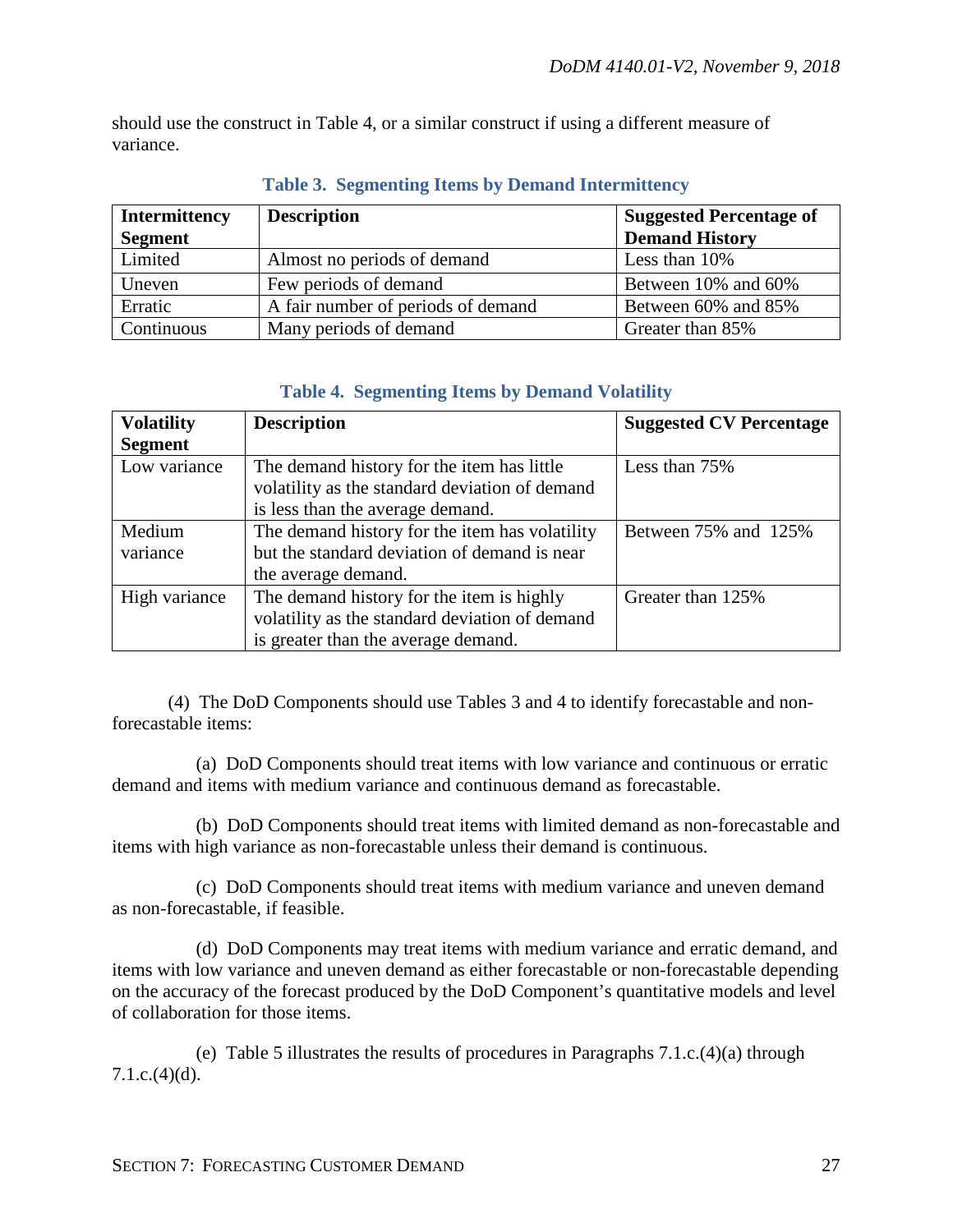|                   |          | <b>Intermittency</b> |                 |                  |              |
|-------------------|----------|----------------------|-----------------|------------------|--------------|
|                   |          | Continuous           | Erratic         | Uneven           | Limited      |
| <b>Volatility</b> | Low      | Forecastable         | Forecastable    | Forecastability  | Non-         |
|                   | variance |                      |                 | dependent on     | forecastable |
|                   |          |                      |                 | accuracy         |              |
|                   | Medium   | Forecastable         | Forecastability | Non-forecastable | Non-         |
|                   | variance |                      | dependent on    |                  | forecastable |
|                   |          |                      | accuracy        |                  |              |
|                   | High     | Forecastability      | Non-            | Non-forecastable | Non-         |
|                   | variance | dependent on         | forecastable    |                  | forecastable |
|                   |          | accuracy             |                 |                  |              |

## **Table 5. Segmenting Items as Forecastable and Non-Forecasting Based on Demand Intermittency and Volatility**

(5) The DoD Components may deviate from the percentages shown in Tables 3 and 4 based on a documented analysis showing how different percentages provide better customer support.

d. When determining stockage requirements for non-forecastable items, DoD Components should use, if feasible, either the computations for non-forecastable items or the computations for non-demand-based requirements prescribed in Section 8 of this volume.

# <span id="page-27-0"></span>**7.2. USE OF ENGINEERING ESTIMATES.**

a. During the DDP for an item introduced as part of a new end item, DoD Components will use engineering estimates to forecast demand because there is no historical data available that can be used to forecast demand for the item.

(1) The DDP will extend from the initial date of organic support for a new end item to a point when demand can be forecasted using actual demands. For items initially under a warranty, the DDP starts at the end of the warranty period.

(2) If a representative operating time already exists, the DDP can be no more than 1 year. Otherwise, the DDP will normally not exceed 2 years. If at the end of the 2 year DDP, sufficient representative operating time has not been attained for the item, the DDP for the item may be extended up to 3 more years, for a total DDP of 5 years.

(3) If the end item incurs sufficient operating time during the period prior to organic support (that is, during the period of interim contractor support) and contractor's usage data is available, DoD Components may choose to use that data to forecast demand and eliminate the need to establish a DDP.

b. In establishing and using a DDP for an item, DoD Components: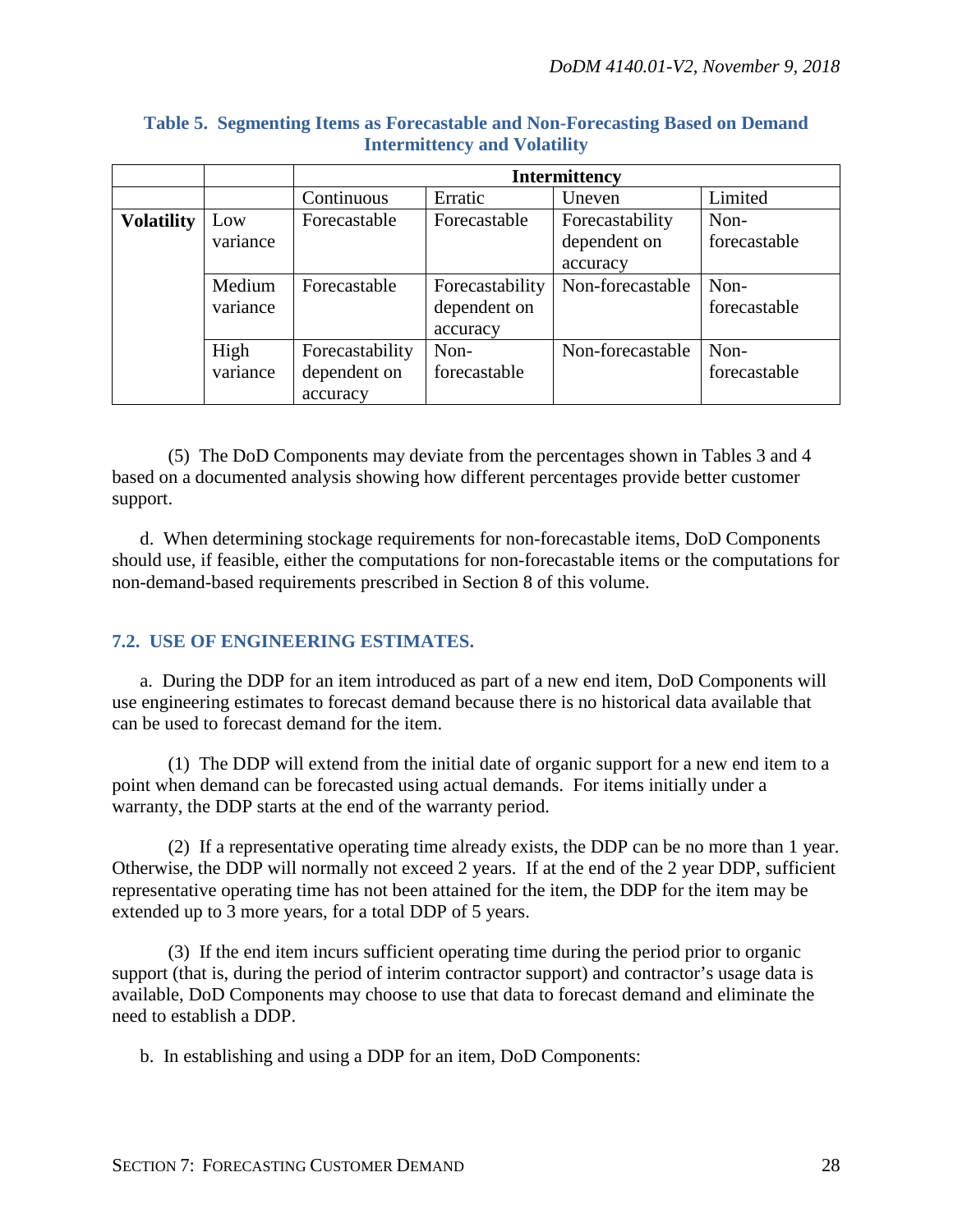(1) Should establish a DDP that is measured against an equipment operating standard (e.g., hours, miles, and rounds) instead of calendar time. If that is not possible, use a traditional calendar-based DDP.

(2) Will statistically validate actual usage of the item during the DDP. If actual usage data is not statistically valid, the materiel manager will continue to base estimates for the demand of the item on both engineering estimates and actual usage data for the item until statistically valid data is obtained.

(3) Whether using a calendar-based or operating standard-based DDP for the item, adjust demand forecasts with actual usage data when sufficient representative operating time exists or after 5 years (the maximum DDP).

c. During the DDP, DoD Components should combine actual usage with engineering estimates for the item when actual usage begins to occur.

(1) For example, a DoD Component with a 2-year DDP for an item may start with the engineering estimate as the forecast but after 6 months use  $\frac{3}{4}$  of the engineering estimate plus  $\frac{1}{4}$ of the actual usage as the forecast. Then after 1 year, the DoD Component may use ½ of the engineering estimate plus ½ of the actual usage as the forecast and, after 1 year and 6 months, use ¼ of the engineering estimate plus ¾ of the actual usage as the forecast. Finally, after 2 years, the Components would use the actual usage as the forecast.

(2) When combining actual usage with engineering estimates to forecast demand for an item, DoD Components will use a technique that produces the most viable forecast during the DDP of the itme.

#### <span id="page-28-0"></span>**7.3. USE OF QUANTITATIVE MODELS.**

a. For forecastable items, DoD Components will use quantitative models to forecast demand for these items.

b. To forecast the demand expected to be placed on the supply system for forecastable items within a specified time, DoD Components may use models that consider only historical demand or models that combine future program data with historical demand or failure data for the item. DoD Components will:

(1) Retain sufficient historical demand or failure data and program data for forecastable items to continue using the current model to forecast demand, or will allow activities to transition to another model to forecast demand for these items.

(2) Where feasible, capture actual customer demands and usage of forecastable items at the point of sale and, along with collaborative forecasting, use the demand and usage to update future demand forecasts for these items at each echelon of supply.

(3) Maintain records of historical failure data with maintenance replacement data or supply requisition data for forecastable items. Record demand data, including reparable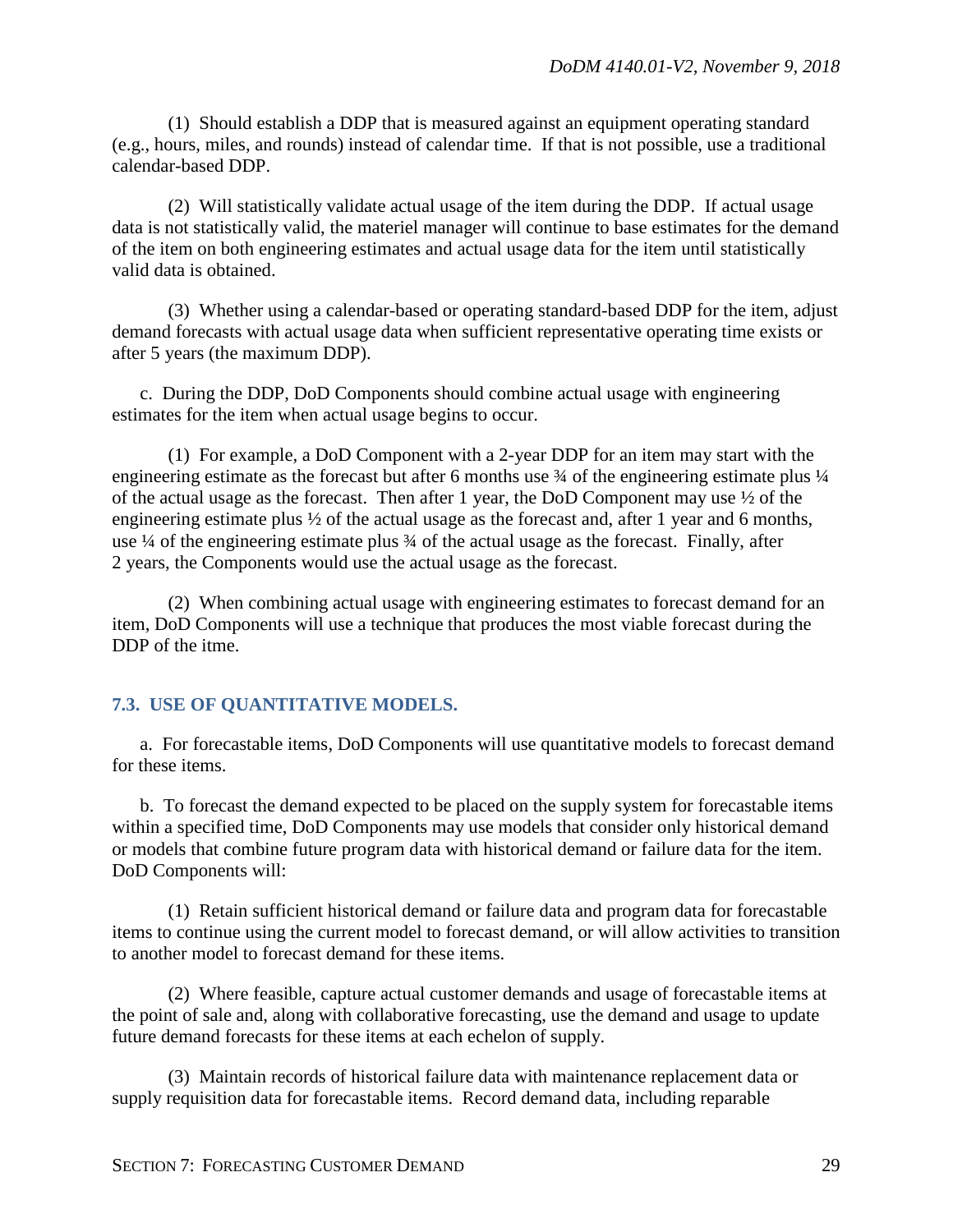generations and maintenance replacements, in a timely manner on the records of the intermediate level supply point.

c. Since no universal model exists for forecasting demand for all items, DoD Components will:

(1) Select the best models for forecastable items based on cost and performance tradeoffs and ease of implementation. Cost of forecastable items is evaluated in terms of value of inventory and performance of forecastable items is evaluated based on business outcomes (e.g., number of backorders, average response time, supply availability, numbers and value of procurements, and numbers and dollar value of repair actions for reparable items).

(2) Will use demand to build forecasts to compute item requirements levels except for atypical demand occurrences and selected foreign military sales items. Materiel managers will:

(a) Use data filtering to identify and exclude or adjust atypical data for items that might unduly influence the forecast of the item, when using models that rely on historical data to forecast the demand of the item.

(b) Exclude foreign military sales for items that are not under cooperative logistics supply support arrangements.

(c) Include demand for items that customers identify as non-recurring to the extent that the materiel manager is able to demonstrate that a particular quantity of non-recurring demands of items will improve its forecasts.

(3) As explained in Paragraph 7.2., use engineering estimates to forecast future demand for items at the beginning of the demand development period as needed. After the demand development period, DoD Components will use actual demand data, augmented with program data, to forecast future demand for items. However, DoD Components will use engineering estimates if:

(a) An item has insufficient representative operating time to adjust the forecast with a valid statistical technique; or

(b) An engineering problem or forthcoming design change of the item means past demands are not indicative of future demands.

<span id="page-29-0"></span>**7.4. BASICS IN ESTABLISHING AND IMPROVING A FORECASTING PROCESS.** Besides identifying forecastable items and using quantitative models, DoD Components will consider the elements in Table 6 when establishing their forecasting process.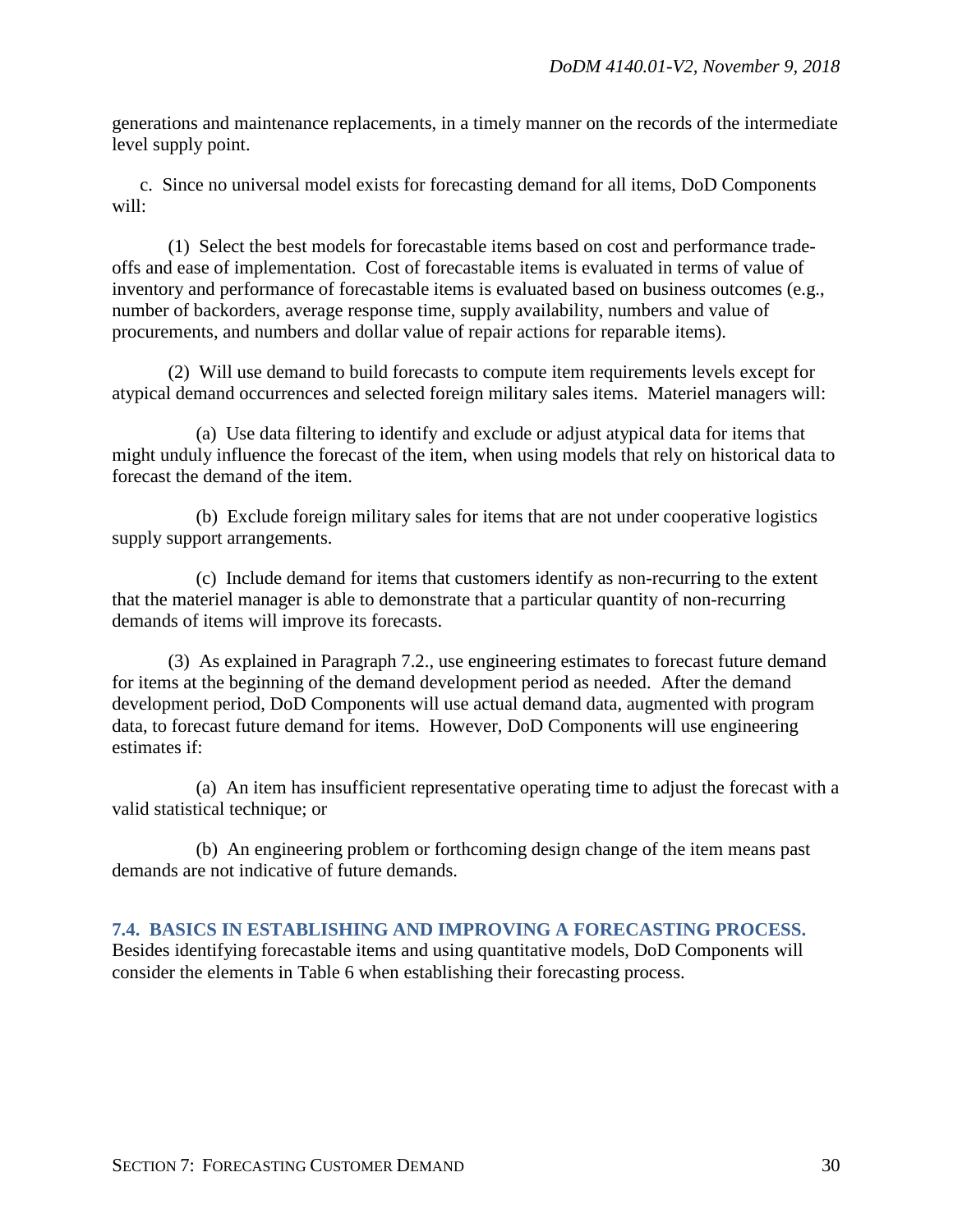| <b>Element</b>                              | <b>Basic requirement</b>                                                                                                                                                                                                                                                                           | <b>Advanced capability</b>                                                                                                                                                                                                                                                                                                                                                                                       |
|---------------------------------------------|----------------------------------------------------------------------------------------------------------------------------------------------------------------------------------------------------------------------------------------------------------------------------------------------------|------------------------------------------------------------------------------------------------------------------------------------------------------------------------------------------------------------------------------------------------------------------------------------------------------------------------------------------------------------------------------------------------------------------|
| Demand History                              | DoD Components will retain a 5 year history of<br>customer demand for purposes of developing and<br>testing forecasting quantitative models.                                                                                                                                                       | DoD Components will retain up to 15 years of history to<br>develop and testing forecasting models.                                                                                                                                                                                                                                                                                                               |
| Quantitative<br>Models                      | DoD Components will use multiple models to account<br>for level of demand, trends, seasonality, and volatility.<br>Examples are:<br>Moving average<br>Moving average adjusted by operating tempo<br>models<br>Exponential smoothing models<br>Regression models                                    | If basic models prove lacking, DoD Components should<br>investigate and incorporate, where appropriate, models<br>that deal with more complicated demand patterns.<br>Examples are:<br>Seasonal and trend models<br>Multivariate regression models<br>Croston model<br>Asymmetric threshold models<br><b>Transition</b> models<br>Conditional volatility models<br>Support vector regressions<br>Neural networks |
| Program Data                                | DoD Components may include projected operational<br>data, such as flying hours, sortie rates, steaming hours,<br>rolls fired, and number of troop, or maintenance data,<br>such as maintenance schedules and bill of materials, in<br>their forecasts if the data can be shown to add<br>accuracy. | The Component's process will evaluate the accuracy of<br>projected operational data and adjust forecasts<br>accordingly.                                                                                                                                                                                                                                                                                         |
| <b>Parameter Setting</b><br>and Diagnostics | The Component's process has provisions to change<br>parameter setting with quantitative models and<br>diagnostic capabilities to identify where changes are<br>necessary.                                                                                                                          | The Component's process includes tests for<br>autocorrelation, heteroscedasticity, unit roots, normality<br>of residuals, outliers, etc.                                                                                                                                                                                                                                                                         |

# **Table 6. Basics in Establishing and Improving a Forecasting Process**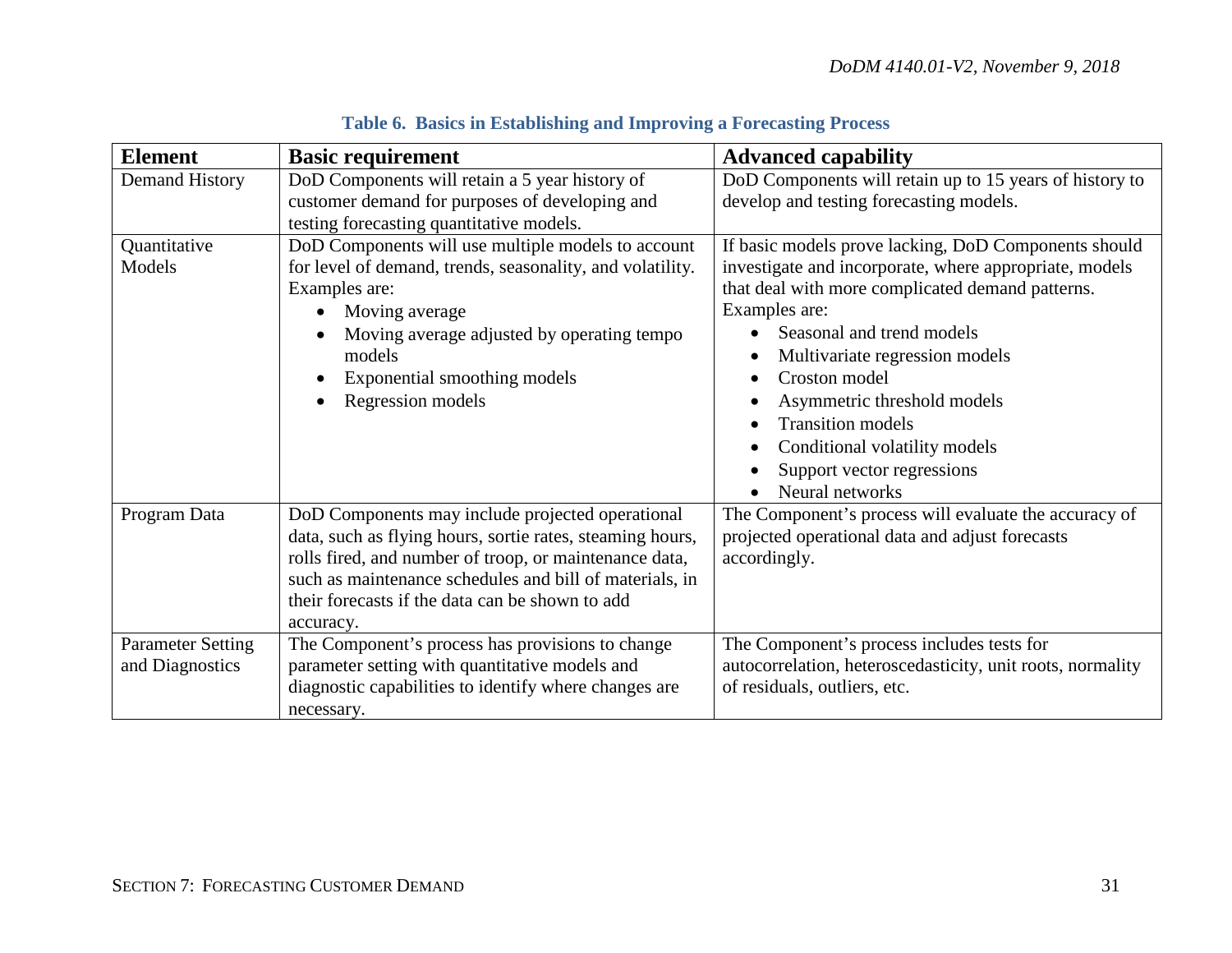| <b>Element</b>         | <b>Basic requirement</b>                                     | <b>Advanced capability</b>                                 |
|------------------------|--------------------------------------------------------------|------------------------------------------------------------|
| Life Cycle             | DoD Components will consider where an item is in its         | The Component's process considers sub-phases with the      |
|                        | life cycle as part of its forecasting process:               | three major life cycle phases of item introduction,        |
|                        | Move from engineering estimates to                           | sustainment, and end of life.                              |
|                        | quantitative models during the item                          |                                                            |
|                        | introduction phase                                           |                                                            |
|                        | If applicable, use end item densities to adjust<br>$\bullet$ |                                                            |
|                        | forecasts during the end of life phase                       |                                                            |
| <b>Quality Control</b> | Materiel managers will flag variances in demand              | The Component's materiel management system will flag       |
|                        | forecasts which are outside established parameters for       | for management analysis and action variances in demand     |
|                        | management analysis and action.                              | forecasts which are outside established parameters.        |
| Adjustments            | Using their materiel management system, materiel             | Adjustments to forecasts are captured in a way that        |
|                        | managers will have the capability to adjust forecasts        | allows for the evaluation of forecast accuracy and bias    |
|                        | affected by:                                                 | before and after the adjustments.                          |
|                        | erroneous, incomplete, or inapplicable data                  |                                                            |
|                        | the introduction or phase-out of weapon                      |                                                            |
|                        | systems or equipment for items whose demand                  |                                                            |
|                        | is significantly affected                                    |                                                            |
| Collaborative Input    | The DoD Components will provide collaborative input          | To guard against over or under forecasting item demand     |
|                        | to wholesale source of supply when such collaborative        | by customers, DoD Component forecasting processes          |
|                        | provides for more accurate forecasting of item demand        | will provide for the evaluation of and adjustment of       |
|                        | than simple history.                                         | collaborative input in a manner that improves forecast     |
|                        |                                                              | accuracy.                                                  |
| Sales and              | The process will support a business management               | The process will support a business management             |
| Operations             | decision framework with a limited or basic capability        | decision framework with an advanced capability as          |
| Planning               | as defined in Volume 12 of this manual.                      | defined in Volume 12 of this manual.                       |
| Training               | Individuals responsible for the application of               | Individual responsible for the application of quantitative |
|                        | quantitative models used to forecast demand should           | models should have advanced training on statistical        |
|                        | have basic training on statistical algorithms and            | algorithms, heuristics, and data mining techniques that    |
|                        | heuristics used to forecast demand.                          | can be used to forecast demand.                            |

# **Table 6. Basics in Establishing and Improving a Forecasting Process, continued**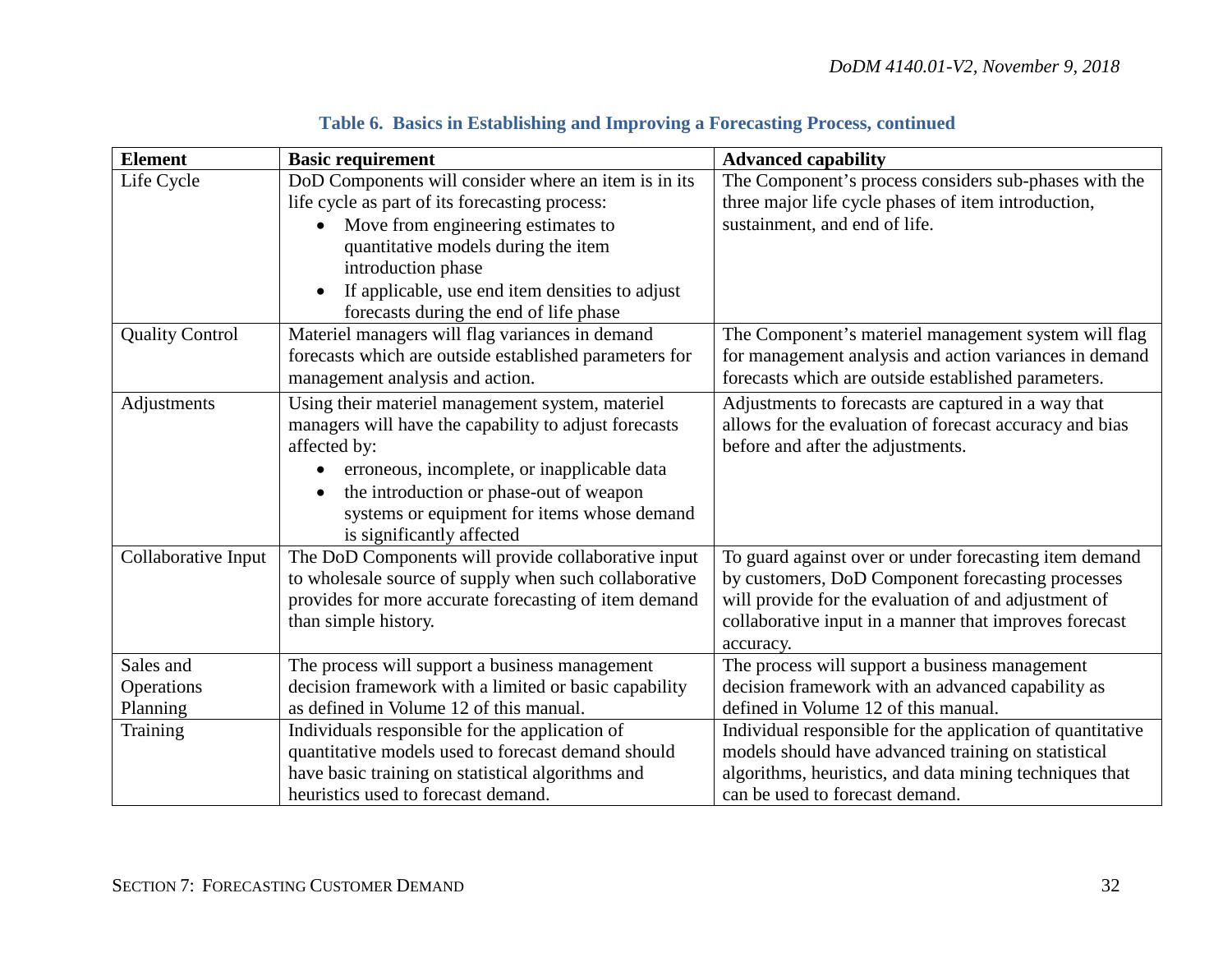## <span id="page-32-0"></span>**7.5. COLLABORATION.**

a. To improve the accuracy of demand forecasts, materiel managers and supply providers will collaborate with their customers to project future demand for items. Demand forecasts for items can be supported with demand forecasting models, special one-time events, or factors that will systematically change the item's demand.

(1) Program collaboration involves the collection of program data from customers for use in computing a demand forecast. In support of program collaboration, DoD Components will:

(a) Maintain records of past and future program data that provides actual quantitative measures of operation of the system or end item (e.g., the actual and planned number of hours flown or operated, component reliability experience, expected operating environment, the weapon system or end item density, or the number of overhauls or scheduled depot maintenance actions accomplished or planned).

(b) Use estimates of operations where actual program data is not available.

(c) Follow procedures in Volume 7 of this manual for storing and accessing weapon system data.

(2) Customer demand collaboration involves the submission of expected future demand from customers. For formal collaboration between materiel managers and their customers, the using DoD Components should use tools such as SSRs, special program requirements (SPRs) or the DLA Demand Data Exchange (DDE) Program.

(a) The DoD Components sponsoring new consumable item applications will use SSRs to pass forecasted wholesale and retail requirements to the respective materiel managers. The procedures governing SSRs are located in Volume 6 of DoD 4140.26-M.

(b) The using DoD Components may submit SPRs to the materiel manager to forecast special program or project requirements that are non-repetitive and may not be forecasted based on historical demand data.

1. SPRs will not be used for subsistence, war reserve, provisioning, and other requirements based on recurring demand.

2. SPR will be submitted as far in advance of the date required as practical, at least 90 days, to allow for sufficient time for materiel managers to act to acquire the assets needed to fill the special requirement.

3. When submitting SPRs, DoD Components will use the detailed procedures on the SPR process in Chapter 2 of Volume 2 of Defense Logistics Manual (DLM) 4000.25.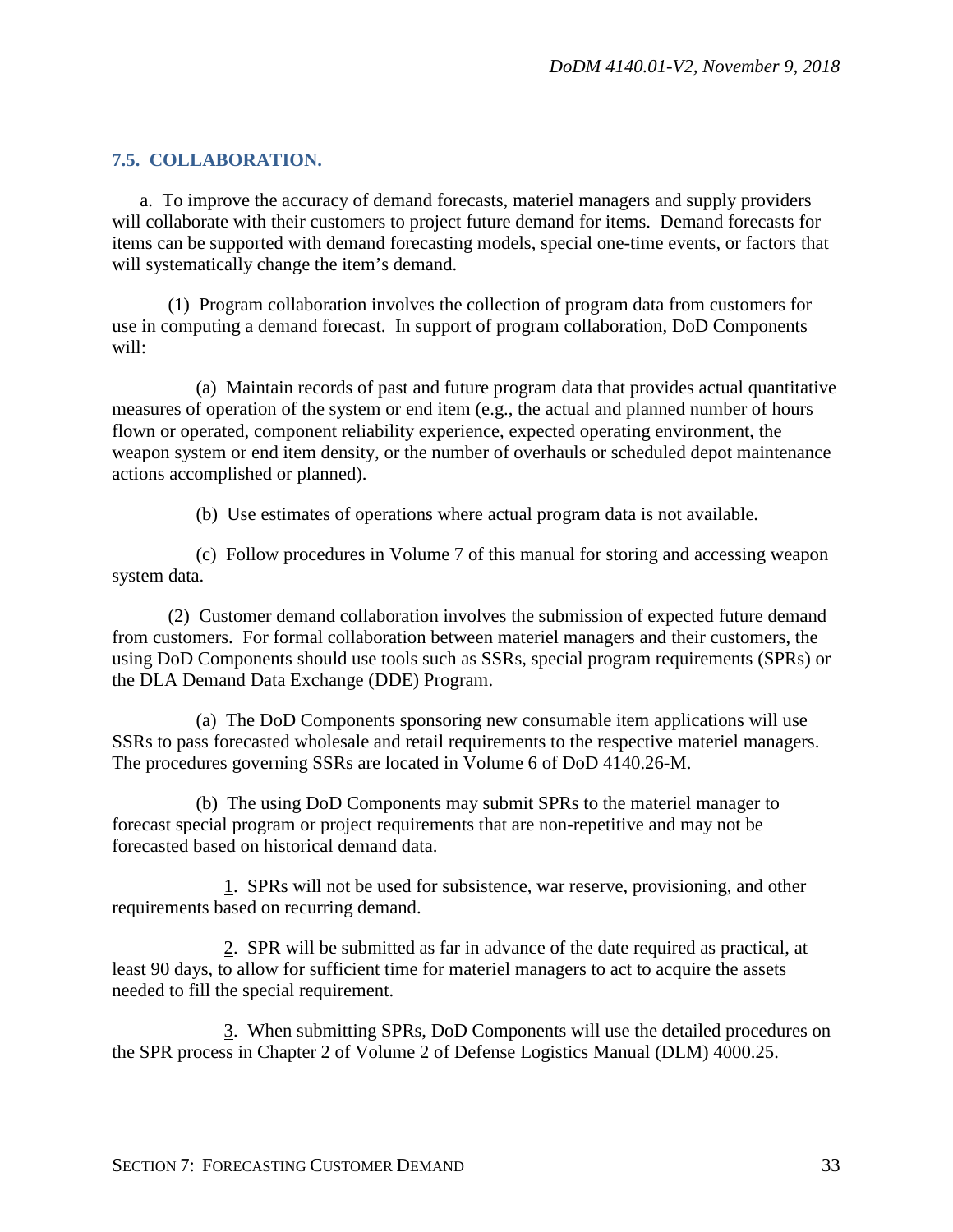(c) The DLA DDE program allows DoD customers to provide DLA materiel managers with a projected supply plan that consists of demand quantities for future months for customer-selected items.

1. The DLA DDE program may be used for recurring demand requirements, subsistence, and other special one-time or project requirements listed in Chapter 2 of Volume 2 of DLM 4000.25.

2. The future months in the submitted supply plan may be as short as 12 months and as long as 60 months. The DLA DDE program will accept projected supply plans for 60 months where zeros are entered for those months with no plan data.

3. When submitting a projected supply plan via the DLA DDE program, DoD Components will use the detailed procedures on the DDE projected supply plan in Chapter 2 of Volume 2 of DLM 4000.25.

(d) A using DoD Component can submit item future demand quantities as either an SPR or as input to a DDE program but not both.

(3) Collaborating DoD Components will have internal control programs to ensure that the information they are receiving or submitting is as accurate as possible and can be used to improve the accuracy of demand forecasts.

(a) The program for submitting DoD Components will consist of internal controls and supporting documentation that ensure the appropriateness and accuracy of SPR and DDE submissions, correlate requisitions with related SPRs and DDEs, and ensure timely and accurate documentation of significant changes in demand forecasts.

(b) The program for DoD Components receiving SPRs and DDEs will consist of internal controls that ensure SPR and DDE data does not increase forecast error and the investment in inventory to support SPRs and DDEs does not lead to excessive growth of demand forecasts.

(c) A key internal control for receiving collaborative data is the value added to demand forecast accuracy by program collaboration and by customer collaboration. Value added metrics for each should serve as the basis for assessment the overall effectiveness of collaboration and for identifying areas where collaboration needs to be improved.

(4) DoD Components will:

(a) Use the standard procedures and electronic data interchange conventions in Chapter 2 of Volume 2 of DLM 4000.25 for SPR and DDE projected supply plan processing.

(b) Follow the standard accounting methods, electronic data interchange conventions, and procedures in Chapter 13 of DLM 4000.25-2 for the SPR and DDE projected supply plan process.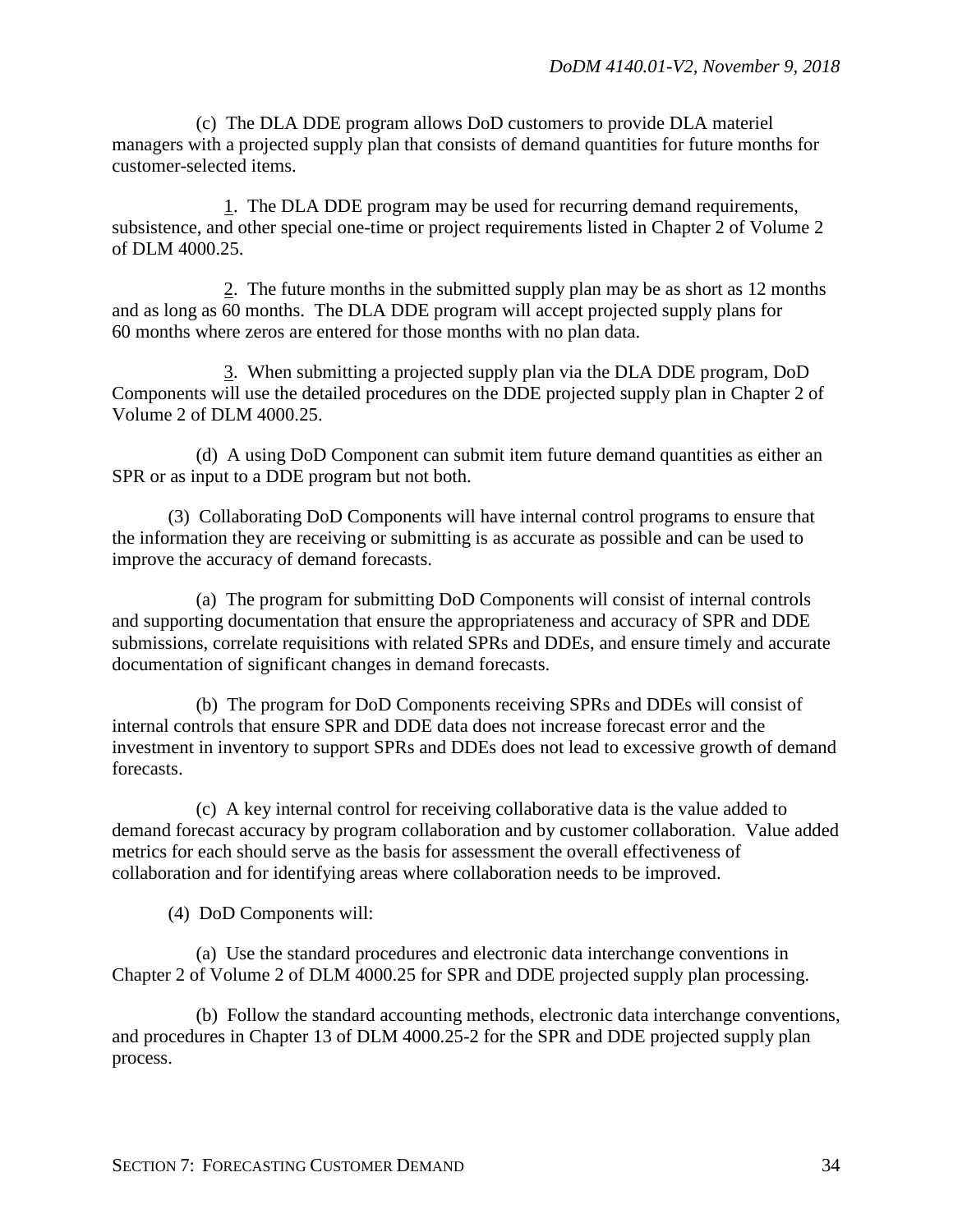(5) For items that one wholesale materiel manager uses but for which another wholesale materiel manager has buy or repair responsibility for the Department, the using materiel manager will provide the managing materiel manager with demand forecast data for the item.

b. To improve the responsiveness and reliability of suppliers, DoD materiel managers should collaborate on expected future requirements with vendors who perform contracts to provide long term supply support through strategic sourcing and planned direct vendor delivery contracts.

(1) DoD materiel managers should work with the vendors on:

(a) The best way for the DoD Components to communicate future requirements to vendors.

(b) A way for vendors to notify materiel managers of any problems that require mutual resolution.

(2) DoD materiel managers will establish and maintain internal controls to monitor the accuracy and variability of expected future requirements transferred to vendors and, thereby, ensure the continuity and stability of supply while alerting vendors of the flexibility required to provide the requisite contractual support.

### <span id="page-34-0"></span>**7.6. VALUE ADDED ANALYSIS.**

a. DoD Components will determine the value that their demand forecasting process adds to the simplest of forecasting models, namely, the naive forecast, which is last period's demand.

(1) For purposes of analyzing demand forecasts and setting targets, the forecast value added metric is the differences in forecast accuracy and forecast bias percentages between the naïve forecast and the forecast produced by the DoD Component's forecasting process. DoD Components can also analyze forecasts and set targets by using the relative absolute error (RAE) metric to calculate the ratio of the actual forecast error and the forecast error for the naïve forecast.

(2) For purposes of identifying their value added to forecast accuracy and forecast bias to Deputy Assistant Secretary of Defense for Logistics, the DoD Components will use a period of 1 year.

b. Each DoD Component will use its value added analysis to evaluate its forecasts, set its targets for its forecasts, and to identify item forecasts that need improvement.

(1) Where the naive forecast produces better forecast accuracy  $(RAE >1)$  or forecast bias than the forecast out of the DoD Component process, the value added is negative and the DoD Component should improve their forecasting process.

(2) Where the forecast out of the DoD Component process produces better forecast accuracy ( $RAE < 1$ ) or forecast bias than the naive forecast, the value added is positive and the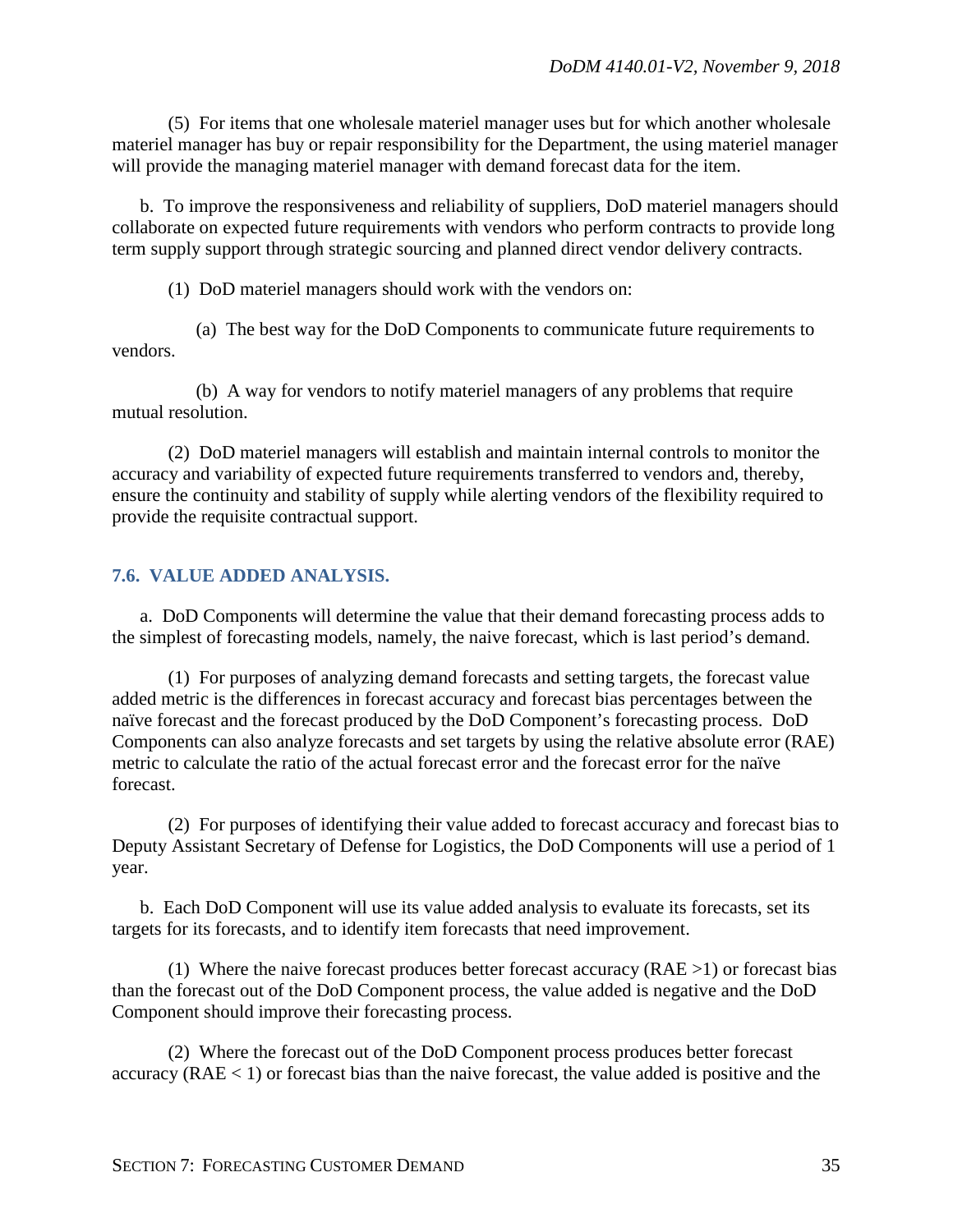DoD Component need only seek improvement if the value added indicates that the forecast accuracy and forecast bias were not at the DoD Component's internal target.

(3) If a DoD Component is using periods less than a year for internal value added analyses, that is, months or quarters, the DoD Component may need to use more than one period to judge value added.

(4) When evaluating value added metrics, DoD Components may choose to segment their forecastable items into similar grouping based on characteristics such as demand frequency, demand value, weapon system application, etc.

(5) A DoD Component may set its value-added target based on a goal for its value added across all forecastable items, goals for items in value added ranges (either positive or negative ranges or both), or combinations of those goals. If a DoD Component sets a forecast target in terms of forecast accuracy or forecast bias, it may use value added analysis to determine if the target is realistic and achievable.

(a) To gauge the feasibility of potential targets, DoD Components may use value added distributions to establish minimum and maximum target thresholds for the quantitative models that they use within their forecasting process.

(b) When judging the relative performance of their forecasting process against goals, DoD Components should not only consider percentage and percentage point differences in value added metrics but also actual dollar value and quantity differences, particularly at the item level.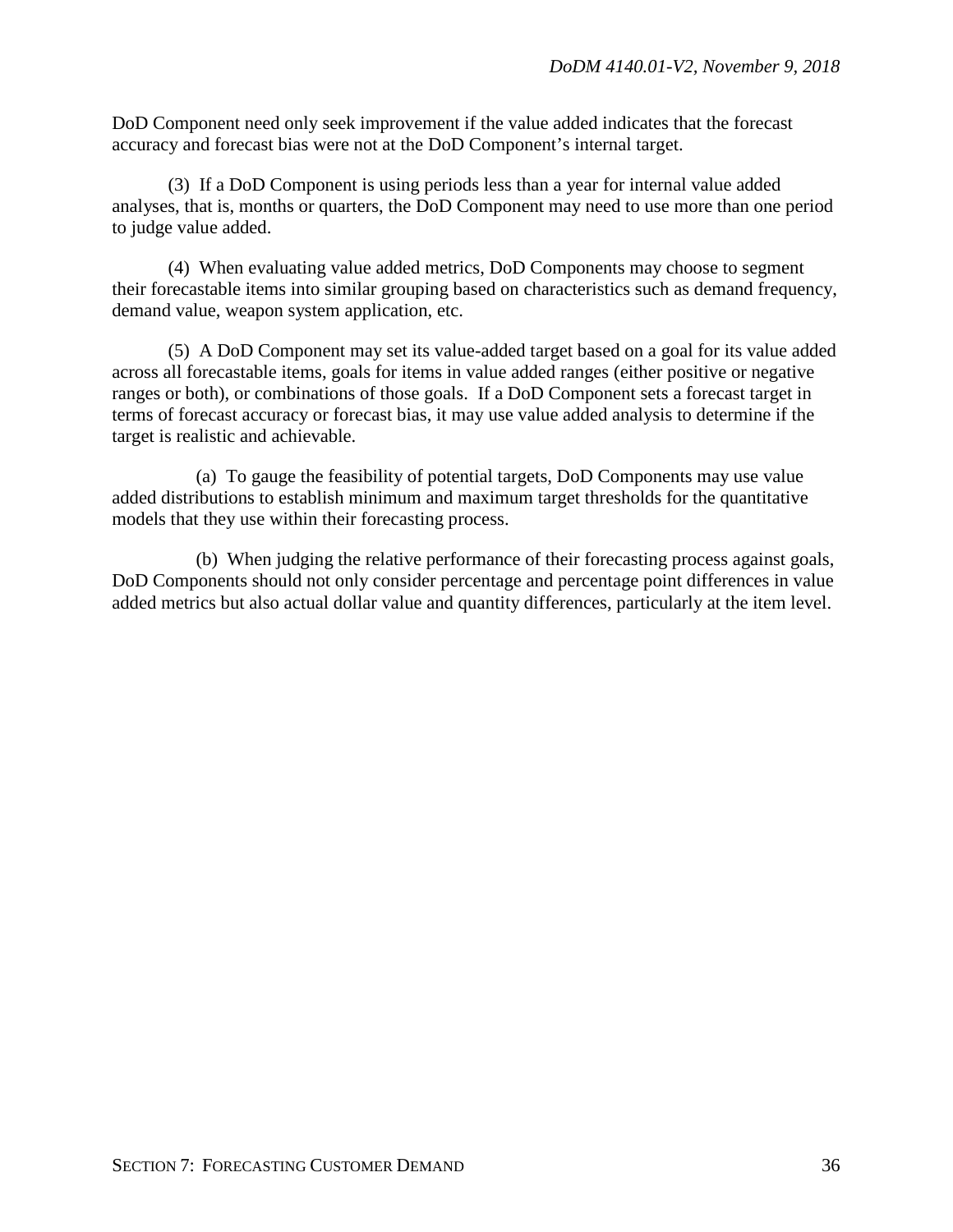## **SECTION 8: MATERIEL STOCKAGE COMPUTATIONS**

**8.1. RIGHT SIZING INVENTORIES.** To minimize total supply chain costs while supporting customer requirements, the Military Departments and DLA will use the methodologies in this section as well as the methodology prescribed in Section 9 of this volume for war reserve materiel.

## **8.2. COMPUTATIONAL METHODOLOGIES**

#### **a. Categorization and Use of Computational Methodologies.**

(1) The DoD Components will categorize stockage requirements and associated levels of inventory as either wholesale or retail.

(a) The DoD Components will manage retail assets regardless of ownership under the retail inventory policies delineated in this section.

(b) The DoD Components will manage wholesale assets regardless of where positioned under wholesale inventory policies delineated in this section.

(2) To compute peacetime wholesale and retail stockage requirements for secondary items, the DoD Components will use readiness-based, demand-based, and non-demand-based methodologies in this section of the volume (see Volume 6 of this manual for guidance on the requirements computations of ammunition items).

(a) The methodologies and models will be compatible with those developed to achieve optimum stockage during provisioning. The methodologies and models that the DoD Components use to categorize stockage requirements and related levels of inventory should share comparable target objective functions, data elements, and computational techniques.

(b) As shown in Figure 1, the DoD Component's selection of the specific methodology used to compute stockage requirements for a secondary item will be based on the type of item (reparable or consumable), the supply performance goal (weapon system readiness or time to fill a demand), and the demand forecastability for the item.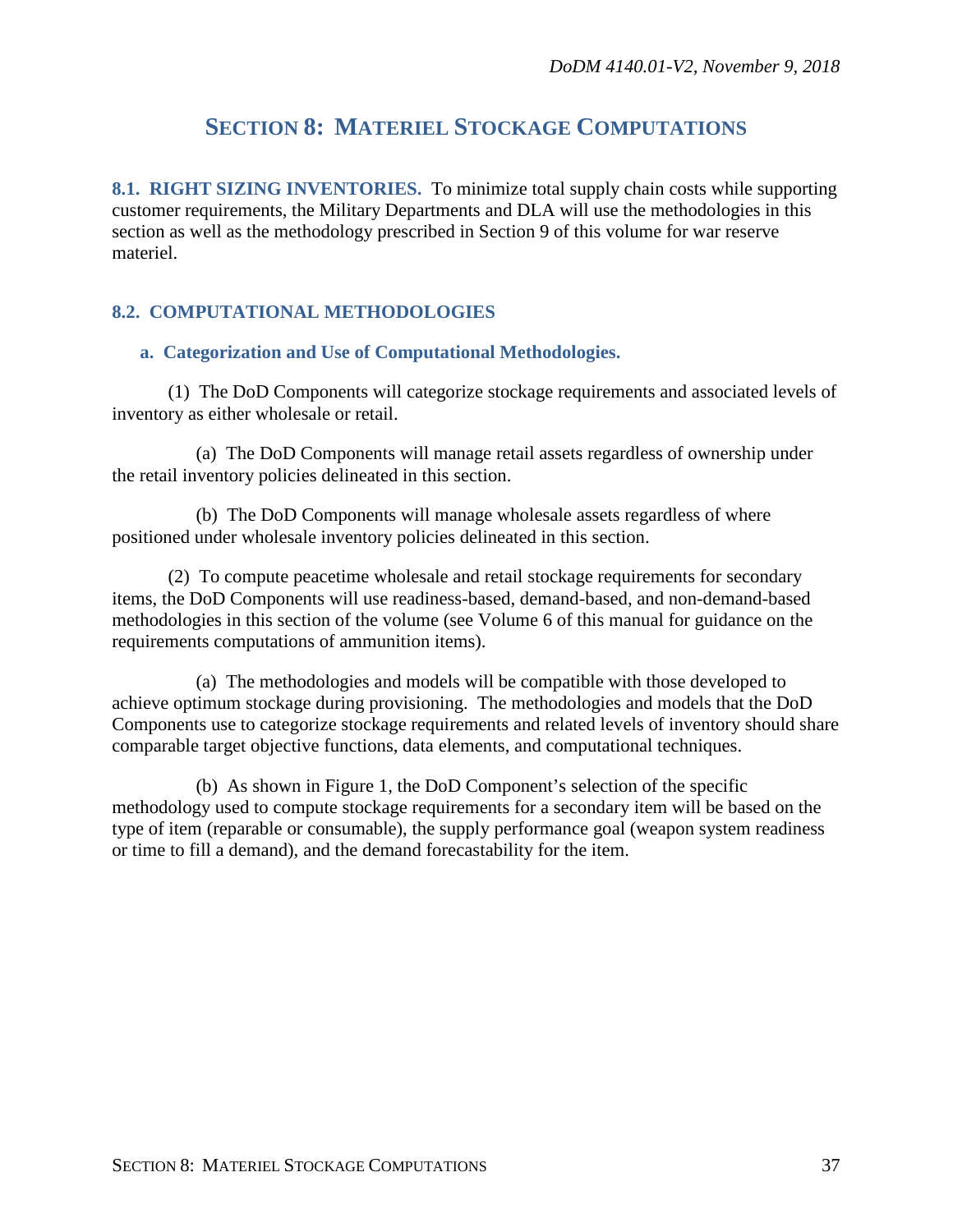

## **Figure 1. Application of Computational Methodologies**

## **b. RBS Methodologies.**

(1) For weapon system items, materiel managers will use RBS modeling, when possible, to:

(a) Optimize their inventory to achieve weapon system performance objectives.

(b) Optimize support across both the wholesale and retail supply echelons.

(c) Account for the indenture level of items being spared, the essentiality of items to the operational design of the weapon system, and the levels of maintenance for the items and their higher assemblies.

(2) When RBS modeling is not possible for weapon system items and DoD Components must use DBS models, materiel managers and weapon system managers must establish time goals for those models through a collaborative process that links those time goals to the readiness goals of the particular weapon system.

(3) For secondary items that have support goals related to weapon system readiness, the DoD Components will compute requirements with RBS models that relate range and depth of stock to their effect on the operational availability of the weapon system. They will use models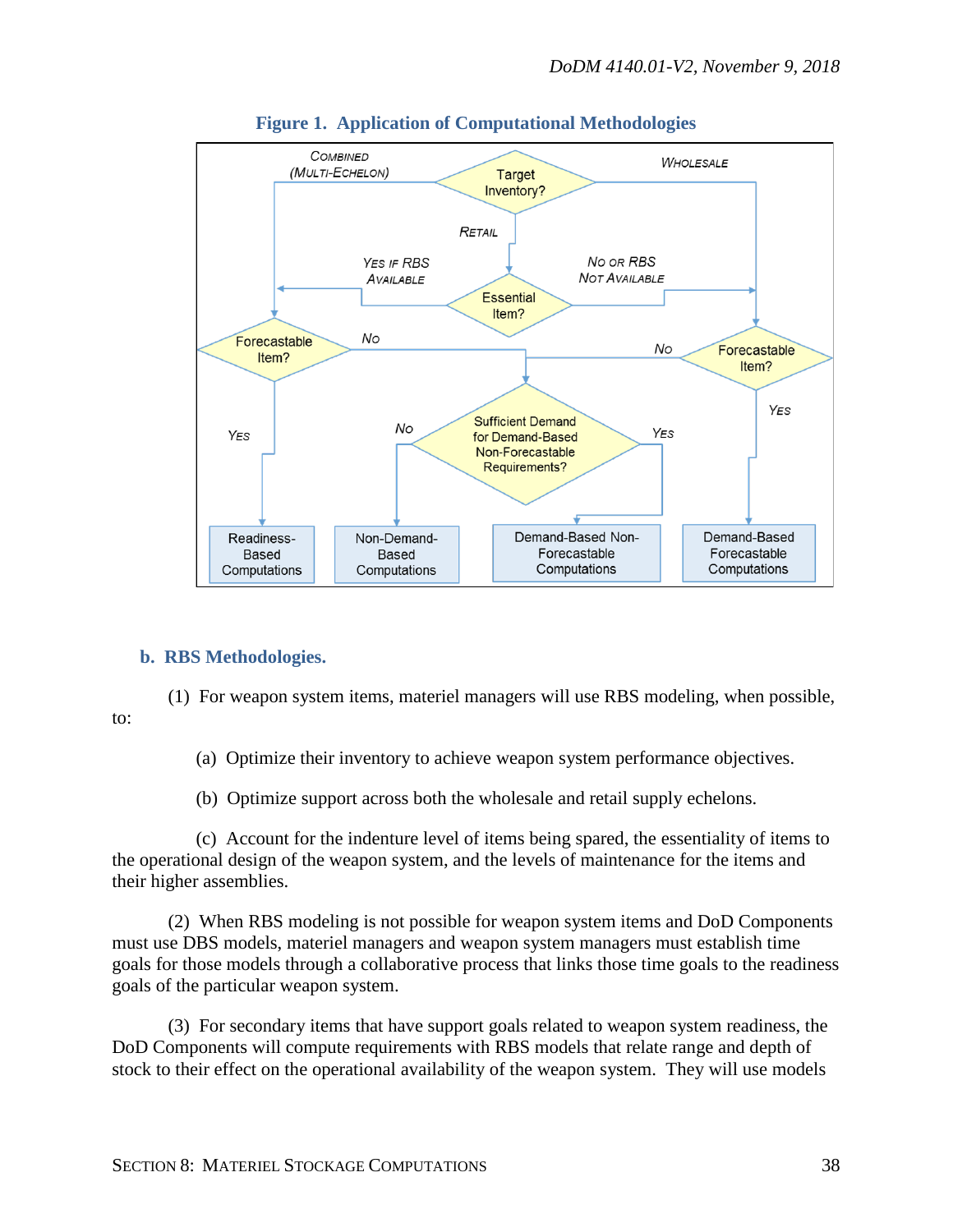that optimize support to achieve weapon system readiness goals for the least cost or maximize weapon system readiness for a specified level of funding.

## **c. DBS Methodologies.**

(1) For secondary items that have time goals, the DoD Components will use DBS methodologies:

(a) Compute requirements for secondary items with time goals using sparing models that relate range and depth of stock to a target time.

(b) Include both the time to fill immediate issues and the time to fill back orders of these secondary items, minimizing the expected customer wait time.

(c) Use models that optimize stockage of secondary items with time goals to achieve the target time for the item at the least cost or minimize the expected fill time of the item within a specified budget.

(d) Project secondary item requirements and assets with enough lead time to place the order and receive the item before the time that it is actually needed.

(2) For depot-level reparable items, DoD Components will apply these additional procedures when using DBS methodologies:

(a) Compute the total requirements for each reparable item assigned so that an item may be:

1. Supplied to authorized using activities at the DoD organizational level (e.g., post, base, field, or ship) if failure of a reparable component prevents an end item or weapon system from achieving its mission.

2. Provided to replace a reparable item that has been determined to be beyond economical repair during the depot-repair process as described in Chapter 2 of Volume 11A of DoD 7000.14-R, or that may not be repaired within the same length of time as its next higher assembly.

(b) Project serviceable and unserviceable asset quantities for reparable items by month or quarter which will allow the projection of repair requirements and procurement of repair requirements in the same computation. Consider serviceable returns in requirements computations from both the asset and requirements perspectives described in Volume 6 of this manual.

## **d. Computational Considerations.**

(1) To accommodate backward scheduling when managing items using an enterprise resource planning system, inventory requirements will be expressed in days of supply to allow for proper timing of procurement and repair actions as well as the proper sizing of procurement and repair quantities.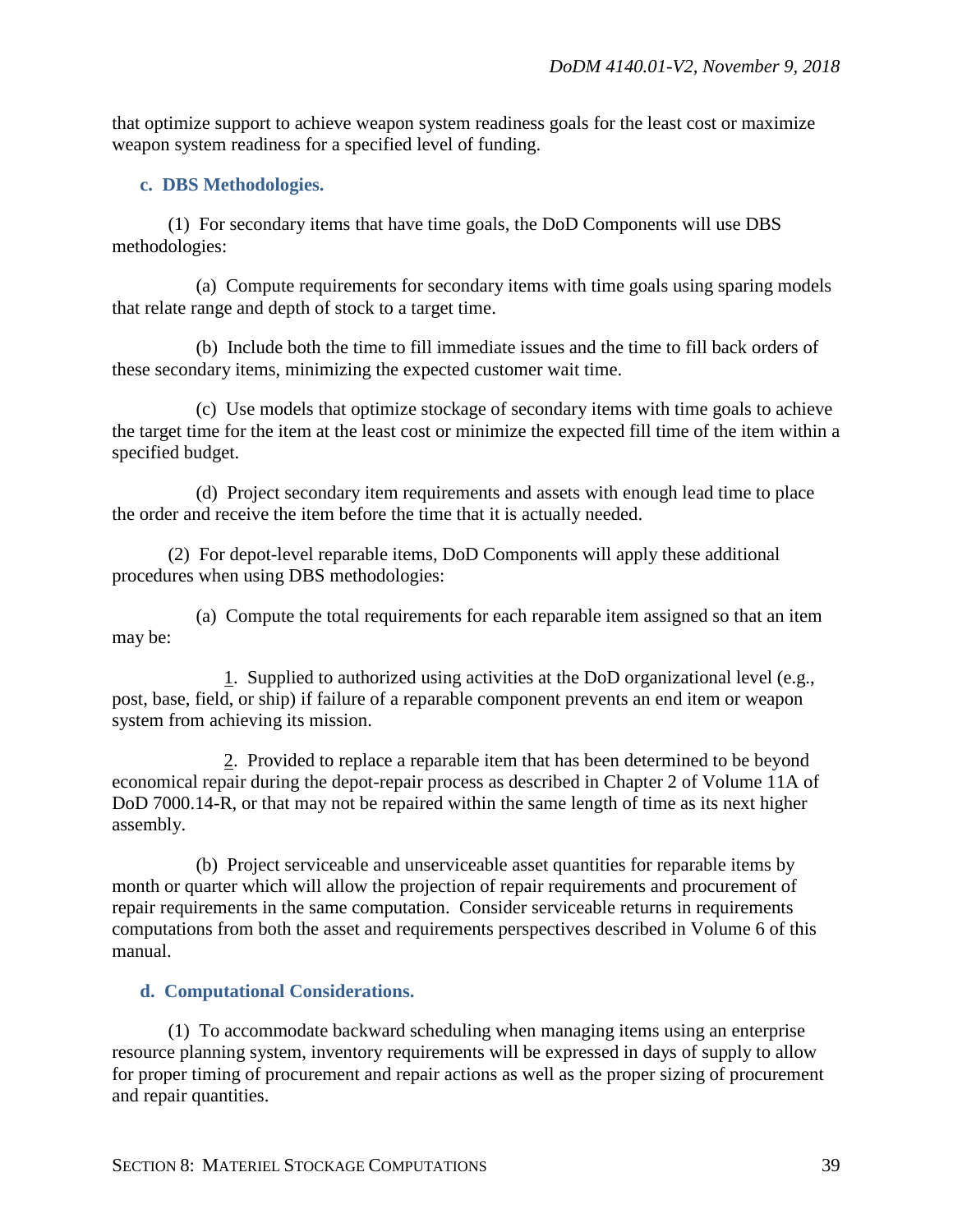(2) DoD Components will adjust their computational parameters as necessary to account for items associated with an end item that is being phased out or that has a decline in demand.

(3) DoD Components will project stockage quantities to satisfy item requirements for national and international cooperative logistics supply support arrangements item requirements.

(4) When a DoD Component is using actual or projected assets to compute requirements for depot-level reparable items, DoD Components will:

(a) Use asset visibility capabilities to make serviceable assets and those that need repair at all supply levels (organic or commercial) visible and available to the materiel manager (supply system) to satisfy requirements at both the wholesale and retail levels. Ensure assets are visible and use them to offset requirements (retail or wholesale).

(b) Establish retail supply management system procedures (except afloat) to facilitate total system asset management. Where possible for the applicable materiel manager, retail systems should produce a daily summary of the supply transactions that affect the demand base or stock status of materiel.

(5) For depot-level reparable items with daily summary transaction summaries, materiel managers will use actual consumer demands to make requirements computations, procurement decisions, and stock positioning decisions.

(a) This requirement applies to DoD Component-owned inventory at contractoroperated retail activities as well as inventory within the DoD Component supply management systems.

(b) Materiel managers at the retail level will maintain item accounting (as opposed to dollar value inventory accounting) for all items they have determined require daily summary transaction listings.

(6) For reparable assets held at the retail level, items may be placed in rotatable pools or positioned near expected consumers.

**e. Information Exchanges.** 

(1) For reparable items managed and used by more than one DoD Component, PICAs and secondary inventory control activities (SICAs) should collaborate through information exchanges to gain the following benefits:

- (a) Reduced stock-outs between the PICA and SICAs.
- (b) Reduced PICA and SICA excess stocks.
- (c) Lower levels of investment in inventory across DoD.
- (2) If requested by the PICA, SICAs should provide the following: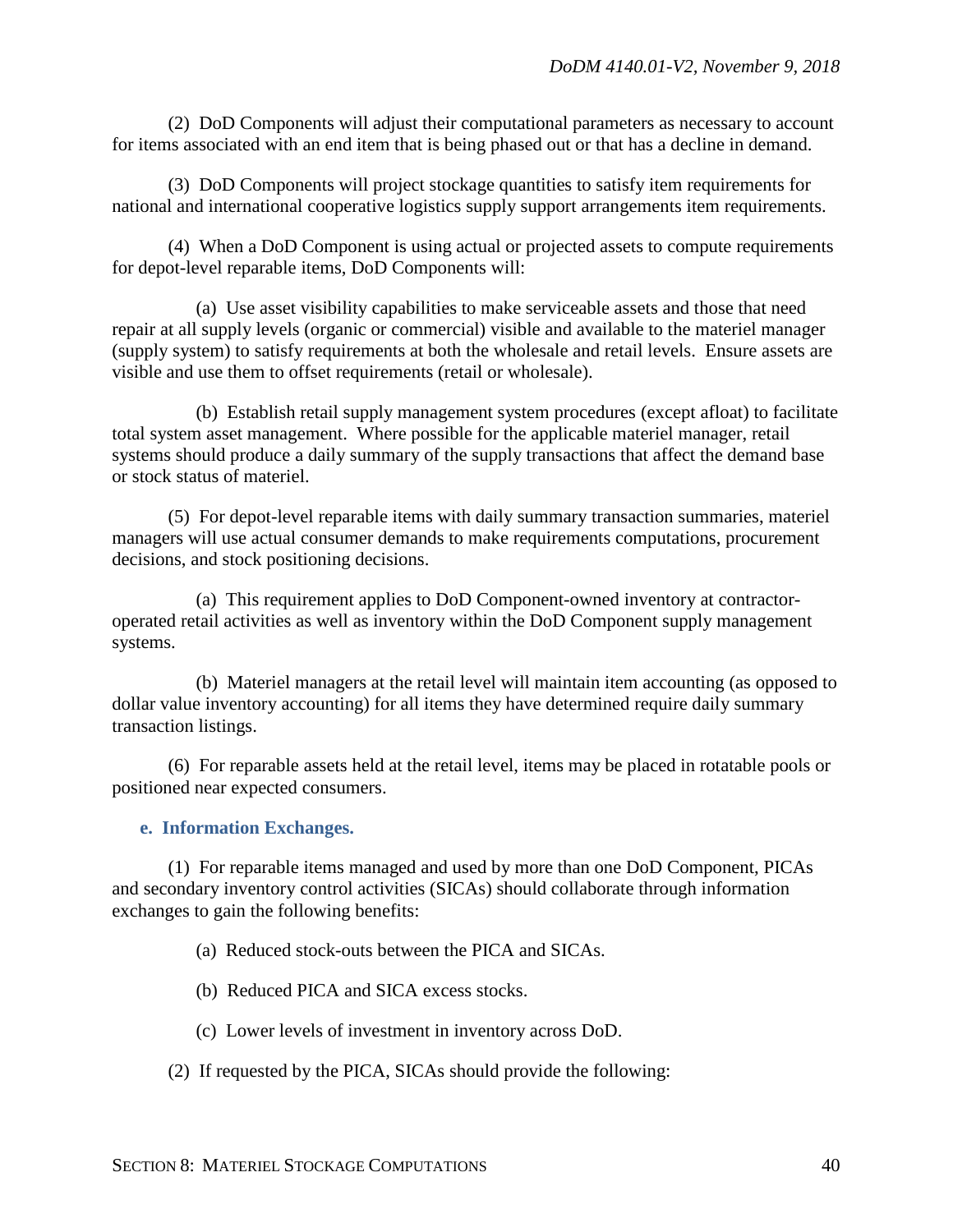(a) The demand forecast data for the item, both weapon system and non-weapon system forecasted demand. This data will assist the PICA in sizing its inventory to deal with any deviations from historical data.

(b) The requisition response time objective for the item by weapon system. This data will assist the PICA in sizing its inventory to provide the levels of support needed by the SICAs.

(c) The number of retail assets above the retail requisitioning objective by item. This information will assist the PICA in offsetting inventory requirements and reducing the procurement of unneeded assets.

(3) Using SICA data, PICAs should be able to compute the items' buy or repair requirements with the goals of attaining the users' weapon system availability objectives within the maximum requisition response times. Based on those computations, PICAs should be able to advise SICAs of the achievable requisition response time that is achievable for each item, and SICAs should be able to determine the impact of the achievable requisition response times that is achievable on cost and weapon system availability.

(4) If requested by a SICA, PICAs, which do not rely on information exchanges, should be able to advise SICAs of the achievable requisition response time for each item, and SICAs should be able to determine the impact of the achievable requisition response times on cost and weapon system availability.

#### **8.3. RBS COMPUTATIONS.**

**a. Usage** Where RBS models are available, DoD Components will use the RBS models' optimization logic to compute the total requirements for the items essential to a weapon system.

(1) To support RBS computations, each Military Service will establish a secondary item application or configuration file for each of its weapon systems. The Military Service will show the indenture structure and essentiality of all reparable and consumable items that are part of the weapon system, whether peculiar to that system or common to other systems.

(2) Each Military Service will:

(a) Use computations in an RBS model to maximize weapon system performance required to support unit mission effectiveness for a given level of investment or minimize investment for a target level of weapon system performance.

(b) Use RBS models to compute requirements levels for replenishing stock for different echelons of supply and different locations within echelons to minimize total costs, not just inventory costs.

(3) Preferably, DoD Components will manage weapon system-essential items on the basis of multi-echelon RBS models in the authorized objective quantities of stockage that the models determine are appropriate for the particular weapons-system at issue.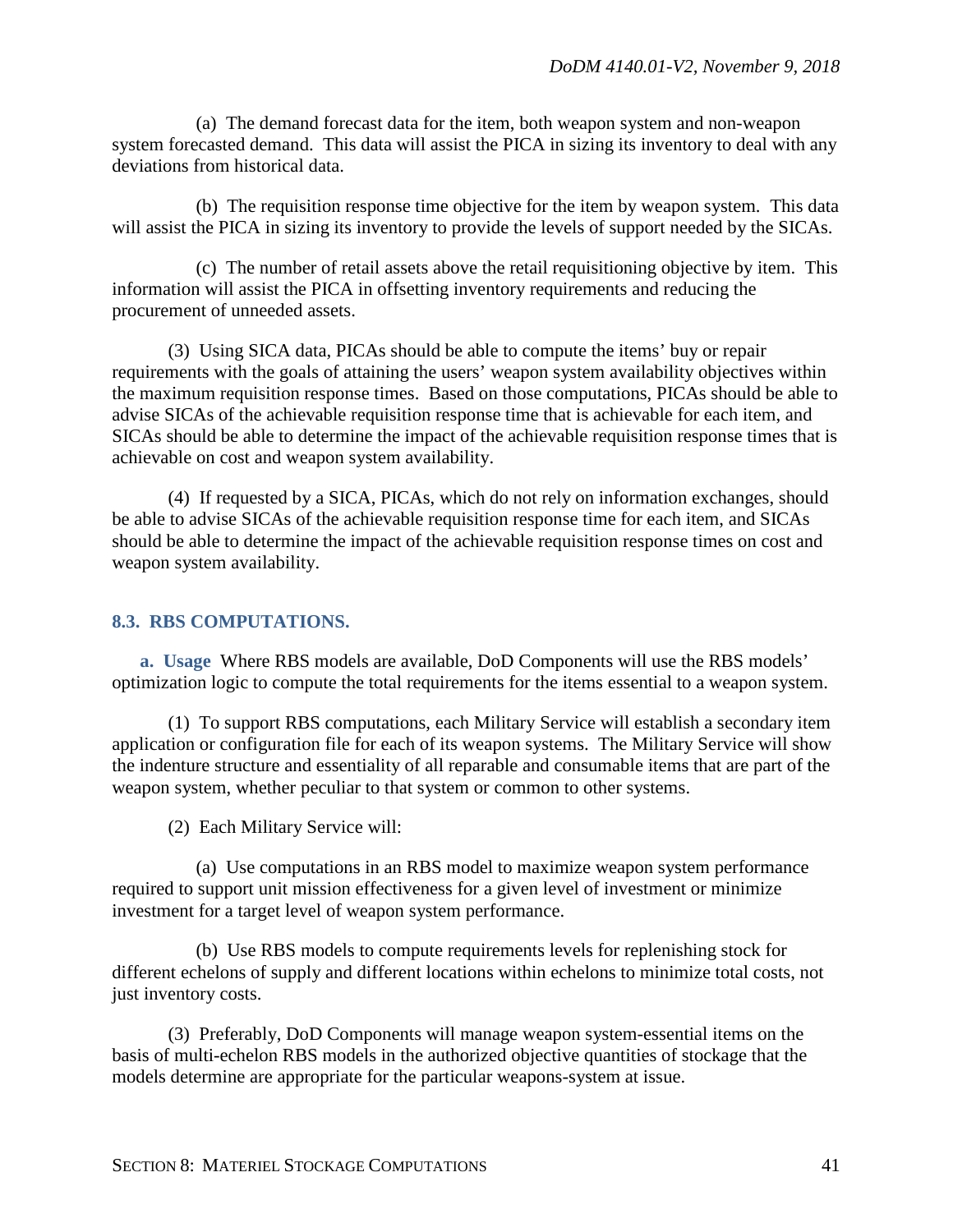(a) Where multi-echelon RBS models are not yet available, DoD Components will:

1. Base wholesale stockage of weapon system-essential items either on demandbased requirements with readiness-oriented time goals (e.g., goals that support weapon system availability targets) or on limited-demand or non-demand-based requirements.

2. Base retail stockage of weapon system-essential items on demand-based requirements that have their support goals driven by weapon system readiness or on nondemand-based requirements.

(b) When a weapon system is being phased out of service, the owning Military Service will inform materiel managers of the phase-out schedule. Before phase-out is completed, materiel managers will initiate item reduction studies in accordance with Volume 9 of this manual to control the costs of maintaining item assets supporting the weapon system in the supply system.

(4) A DoD Component may elect to use a single echelon RBS model to compute retail stockage or allowance quantities for weapon system-essential items at individual retail locations. The model will use expected wholesale resupply times to represent wholesale stockage.

**b. Capabilities.** The optimization logic within an RBS model will be capable of:

(1) Setting RBS levels by item or by group of items with similar characteristics. The computation of RBS levels for an item common to more than one weapon system should consider the total demand for that item and the contribution of the levels to the readiness goals of all respective weapon systems.

(2) Computing optimal item stock levels in a dynamic environment. Where possible, DoD Components will compute item requirements to account for conditions when variables such as rapidly changing sortie rates, operating programs, maintenance capabilities, item usage rates, or transportation resources impact the operating unit's materiel requirements and readiness.

(3) Providing an item's minimum stock level equal to its pipeline quantity, that is, the quantity needed to cover demand while item stocks are being replenished. When funds are insufficient to get the desired support objectives, the RBS model must be capable of overriding the minimum constraint to attain the optimum mix of stock to maximize weapon system availability for the funds actually available to obligate the desire support objectives.

(4) Producing a list of item requirements to be satisfied initially by the application of serviceable assets, unserviceable reparable assets, and applicable due-in assets. The repair requirement is that portion of the total requirement that is satisfied by repair of unserviceable reparable assets. The replenishment requirement is the deficit remaining after the supply of available assets is exhausted.

**c. Applications.** Where data availability and model capabilities permit, DoD Components will: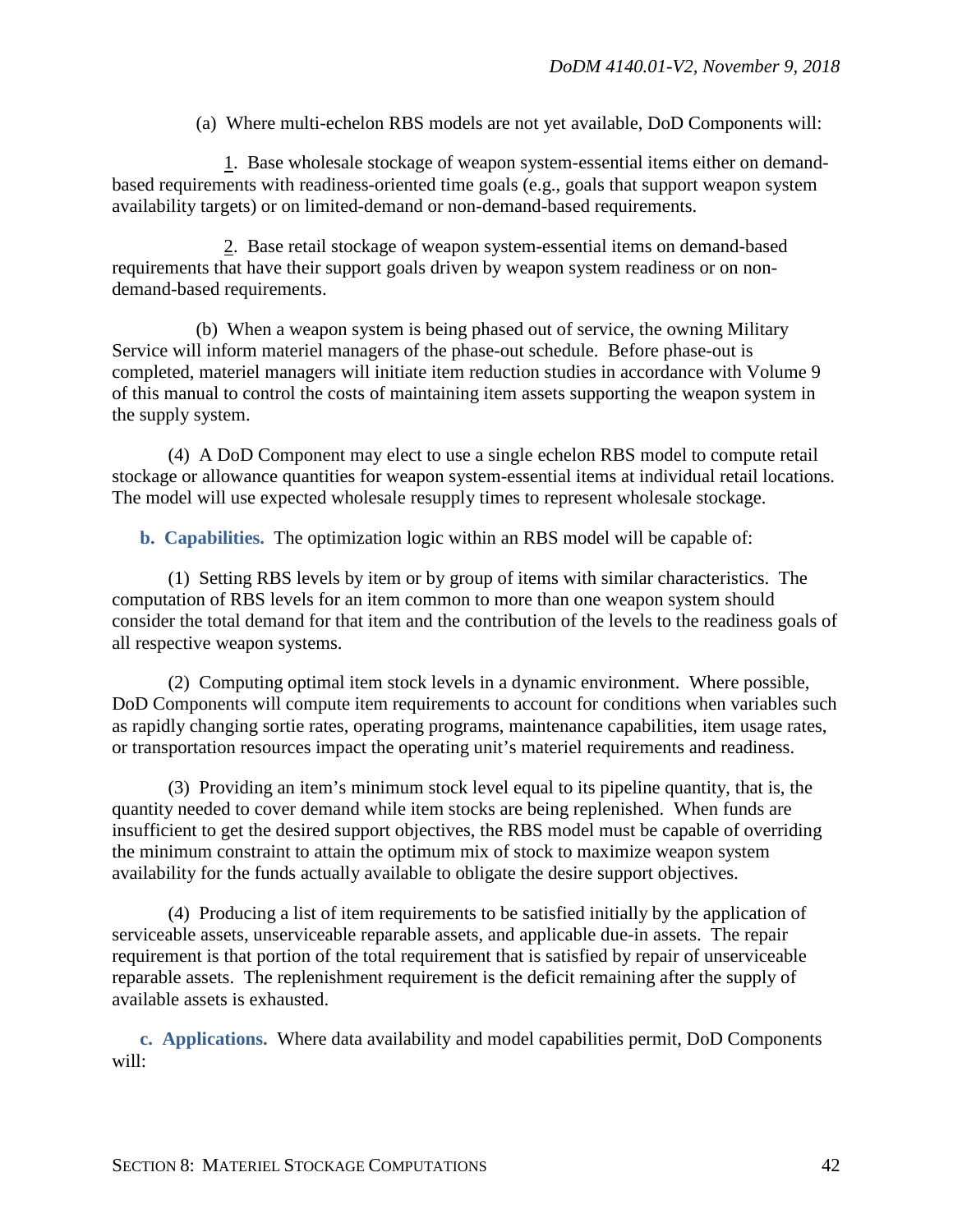(1) Use RBS models to compute combined requirements for a range of weapon systems to minimize the total inventories of items supporting those weapon systems at individual locations. The RBS models should have the capability to compute those requirements to availability goals that differ by weapon system so that the goals of weapons systems with higher priority missions may be targeted at levels higher than those with lower priority missions.

(2) Use RBS models to directly compute both the range and depth for all echelons of supply, (i.e., models with the multi-echelon capability) to:

(a) Account for the hierarchical structure of supply or maintenance activities from the customer or consumer level, through the intermediate level, to the depot or wholesale level.

(b) Trade off the wholesale level of supply with the retail level by modeling the impact of the requisition response time on the retail response time to customer demand.

(c) Account for the transportation and materiel handling cost effects of differences in wholesale stock locations and positioning by echelon.

(d) Cover demand-related pipeline and safety-level requirements and, to avoid unnecessary procurement or repair actions, apply the same constraints as demand-based wholesale safety levels to the safety-level portion of an item's wholesale stock level.

(3) Use RBS models with a multi-indenture capability that:

(a) To the extent practical, link each item to its next higher assembly in the weapon system application by modeling the impact of a lower-level assembly (an item whose next higher assembly is another item or subassembly) on the availability of its next higher level assembly or assemblies.

(b) Uses an item indenture structure to tradeoff between items at the first level of indenture (i.e., items whose next higher assembly is the weapon system) and items at lower levels of indenture needed to repair those items. In that way, the impact of each item on each level of indenture, and ultimately on the weapon system itself, is portrayed; and the requirement for the highest level assembly will not be based on assuming 100 percent of its lower level assemblies are available. Models for non-demand-based items may be excluded from the indenture structure requirement.

(c) Interfaces with the field-level reparable or consumable item computation so that a link may be established to consider the impact of the availability of those items on their next higher assemblies and ultimately on the availability of the weapon system, and its procurement or repair requirements may be computed using that link.

## **d. Special Considerations.**

(1) Where data availability and model capabilities do not directly compute range and depth for all echelons, a single echelon RBS model that uses expected wholesale resupply times will determine retail stock levels required to support weapon system availability goals.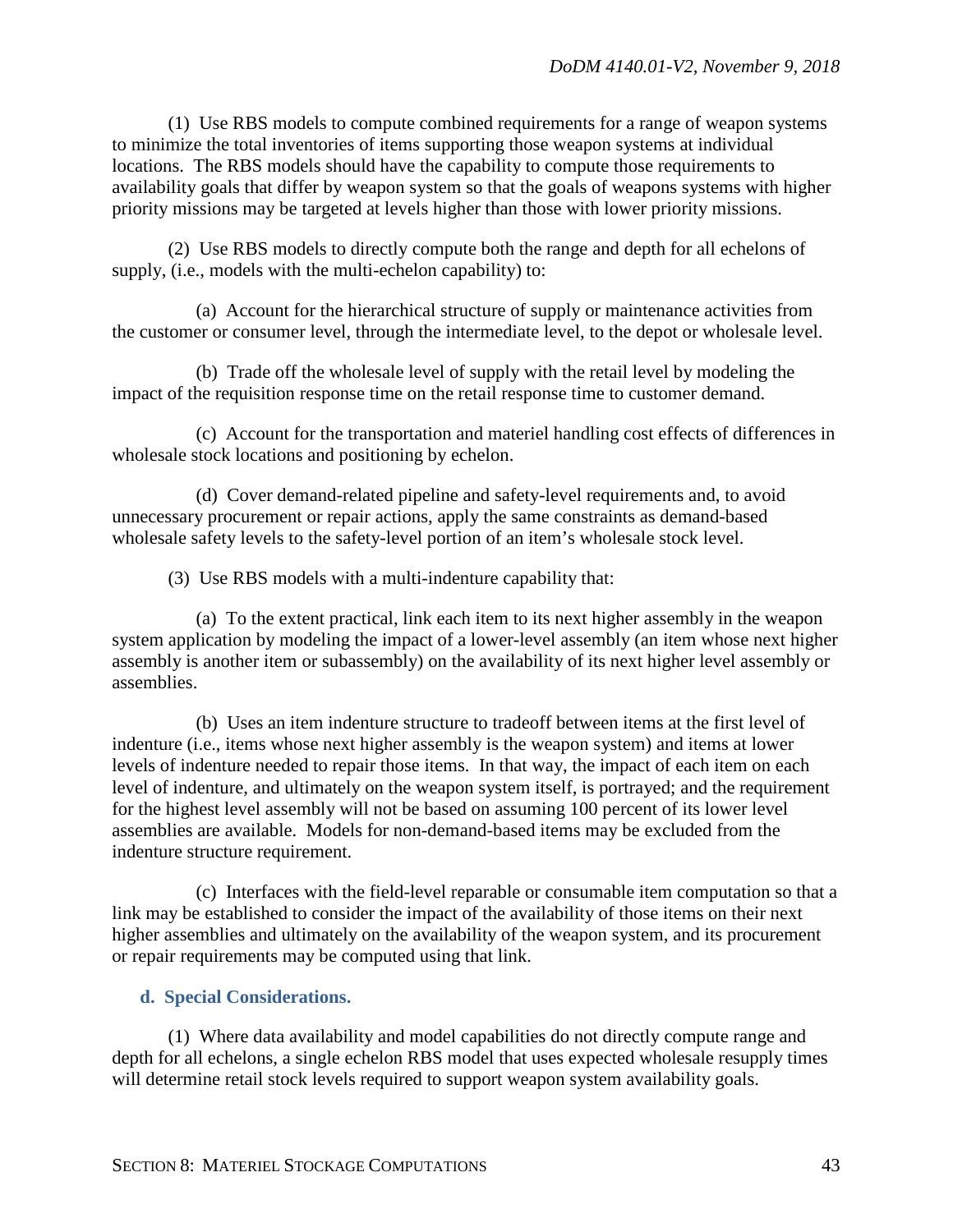(a) The process that sets wholesale support objectives and later expected resupply times should consider the impact those times have on retail stock levels and transportation costs.

(b) When funds are insufficient to attain desired wholesale support objectives, the expected resupply time must be extended. The wholesale echelon must be capable of passing the expected change in the resupply time to the retail level so that weapon system availability may be assessed.

(2) The DoD Components will track actual weapon system performance to determine the impact of budget and funding decisions on actual operational availability and to calibrate their models' predicted support statistics with actual program data.

**e. Readiness Assessments.**

(1) Military Services with RBS models will be able to:

(a) Compute end item readiness assessments and requirements.

(b) Measure the effects of various levels of investment in spare parts on end item readiness.

(c) Measure the effects of proposed budget adjustments on end item readiness.

(d) Assess end-item readiness on the basis of various levels of stockage (e.g., assess the capability derived from assets on-hand or assets planned to be repaired or procured).

(e) Differentiate between items that are essential to a weapon system and those that are not and to differentiate among degrees of essentiality.

(2) Models used for end item readiness assessment purposes may be different from those used for requirements determination for purposes of expediency or ease of processing. However, their algorithms must be similar in terms of the logic and computational objectives and must produce comparable results.

**8.4. WHOLESALE DEMAND-BASED SPARING COMPUTATIONS.** Wholesale demandbased sparing computations provide for cost-effective levels of on-hand and on-order inventory by balancing materiel, ordering, and holding costs against supply performance goals established with customers. DoD Components will apply these inventory requirements levels or their commercial software equivalents when computing demand.

## **a. Requirements Objective.**

(1) The requirements objective for a wholesale demand-based item establishes the target quantity for replenishing the item's level of stock through procurement or repair.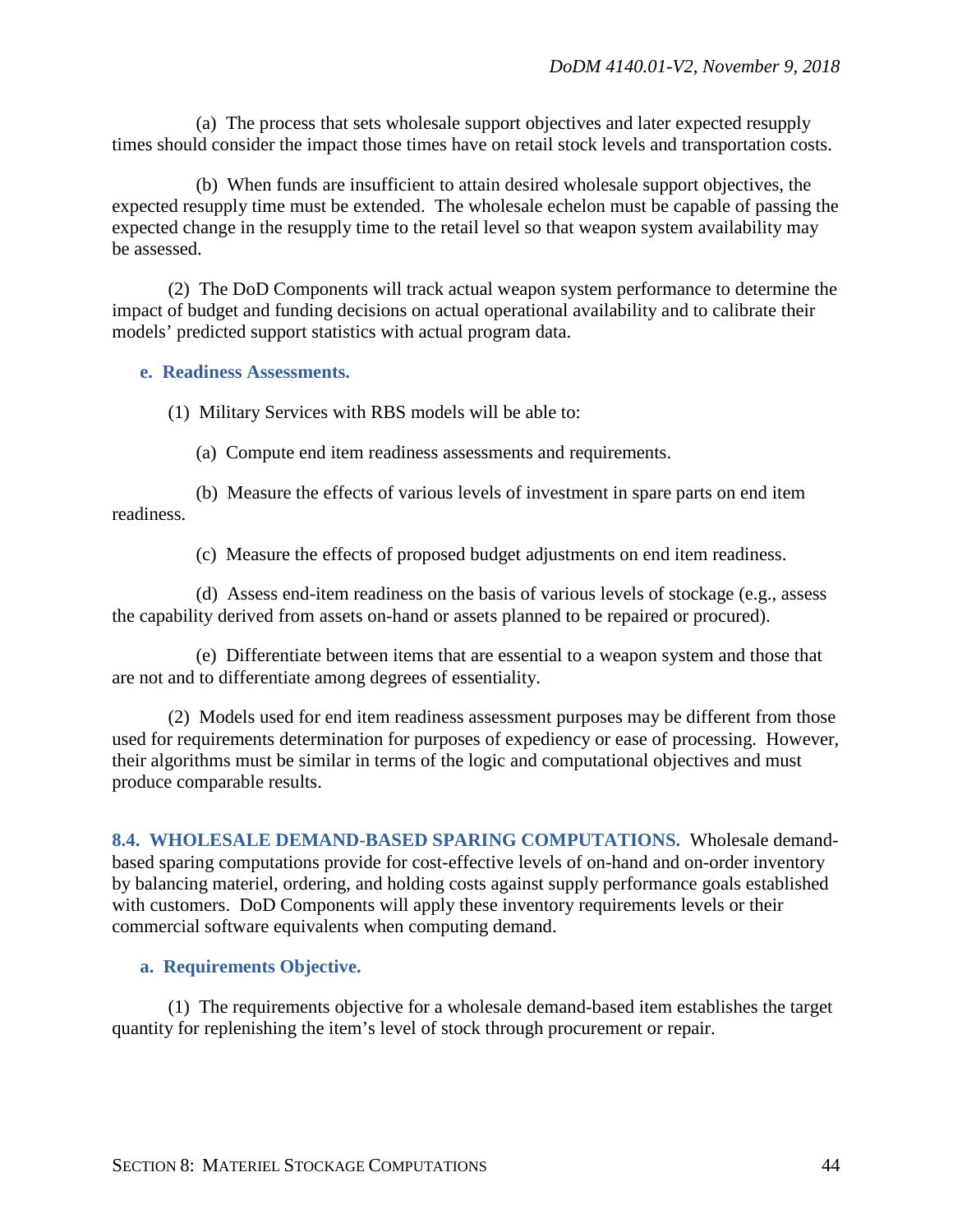(2) When an economic order quantity (EOQ) and reorder point (ROP) model is used to compute wholesale demand-based sparing item requirements, the requirements objective is the sum of their EOQ and ROP.

(3) When a time-phased planning model or materiel requirements planning (MRP) and distribution requirements planning model is used to compute these requirements, the requirements objective is not explicitly considered as the model works backward from the demand plan to develop EOQ and ROP requirements for supply planning.

## **b. EOQ.**

(1) Section 2384a of Title 10, United States Code, and Section 3310 of Title 41, United States Code, mandate that DoD Components will procure supplies in a quantity that will result in the most advantageous total and unit cost to the government and that does not exceed the quantity reasonably expected to be required by the Component.

(a) The total cost of a procurement includes the cost of ordering inventory and the cost of holding inventory.

(b) The quantity reasonably expected to be required normally would be a quantity required for 2 years in accordance with the authorized budget cycle. However, that upper limit may be overridden in accordance with Paragraph 8.4.b(2).

(2) In accordance with the mandate, DoD Components will:

(a) Use EOQ methods to set target order quantities that minimizes the total of the cost-to-order and cost-to-hold inventory as defined in the Glossary. To accommodate actual constraints on procurement resources, storage space, or obligation authority, DoD Components may apply constraints in order to minimize costs.

(b) Compute target order quantities using either the standard Wilson EOQ, a variation of the Wilson EOQ (e.g., recognizing back orders, quantity discounts, or real world constraints), or an EOQ-equivalent method consistent with time-phased demand planning within an enterprise resource planning system (e.g., part period balancing algorithm or dynamic lot size creation).

(c) Annually validate and update the cost-to-order and cost-to-hold inventory, which are used to set order quantities. Update immediately when a significant change occurs.

(d) Maximize the use of indefinite delivery and indefinite quantity contracts to reduce delivery times and the cost of ordering inventory in accordance with Part 16.504 of the Federal Acquisition Regulations.

(e) Limit EOQs to a maximum equal of 24 months of demand and a minimum equal to the demand over the item's administrative lead time (ALT) or 1 month of demand, whichever is greater. The EOQ minimum may be reduced if a lesser quantity may be ordered economically. The EOQ maximum may be overridden if the head of the procuring activity certifies in writing that the acquisition is necessary for any of these reasons: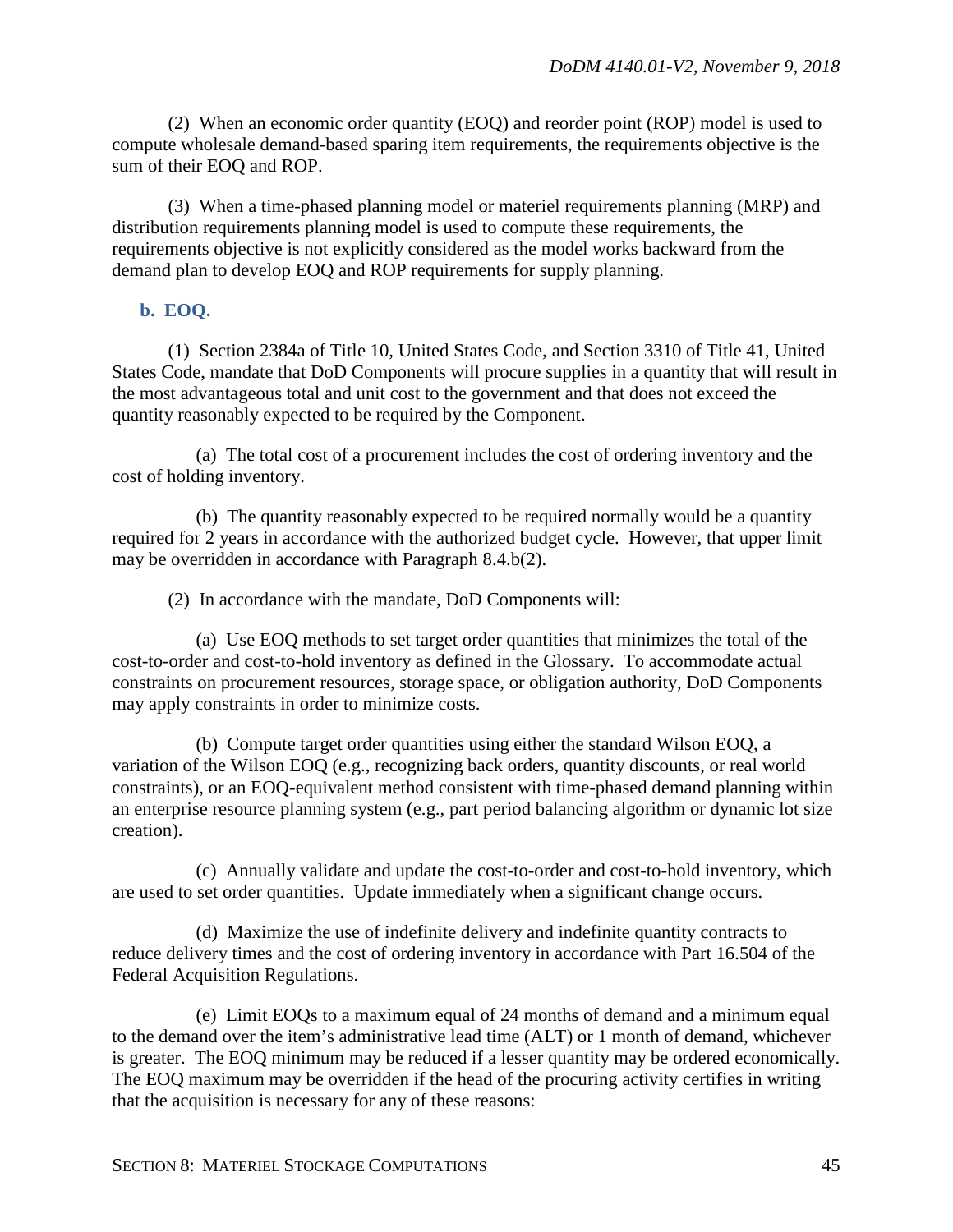1. To achieve an EOQ that is not forecasted to result in an on-hand inventory in excess of 3 years of operating stocks and the need for the item is unlikely to decline during the period for which the acquisition is made.

2. To maintain the industrial base or for other reasons of national security.

3. To satisfy a minimum purchase quantity imposed by the vendor.

4. To make a life-of-type (LOT) buy. When production sources of an item are no longer available, materiel managers will classify the item as LOT and the total issues anticipated during the life of the end item are forecasted and procured at the wholesale level.

a. Materiel managers should explore alternatives for diminishing manufacturing sources addressed in Volume 3 of this manual before a LOT buy.

b. When LOT buys are necessary, timing for the procurement should be one acquisition lead time away.

c. LOT buys should not be confused with lot size. The latter refers to the size of the EOQ.

(f) Adjust EOQ quantities for items associated with an end item that is being phased out or with declining demand accordingly.

(g) Use only the demand to be satisfied through procurement to compute EOQs for reparable items. That excludes demand to be satisfied through repair.

(h) Adjust target order quantities to account for known minimum vendor production or procurement quantities.

(i) When converting order quantities to periods in time-phased supply planning, round to the period that minimizes the cost-to-order and cost-to-hold inventory.

#### **c. ROP.**

(1) DoD Components use the ROP to identify when an order should be placed to replenish stock for an item. It is the level of inventory needed to sustain operations until replenishment stock is delivered. In the case of time-phased demand and supply planning, it is the point in time a lead time away from when the supply plan will not be able to fill the demand plan.

(2) DoD Components should consider the item's procurement lead time, quantity, safety level by location, repair cycle level, if applicable, and any non-demand-based levels.

(3) When DoD Components interpret the ROP as a level of inventory and an item's ROP is the sum of its acquisition lead time quantity; variable safety level; and repair-cycle quantity, if applicable, DoD Components: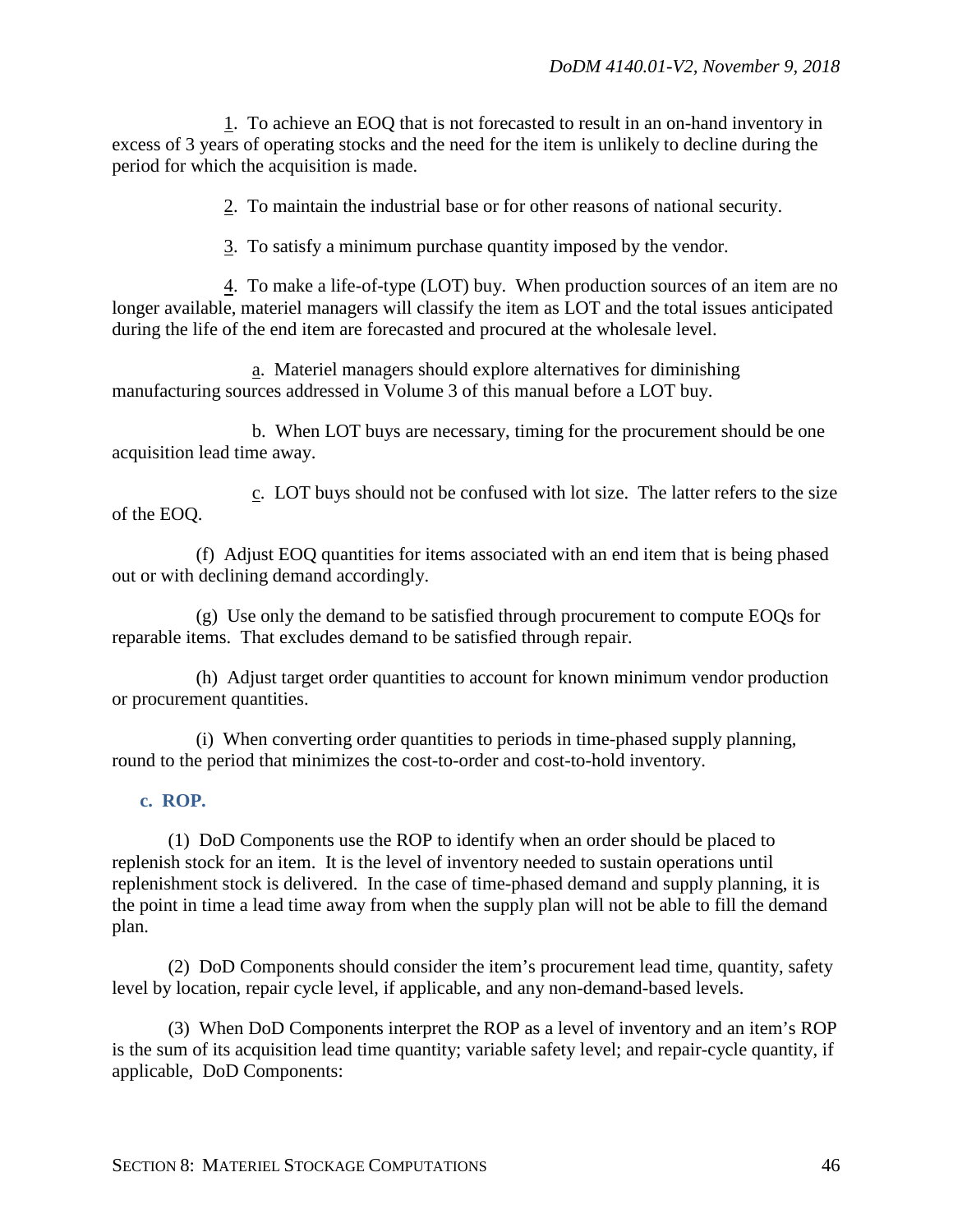(a) May procure demand-based items when the assets on hand and on order are equal to or less than the ROP.

(b) Consider non-demand-based requirements (e.g., war reserve or planned program requirements) as additives to the ROP level.

(4) When DoD Components interpret the ROP as a point in time and an item's ROP is the sum of the acquisition lead time period and the safety level coverage period, DoD Components:

(a) May procure demand-based items when the assets on hand and on order in the supply plan are equal to or less than the demand during the ROP period.

(b) Consider war reserve or planned program requirements as additives to the demand during the ROP period.

#### **d. Procurement Lead Time Quantity or Period.**

(1) DoD Components use the procurement lead time as a forecast of the likely future interval between identifying a requirement and receiving the materiel. It consists of two consecutive time periods: ALT and production lead time (PLT).

(2) DoD Components will maintain a historical file of ALTs and PLTs for all secondary item procurements. Exclude historical observations that are not representative of future performance. The exclusion may be based on the materiel manager's knowledge, experience, and judgment or may result from an automated decision process.

(3) DoD Components will provide methods for calculating realistic minimum and maximum ALT and PLT requirements to ensure inventory management personnel can identify unusually long or short lead times. The materiel manager will decide how to use the data derived through such methods.

(4) DoD Components will aggressively pursue the lowest possible acquisition lead times by employing innovative methods of pursuing minimum acquisition lead times. DoD Components will emphasize the adoption, where applicable, of lead-time reduction methods which have proven successful in either the private or U.S. Government sector (e.g., multi-year contracting, just-in-time procedures, indefinite quantity requirements contracts, phased deliveries, and gradual reduction of vendor required delivery dates).

(5) For purposes of computing a ROP or for supply planning, DoD Components will use the procurement lead time quantity equal to the expected demand over a procurement lead time. For reparable items, DoD Components will:

(a) Base the expected demand in the lead time quantity computation on attrition or condemnation rates and rates for new future demand and exclude demand satisfied by repairs.

(b) Determine activities authorized to condemn reparable items in accordance with DoDM 4140.68.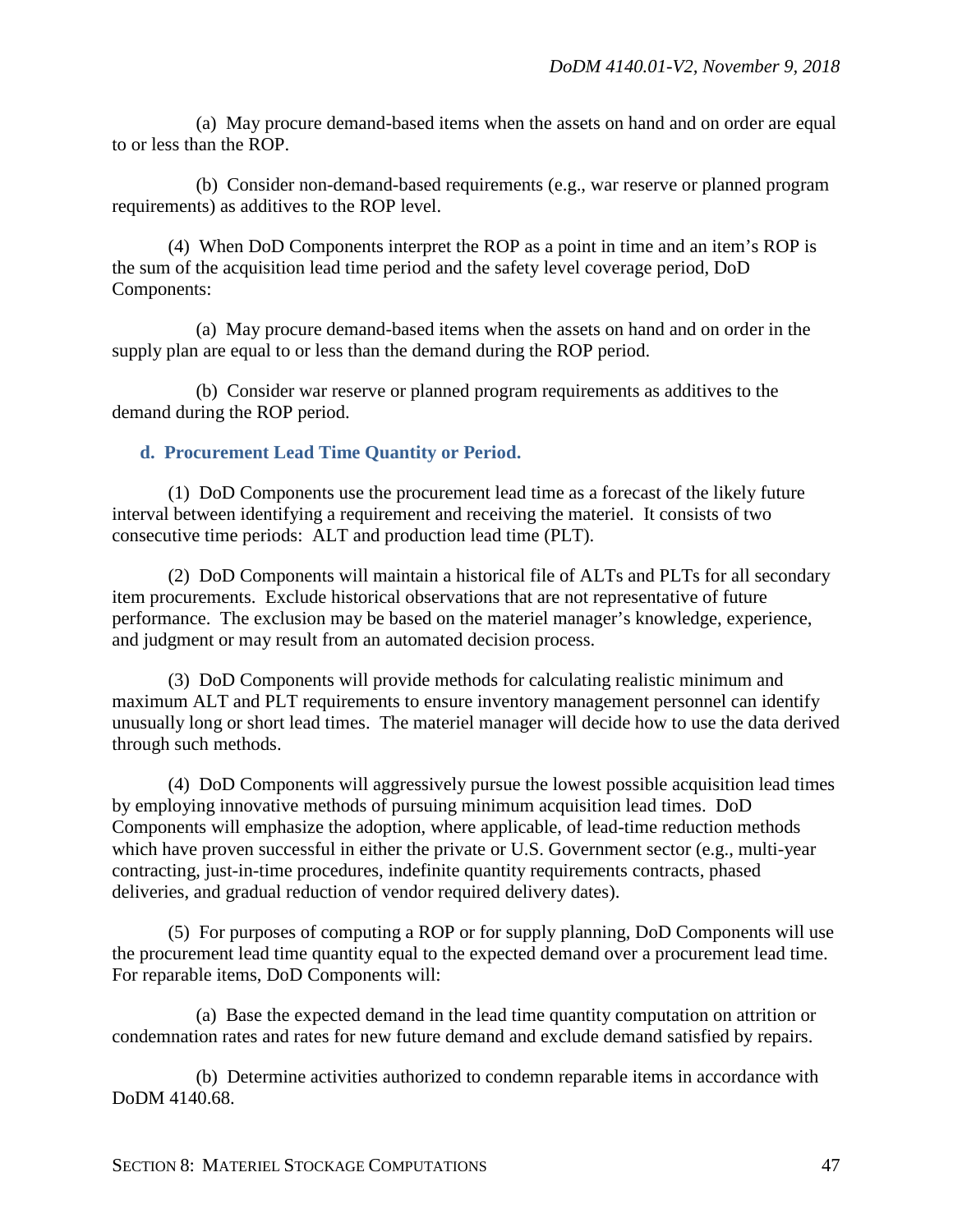(c) Project the quantity of assets that are expected to be condemned over the applicable forecast period.

## **e. Levels for Reparable Items.**

(1) Repair is the preferred source of supply for reparable items.

(2) For reparable items, DoD Components should only use procurement to replace unserviceable items condemned during repair, to meet new demand that will not have the return of an unserviceable asset, or to support obsolete equipment through a life of type buy.

(3) Requirements computations associated with reparable item repair are economic repair quantity, repair point, and repair cycle level.

**f. Economic Repair Quantity.** Use economic repair quantity in production planning to determine total quantities of unserviceable assets to induct into depot-level maintenance, unless another quantity is specifically justified on a line item basis. To the extent possible, base economic repair quantities on inventory requirements, not maintenance workload requirements.

**g. Repair Point.** When serviceable assets for a reparable item reach the sum of the demand over the repair cycle time, the safety level and any additives (such as war reserve stocks), DoD Components will induct unserviceable assets into depot-level maintenance.

**h. Repair Cycle Level (RCL).** DoD Components will:

(1) Set an RCL equal to the minimum number of serviceable assets needed to support demand while unserviceable assets are undergoing depot-level maintenance.

(2) Compute the RCL as the expected demand over a repair-cycle time. Appendix 8A provides instructions on how to measure repair-cycle time.

## **i. Safety Level (SL).**

(1) As a buffer against backorders caused by fluctuations in demand over lead times, repair cycle times, attrition rates, and in other variables, DoD Components should stock safety stocks. Those stocks should decrease as fluctuations in demand decrease.

(2) In setting wholesale safety stocks, DoD Components will use a computational objective that seeks to find the level of safety stock that either:

(a) Minimizes the total variable cost of achieving a specified time goal, or:

(b) Minimizes fill time, subject to a budget constraint and delivering materiel from locations determined to minimize total supply chain costs. Variable costs consist of the cost-toorder, the cost-to-hold inventory, and an implied shortage cost of not achieving a specified time goal.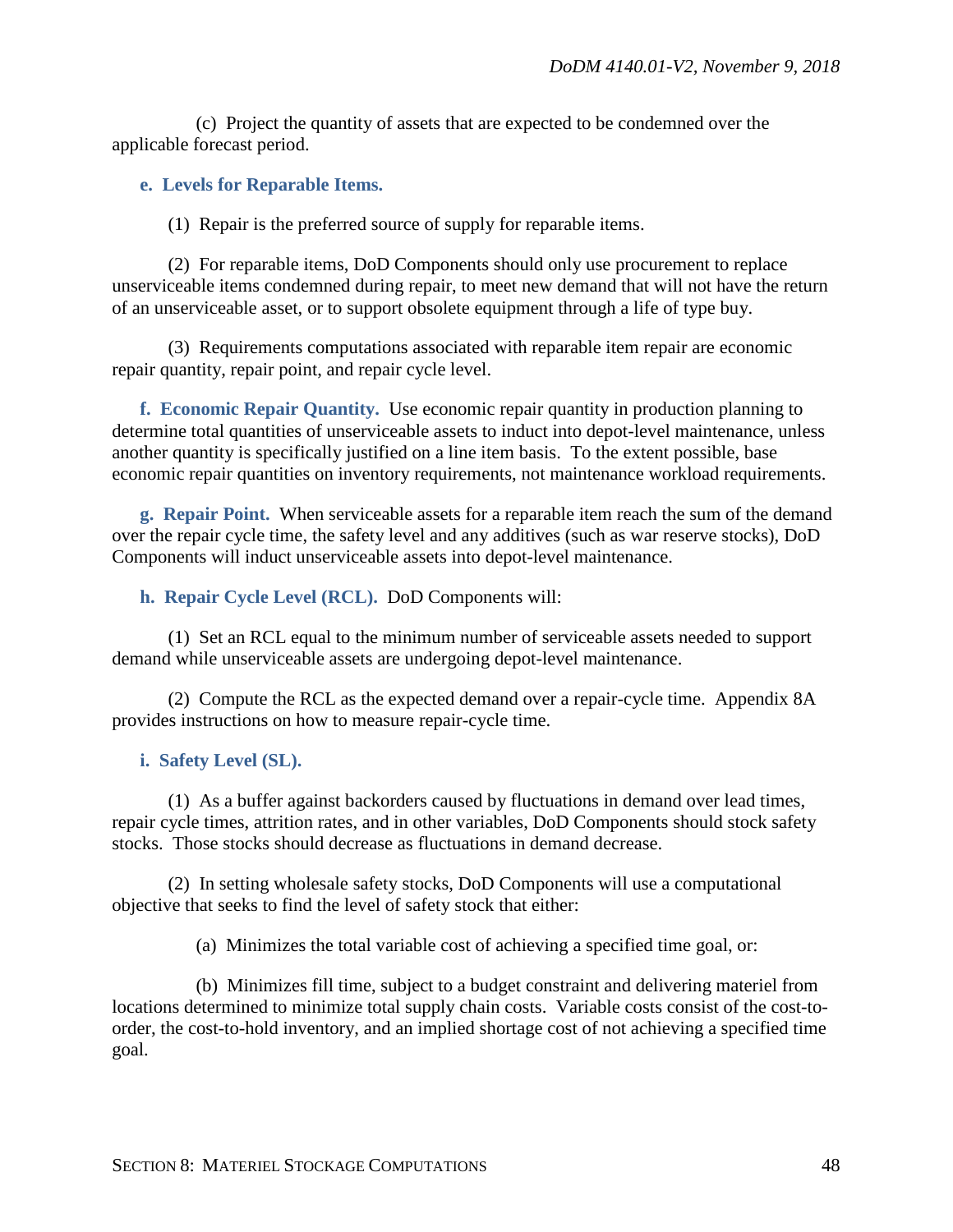(3) To dampen overstatement of SL requirements due to imprecise SL models and avoid unnecessary procurement or repair actions, DoD Components may constrain an item's SL to a maximum of three standard deviations of lead-time demand or the lead-time demand, whichever is less.

(a) For weapon system items, the maximum lead-time demand may be waived in cases in which creditable evidence exists that its application significantly impairs weapon system support.

(b) If waiving the maximum lead-time demand increases the total cost, the DoD Component must justify the added cost for the item based on the need to improve weapon system support to meet a readiness goal that is set with a weapon system manager or operational command.

(4) To limit long fill times for customers, the DoD Components may constrain an item's SL computation limiting the expected fill time in the computation to less than or equal to a given maximum time.

**j. Non-Forecastable Items.** Non-forecastable items typically demonstrate limited demand, highly variable demand quantities or highly intermittent demand frequency. For these items, DoD Components will employ the criteria given in Section 7 to determine forecastability. DoD Components will set inventory levels for items identified as non-forecastable, using business rules that consider:

(1) For items with sufficient demand history, establish a minimum and maximum stockage level, based on trade-offs between inventory investment and performance levels. The minimum and maximum levels are derived from the range of an item's observed demands, time between demands, and unit cost. The levels may also consider current on hand and due-in inventory along with the volume of purchase requests generated. The minimum level is the ROP for the item and the maximum level is the requirements objective for the item.

(2) For items with insufficient demand history, formulate ROPs and reorder quantities or their equivalent time-phased planning quantities that consider:

(a) Associated weapon system density and item applicability across multiple weapon systems.

(b) Stage of weapon system and item life cycle, to more effectively inform reorder quantities for new items and to attrite on-hand balances for items at the end of the life cycle.

(c) Projected changes in operational demand or maintenance patterns.

(d) Operational costs such as ordering, holding, and obsolescence costs.

(3) To prevent excessive stockage of non-forecastable items, the total inventory value of the stockage levels will be limited by the performance target(s) that the DoD Component selects for its non-forecastable items.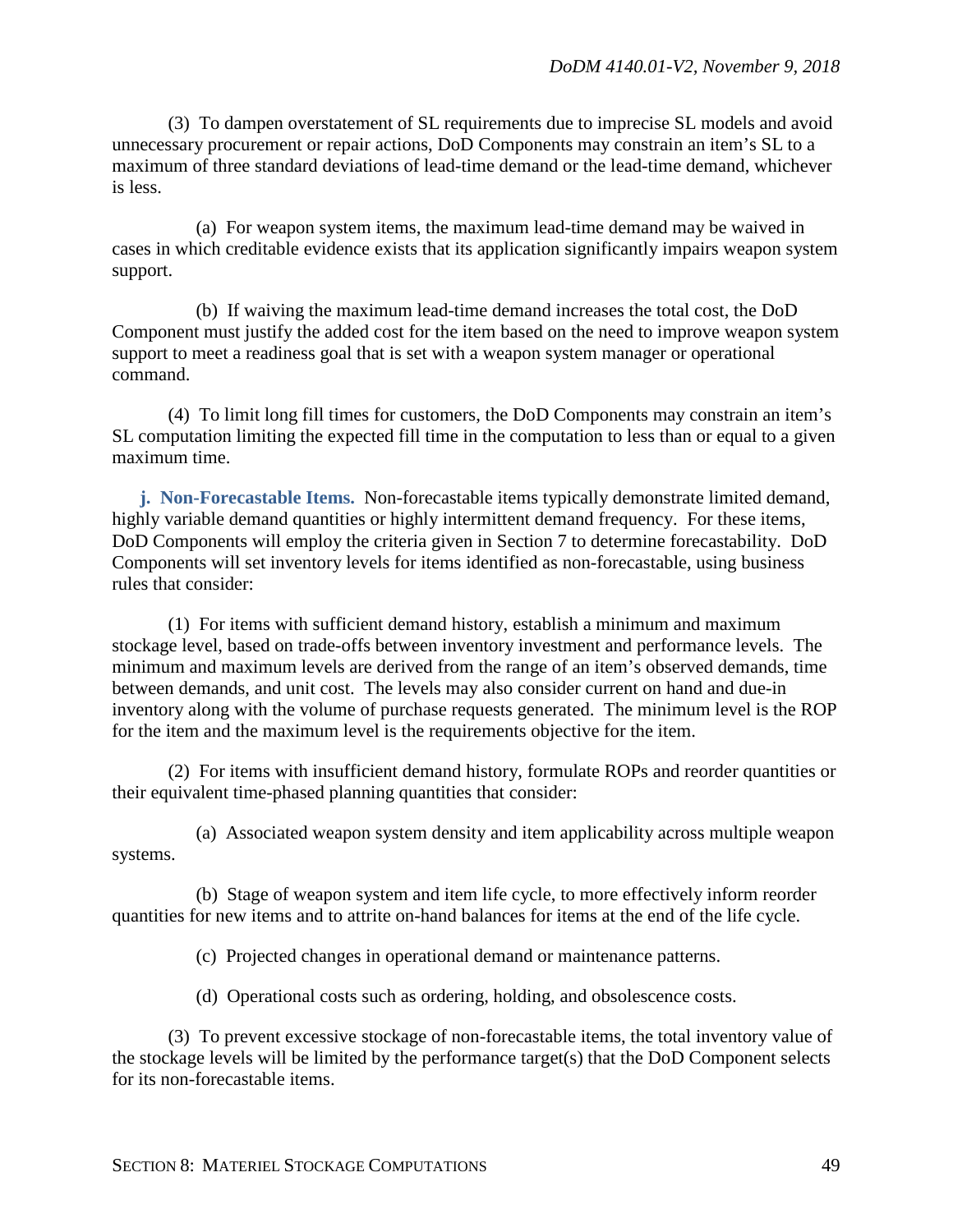(4) Materiel managers may forego the use of minimum and maximum stockage level business rules in this paragraph and apply requirements levels based on other factors when appropriate, such as criticality of the item or weapon system and customer collaborative input.

## **8.5 RETAIL SPARING COMPUTATIONS.**

#### **a. Retail Requirements.**

(1) DoD Components will use retail demand-based or RBS computations to minimize the quantity of materiel placed on order and in storage in the DoD supply chain by balancing costs against supply performance goals established with customers. RBS computations are addressed in Paragraph 8.3.

(2) When possible, materiel managers will use an automated capability to compute requirements and a "what-if" capability to evaluate changes in demand, order and shipping times, cycle times, and other factors and a capability to rapidly re-compute levels as changes occur in retail demand based requirements.

(3) To compute its retail demand-based requirements, a DoD Component may apply one or more of the following approaches:

- (a) An EOQ and ROP model.
- (b) An MRP model.

(c) An endurance model that sets requirements or allowances to cover expected demand over a time frame based on the customer's operating requirement. An example of an operating requirement would be the customer needs to be supported for 30 days in a deployed environment.

1. In computing endurance requirements, a DoD Component should use the expected demand for the operational environment, which may be different from the most recent demand the customer is experiencing in his current environment.

2. To maximize support while reducing cost for customers operating within the same proximity, a DoD Component may choose to compute a consolidated allowance.

#### **b. Operating Level (OL).**

(1) DoD Components will use the OL as a retail EOQ and, as such, a function of the cost-to-order and cost-to-hold retail inventory. A DoD Component may use the term lot size for its OL.

(a) When the order is a requisition placed on the wholesale inventory, the cost-toorder is the cost of requisitioning materiel.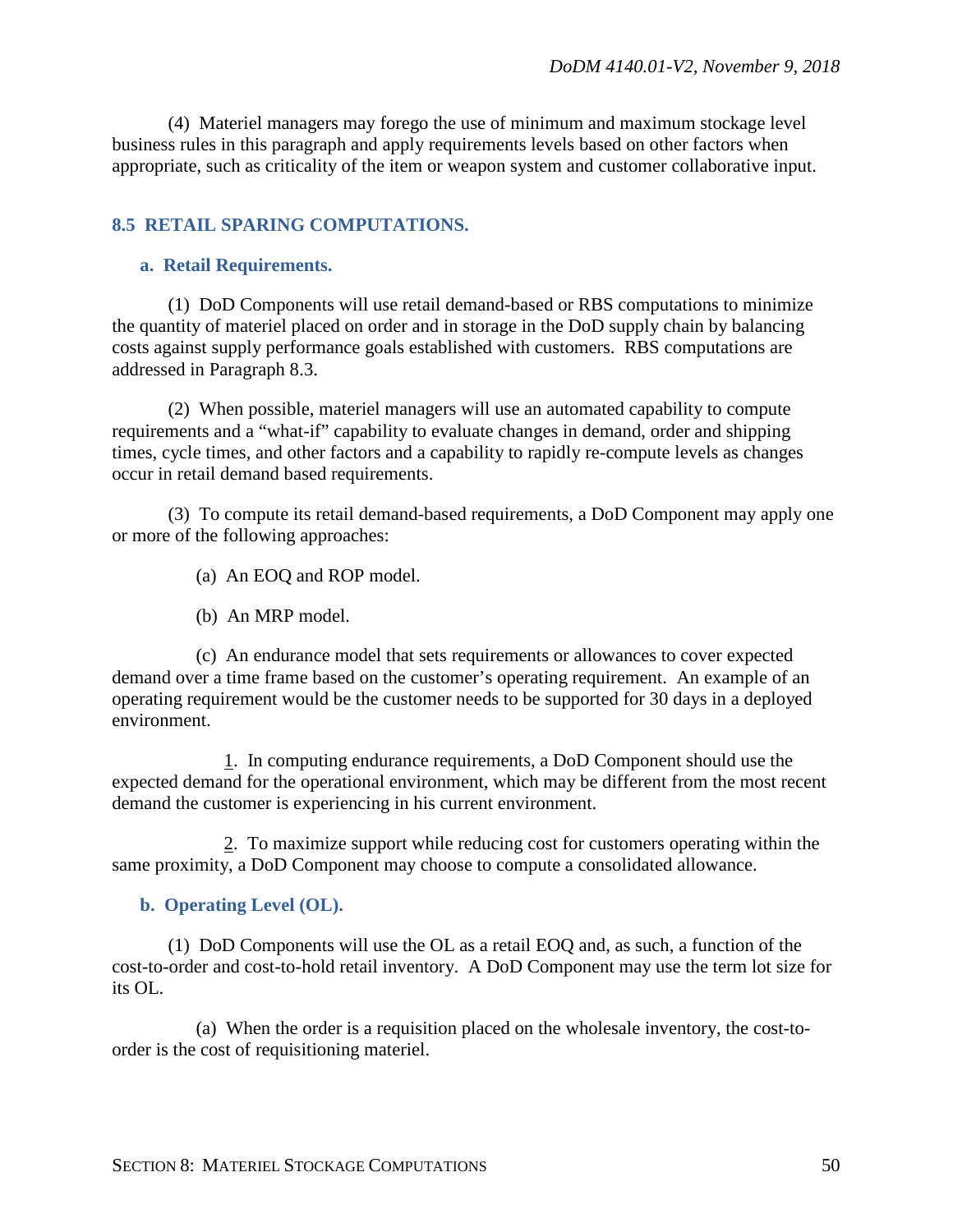(b) When the retail level is replenished by materiel pushed from the wholesale level according to a time-phased demand plan, the target push quantity is the OL and is a function of the cost-to-push and cost-to-hold retail inventory.

(2) DoD Components will use the standard Wilson EOQ formula or variations of it to compute the OL when future demand is assumed constant. When future demand varies according to a planned schedule of time-phased requirements, such as demand supporting a depot maintenance program, materiel managers may use a dynamic variation of the EOQ model to compute target order quantities. In addition:

(a) In computing an OL for a reparable item, use the demand rate for resupply from external sources, rather than the total demand (e.g., maintenance replacements).

(b) Limit an OL to a maximum of 12 months. Adjust an OL for items associated with an end item that is being phased out or with declining demand.

(3) Based on the criticality of the operation being supported, a DoD Component may set the OL equal to one for associated allowance.

**c. Order and Shipping Time Level (OSTL).** The order lead time for an item is its OSTL. DoD Components will calculate the OSTL as the anticipated number of maintenance replacements that require supply from external sources during the item's OST.

**d. Retail SL.** DoD Components will use safety stocks to guard against backorders while a retail level is being replenished.

(1) To determine the degree of risk associated with a retail item being out of stock, the SL considers the probabilities, when applicable, that:

(a) The repair-cycle time will be exceeded.

(b) The order and shipping time (i.e., order lead time) will be exceeded.

(c) The maintenance replacement rate will exceed the forecasted SL.

(d) A number of maintenance replacements, anticipated for repair at the activity, will require resupply from external sources.

(2) Materiel managers will calculate the retail SL computation to protect against being out of stock. In their calculations, materiel managers will find the level that minimizes the total variable cost of achieving a specified performance goal or maximizes performance of the item, subject to budgetary constraints. Materiel managers will calculate variable costs of the item as the cost-to-order, the cost-to-hold the inventory, and an implied shortage cost of not achieving a specified performance goal of the item.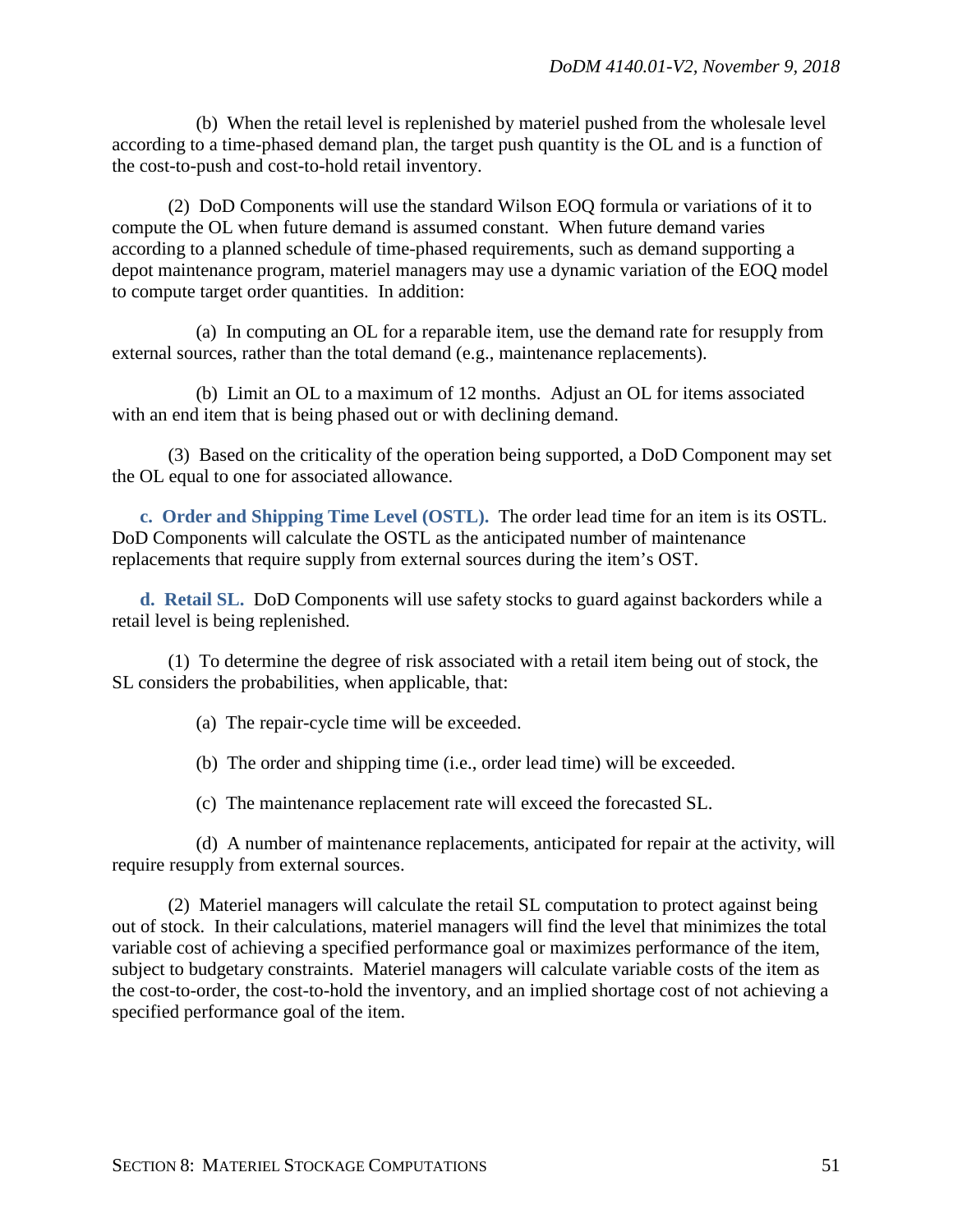#### **e. Retail ROP.**

(1) DoD Components will use the ROP to determine when an order should be placed to replenish the stock for an item. Demand-based items may be requisitioned or locally procured when the assets on hand and on order are equal to or less than the ROP.

(2) Materiel managers will calculate the ROP for a demand-based consumable item as the sum of the item's OSTL, SL, and any applicable non-demand-based levels.

(3) Materiel managers will determine ROPs for reparable items as a function of maintenance replacements and tailor ROPs to individual item characteristics based on conditions existing at the individual retail-level supply points, considering factors such as:

(a) Forecasted rate of maintenance replacement.

(b) The percent of total maintenance replacements locally repaired.

(c) The applicable standard for field repair-cycle time.

(d) The percent of total maintenance replacements not locally repaired.

(e) The order and shipping time.

(f) The cost to order materiel and the cost to hold inventory.

(4) For allowances with an OL equal to one, the ROP should be computed allowance quantity less one.

**f. Local RCL for Reparable Items.** DoD Components will calculate the RCL as a function of the anticipated number of maintenance replacements that will be repaired locally and the item's local repair-cycle time.

#### **g. Requisitioning Objective.**

(1) Materiel managers using an EOQ and ROP model will calculate the requisitioning objective for a demand-based item as the sum of its OL and retail ROP. They will:

(a) Take a replenishment action establishing a requisition or local procurement when the asset position reaches the ROP.

(b) Establish the replenishment order quantity equal to the requisitioning objective minus the asset position.

(2) Materiel managers using an MRP model should calculate the MRP equivalent of a requisitioning objective for reporting their retail inventory in accordance with Volume 10 of this manual. They will:

(a) Take a replenishment action according to their supply plan.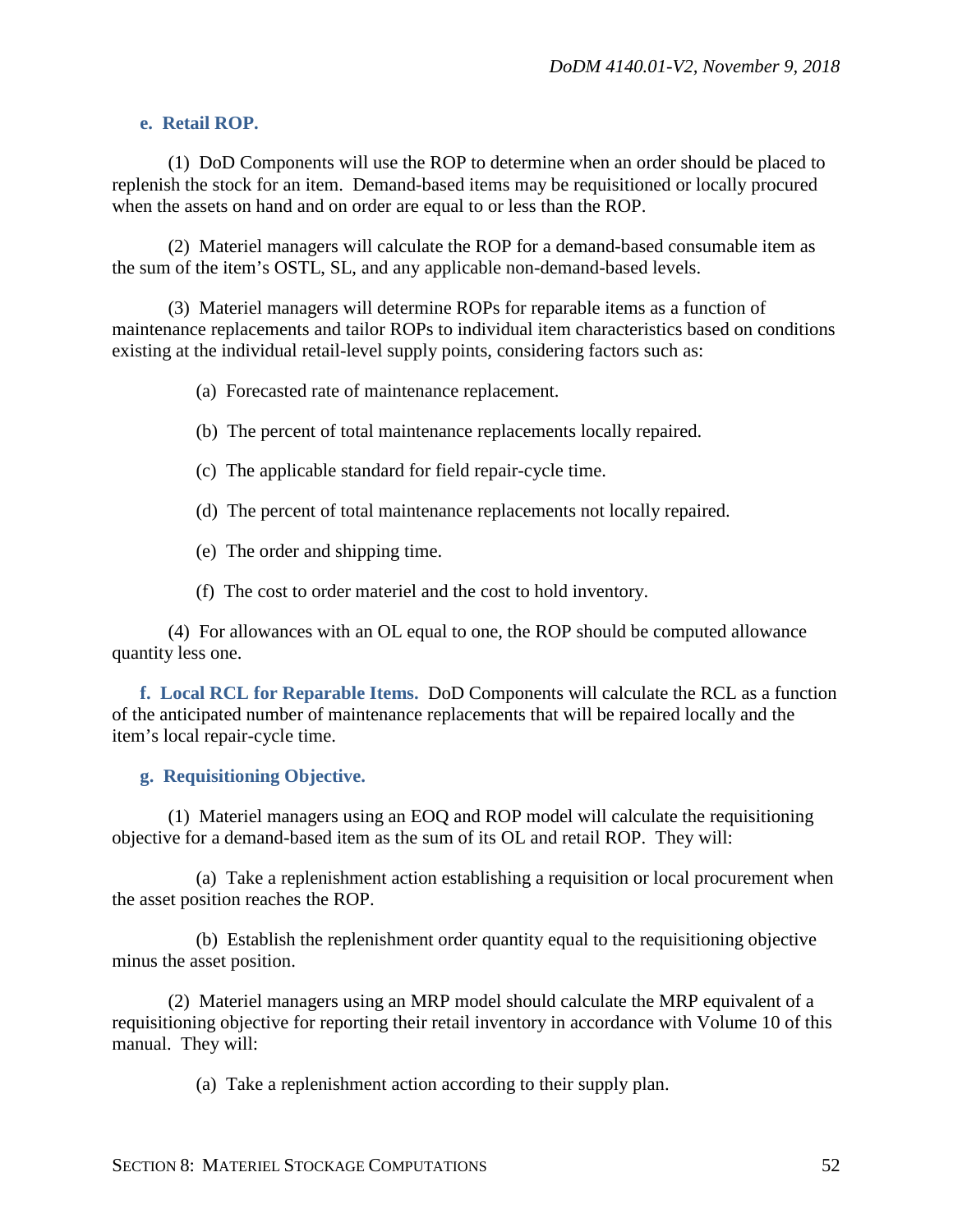(b) Establish the replenishment order quantity as their MRP EOQ plus any penetration into their MRP target quantity at the time of the order.

(3) For materiel managers using an endurance model, the allowance quantity is the requisitioning objective. They will:

(a) Take a replenishment action when the asset position breaches the allowance quantity.

(b) Establish the replenishment order quantity equal to the difference between the allowance quantity and the asset position.

## **h. Combined Wholesale and Retail Demand-Based Computation.**

(1) If a DoD Component is responsible for managing both wholesale and retail inventories at a location, it may elect to generate a single combined level of inventory using demand-based computations.

(2) The retail computations in this section apply to the demand-based computations for retail portion of the combined level of inventories.

(3) The DoD Component will ensure that a sufficient portion of retail inventory is protected/reserved to meet performance goals for supporting local customers and is not used to support world-wide demand, that is, its issue to other customers is blocked unless approved by the local customers of that retail inventory.

## **8.6. NON-DEMAND-BASED REQUIREMENTS.**

**a. Numeric Stockage.** For essential items with insufficient demand for demand-based stockage and are not candidates for commercial support, materiel managers will:

(1) Stock at the wholesale level a numeric stockage objective (NSO) equal to the quantity required to meet an explicit customer requirement documented within the last 5 years or, when no such requirement exists, quantities no more than ten minimum replacement units for items with an acquisition price less than or equal to \$100 and five minimum replacement units for items with an acquisition price greater than \$100.

(a) Materiel managers will assume that minimum replacement unit is one individual unit unless its weapon system's application dictates a higher number. For a DLA-managed item, the using Military Service will communicate the higher application number to DLA.

(b) To defer or avoid reinvestment costs, materiel managers will develop ROP rules for NSO items that, when accounting for investment cost and risks of being out of stock, may result in a fractional portion of the NSO as the ROP instead of a standard policy of the NSO less one.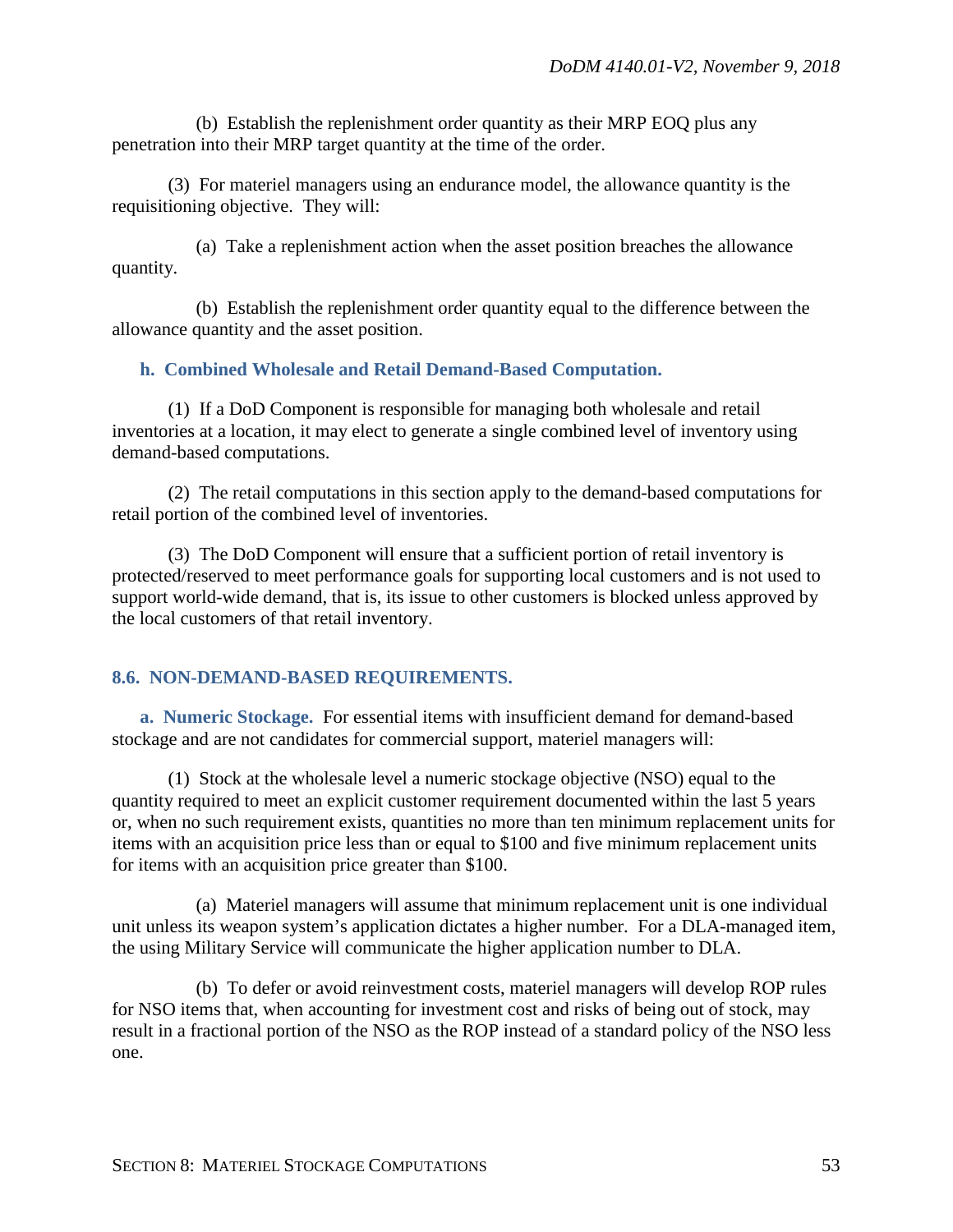(2) Stock at the retail a minimum that is consistent with the operational environment and the relative essentiality of the item. These guidelines apply:

(a) Stockage of limited-demand items is authorized primarily during the initial period of operation of a unit, an activity, or a piece of equipment while demand data for the inventory is being accumulated.

(b) In some operational environments, a continuing need may exist to stock some items that do not and are not expected to qualify as demand-based items.

(c) Paragraph  $8.6.a.(1)(b)$  applies to the replenishment of NSO items at the retail level.

#### **b. Insurance Stockage.**

(1) Materiel managers may stock essential items with no failure or demand forecast as non-demand-based insurance items at the wholesale level.

(2) For an item that is procured and stocked for insurance purposes, materiel managers may stock a quantity required to meet an explicit customer requirement documented within the last 5 years or, when no such requirement exists, a quantity of no more than two minimum replacement units.

(a) Materiel managers will assume that the minimum replacement unit for insurance stock items is one individual unit unless its weapon system's application dictates a higher number. For a DLA-managed item, the using Military Service will communicate the higher application number to DLA.

(b) Materiel managers will replenish insurance items when a unit is issued.

#### **c. Planned Program Stocks.**

(1) Materiel managers are authorized to use non-demand-based stockage to satisfy nonrecurring requirements evolving from one-time programs.

(2) Materiel managers will calculate the authorized stockage as the sum of the approved programmed requirements only. No safety-level or lead-time quantities are authorized to be utilized in calculations.

(3) Planned program requirements are supplemental to any demand-based requirements objective for an item.

**d. Validation of Non-Demand Based Stockage.** For non-demand-based stockage items at the retail level, these procedures apply:

(1) Except for items being provisioned, the initiator and the DoD Component approval authority will annually validate the continued need for range and depth of stock.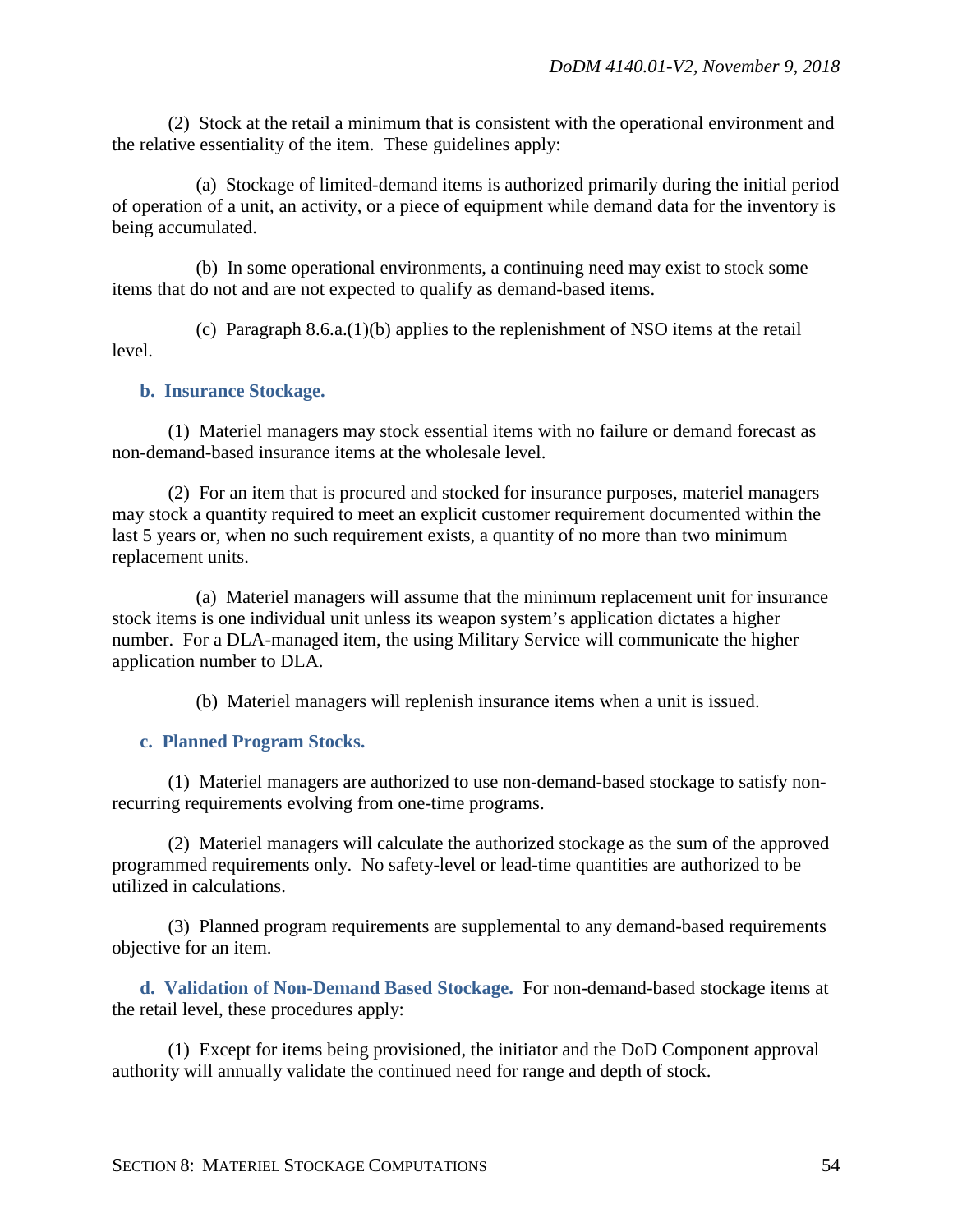(2) For items being provisioned, the using DoD Component will validate the nondemand-based stockage levels when concluding the demand development period.

(3) If required, the using DoD Component may establish a more frequent review and validation of non-demand based stockage items.

(4) Materiel managers will promptly delete the authorization for requirements that are not validated, and identify and dispose of assets on hand according to the materiel retention and transfer procedures in Volume 6 of this manual.

## **8.7. NON-STOCKED ITEMS.**

a. No stockage level is authorized.

b. Materiel managers will initiate the procurement of non-stocked items upon receipt of a valid requisition request at the wholesale level or a demand signal. At the retail level, materiel managers will initiate the requisition quantity of non-stocked items upon receipt of a valid demand request and normally limit it to the customer demand quantity. Exceptions are allowed on an individual item basis, but must be held to a minimum.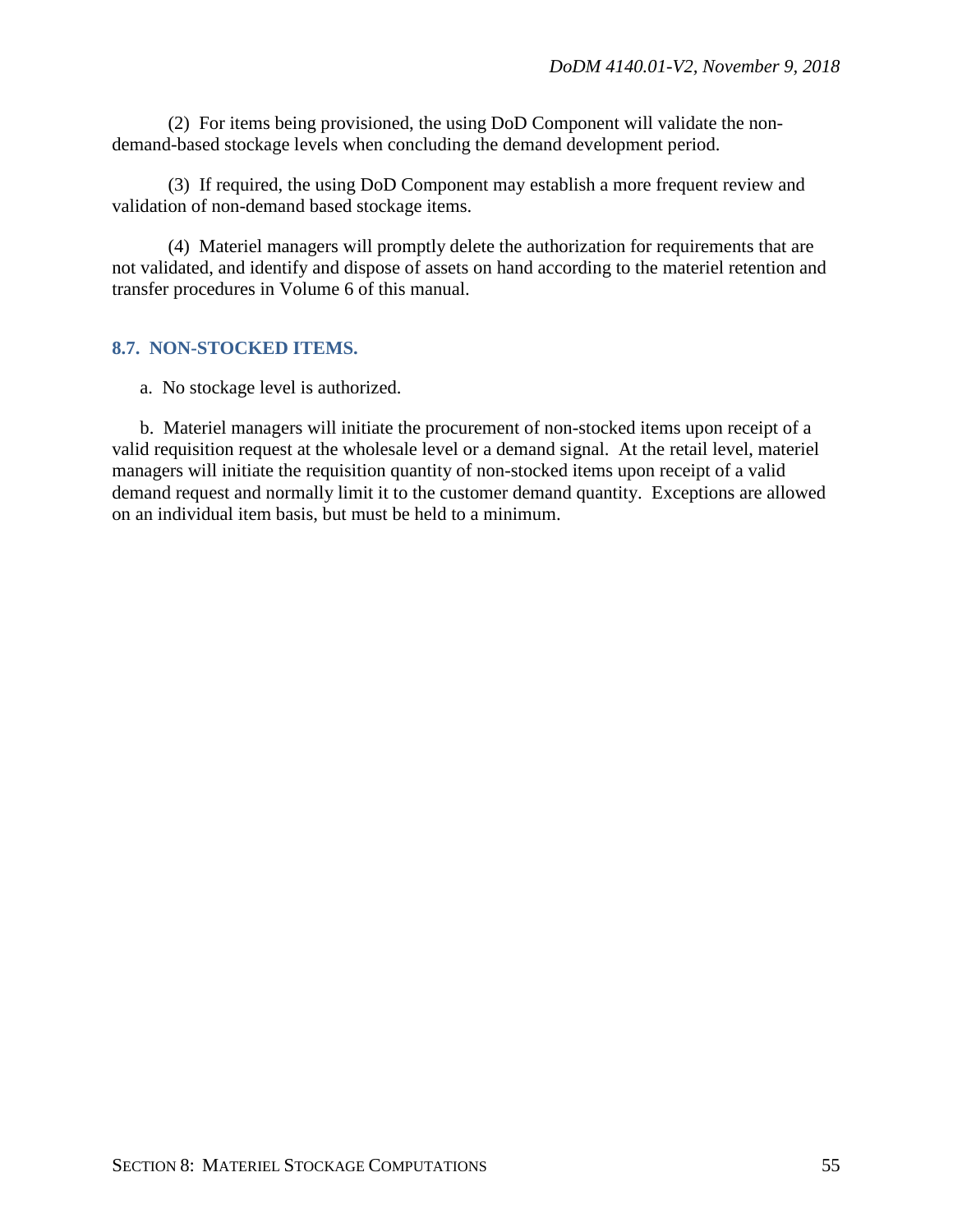## **APPENDIX 8A. CYCLE TIME MEASUREMENTS**

## **8A.1. PROCUREMENT LEAD TIME MEASUREMENT.**

a. DoD Components will measure ALT:

(1) Beginning when an item's wholesale asset level is reduced to the ROP and a purchase request is initiated to ensure the new stock arrives as the assets on hand reach the safety level.

(2) Ending on the date the contract is awarded and signed by both parties.

(3) ALT will include the time periods required for identifying the requirement to buy; reviewing, approving, and documenting the purchase request; reviewing technical data and documentation; and processing and executing the award of a contract.

b. DoD Components will measure PLT:

(1) Beginning on the date the contract is awarded and signed by both parties.

(2) Ending when the material is received and delivered to the requiring activity by the vendor.

(a) When the vendor delivers all materiel simultaneously, the receipt confirmation date is the end of PLT.

(b) When the contract provides for incremental deliveries, the date of confirmation of the first significant delivery (about 10 percent of the contract requirement) is the PLT for the first incremental delivery in future contracts with incremental deliveries. Other dates of incremental deliveries for line items on the same contract may be used in setting the delivery schedule for future contracts with incremental deliveries.

(c) When incremental deliveries are not part of the contractual requirements, the confirmation date is when all materiel is delivered by the vendor; however, the resulting PLT may be treated as non-representative.

(3) PLT may be based on estimates from contractors when appropriate; historical information for representative procurements, provisioning technical documentation, or estimates are based on the best judgment of acquisition personnel.

#### **8A.2. REPAIR CYCLE TIME.**

a. DoD Components will measure: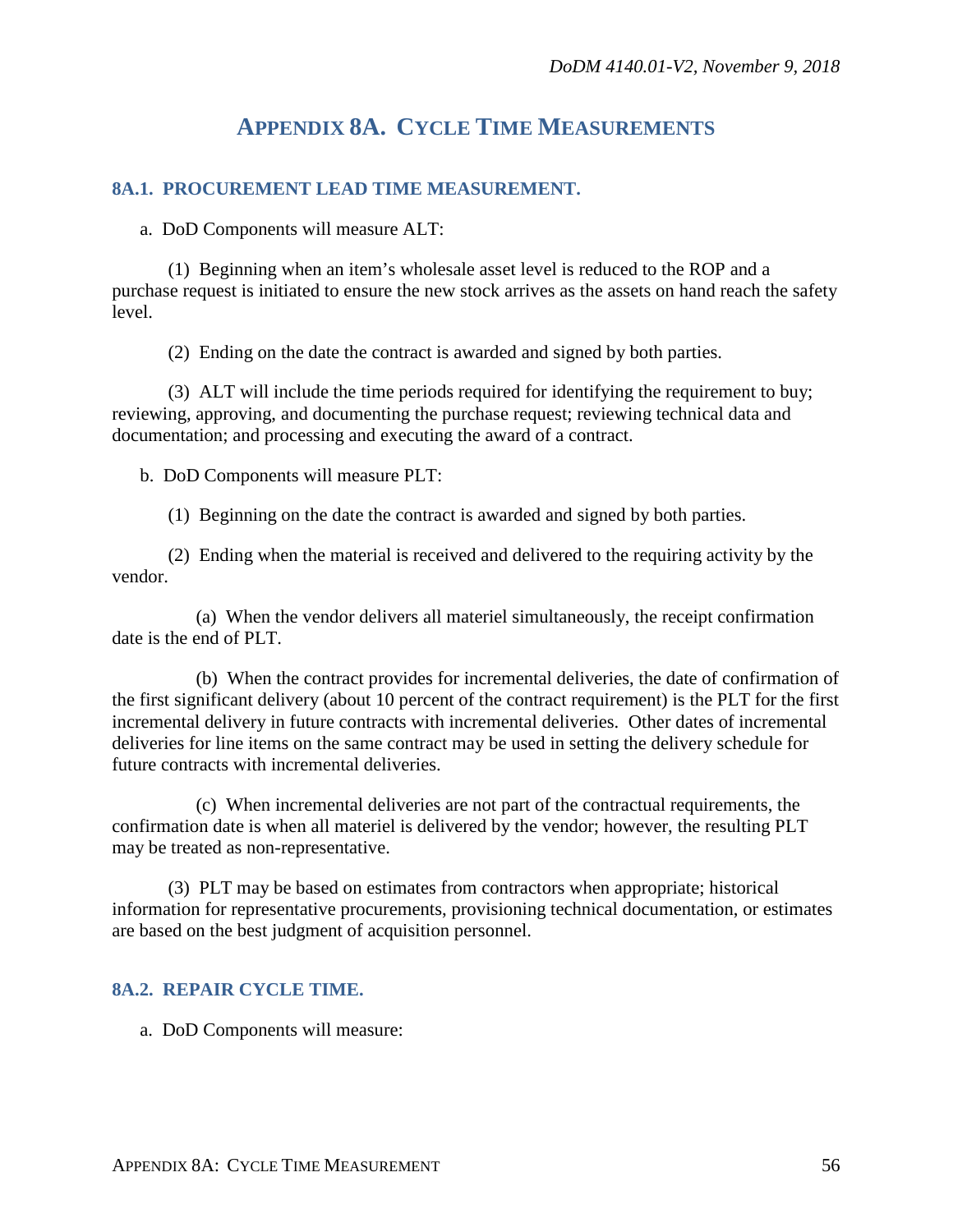(1) Repair cycle time in terms of either the field repair cycle or the depot repair cycle, since these are the two mutually exclusive processes by which an unserviceable item is returned to a ready-for-issue condition.

(2) Field repair cycle time for an unserviceable item repaired at the organizational or intermediate level of maintenance has been processed through the field-repair cycle. Field repair cycle times apply to field level reparable items and may apply to depot level reparable (DLR) items if they are repaired at the organizational or intermediate maintenance level.

(3) Depot repair cycle time for an unserviceable item that was beyond the repair capability of the organizational or intermediate level of maintenance and that was repaired at the depot level has been processed through the depot repair cycle. Depot repair cycle times only apply to DLR items.

b. Supply condition codes listed under federal condition codes in Appendix 2.5 of DLM 4000.25-2 apply to assets as they go through the stages of the repair cycle.

**8A.3. FIELD REPAIR CYCLE.** DoD Components will measure field repair cycle time as follows:

a. Beginning with the date the initial request for the repair of an unserviceable item is entered into the supply system as measured by the date of the organizational or intermediate maintenance activity's repair work order.

b. Ending with the date an unserviceable item has been restored to serviceable and issuable condition by the organizational or intermediate maintenance activity and is recorded as such on supply records, or the date when an unserviceable item is determined to be beyond the repair capability of an organizational or intermediate maintenance activity, measured by:

(1) The date the organizational or intermediate supply records indicate the repaired item is serviceable and issuable;

(2) The date of the organizational or intermediate supply activity's turn-in document; or

(3) The closing date of the organizational or intermediate maintenance activity's repair work order.

## **8A.4. DEPOT REPAIR CYCLE.**

## **a. Depot Repair Cycle Time.**

(1) For requirements computations of depot repair cycle time, the method chosen by the individual DoD Component for computing repair cycle levels will determine if both retrograde time and repair turnaround times or only repair turnaround time are used for depot repair cycle time.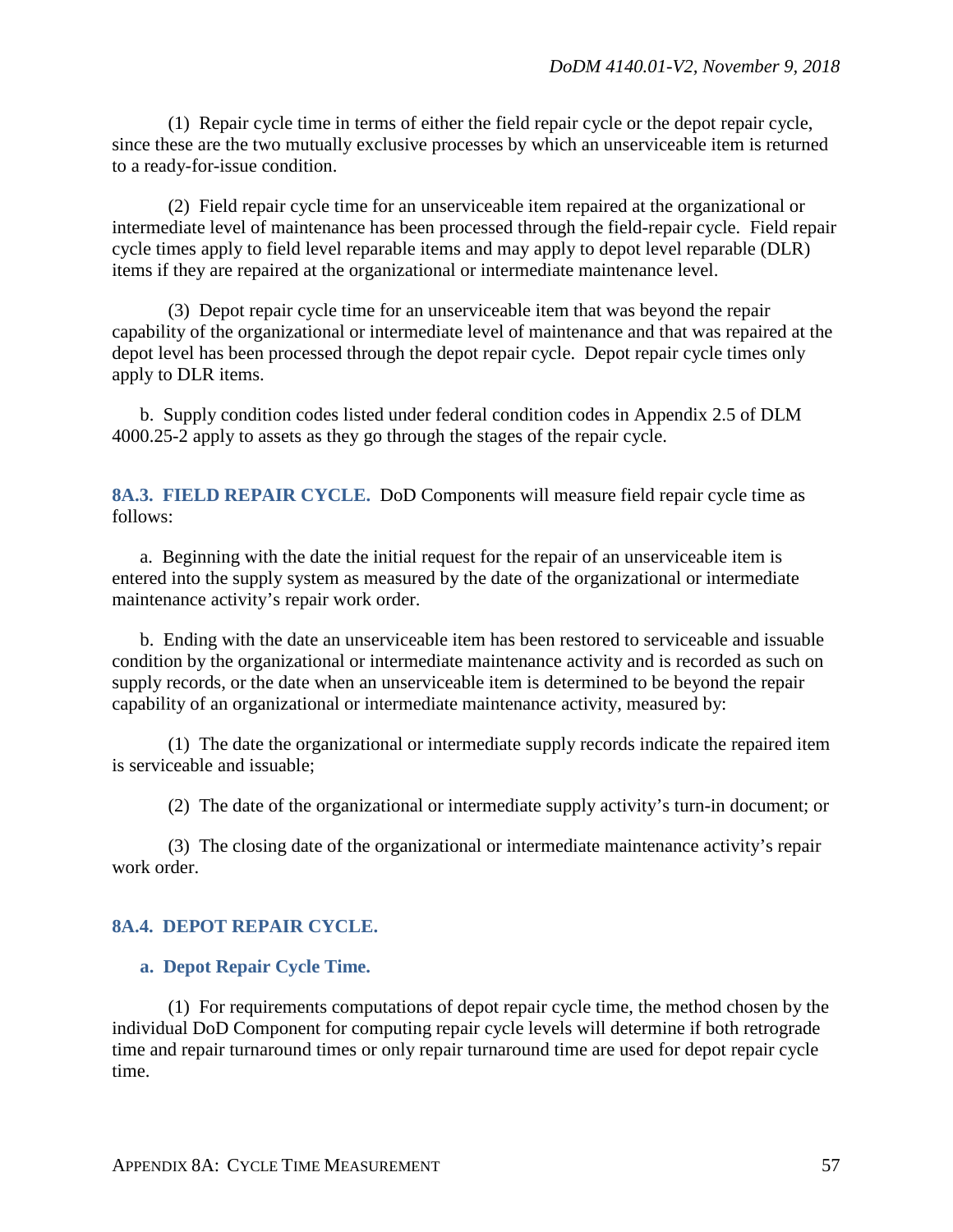(2) DoD Components should exclude awaiting parts (AWP) time, awaiting maintenance time, or awaiting carcass time from depot repair cycle time for computations of requirements. For purposes of exclusion, recurring delays in getting parts to perform repair should not be considered AWP time; non-recurring delays should be considered AWP time.

(a) Examples of recurring delay are:

1. The normal time to get a part from local retail supply.

2. The time to get a part that is infrequently used for repair, not stocked locally, but is immediately available from its wholesale source of supply.

(b) Examples of a non-recurring delay:

1. The time to get a part that is normally stocked locally but is out-of-stock and must be requisitioned from the wholesale source of supply.

2. When a part needed for repair is not available in the DoD supply system and must be procured by its wholesale source of supply.

**b. Retrograde-Time Segment.** DoD Components will calculate retrograde time as the sum of base-processing time and in-transit time.

(1) Base-processing time begins when an organizational- or intermediate-level maintenance activity turns into supply an unserviceable DLR asset it cannot repair and it ends when the asset is turned over to transportation.

(2) In-transit time begins when transportation receives the ready-for-shipment unserviceable DLR and ends when the receipt of the unserviceable asset by a distribution depot or maintenance contractor is recorded by the materiel manager.

(3) The beginning date for retrograde time is measured by either:

(a) The date of the organizational or intermediate supply activity's requisition (turnin) document number.

(b) The closing date of the organizational or intermediate maintenance activity's repair work order.

(4) The ending date for retrograde time is measured by:

(a) The receipt date in the transaction that updates the ICP records; or

(b) The receipt date notification by the commercial or inter-Service depot maintenance activity in its status notification to the ICP.

(5) Materiel managers will track and identify retrograde time as an item completes the base-processing and in-transit times.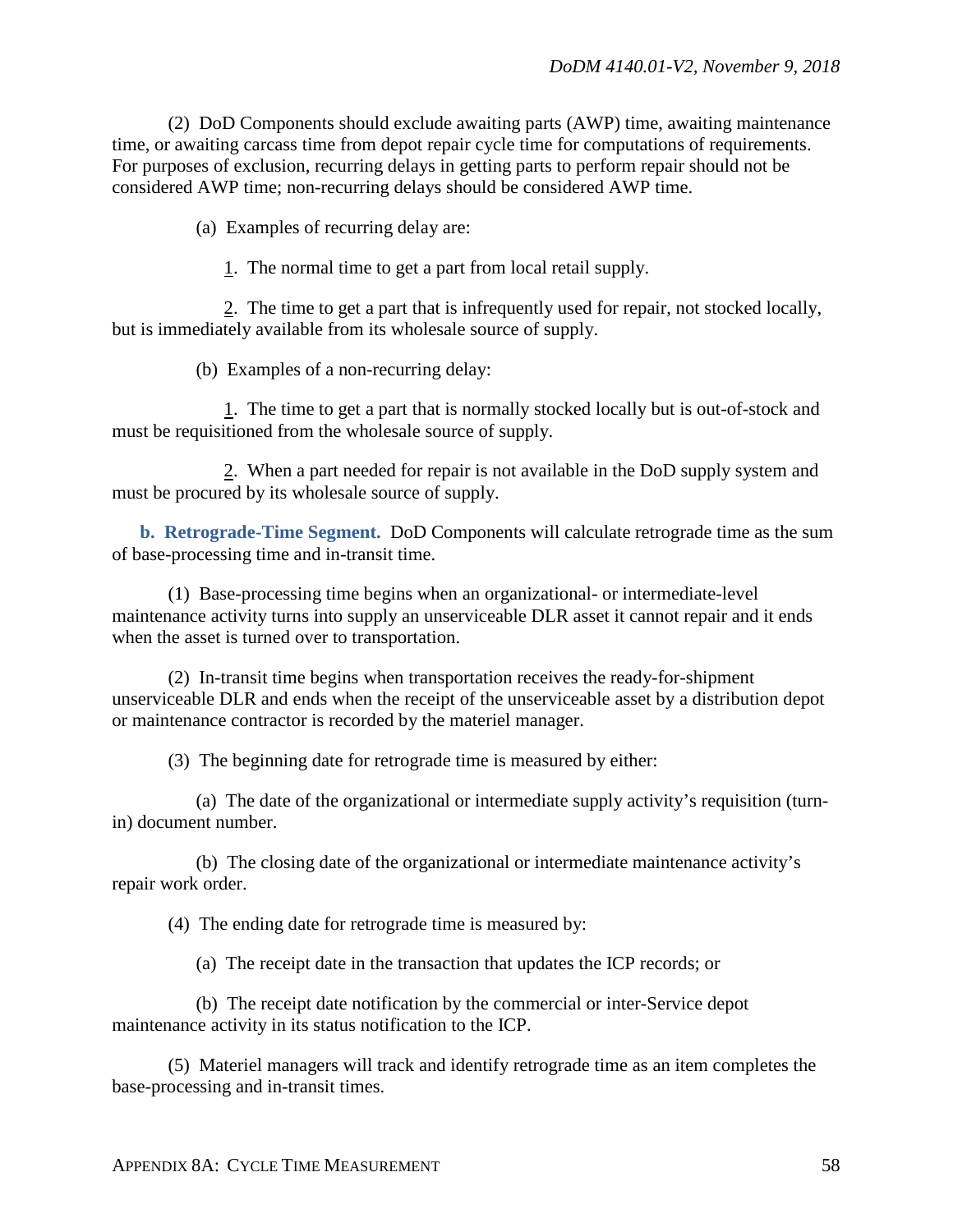**c. Repair-Turnaround Time Segment.** DoD Components will calculate repair-turnaround time as the sum of transfer-to-maintenance time, maintenance-shop time, and transfer-frommaintenance time.

(1) Awaiting carcass time may occur before or after transfer-to-maintenance time and before maintenance-shop time, but is excluded from both of those times.

(2) Maintenance managers will track and record the repair turnaround time for an item as it is processing through the transfer-to-maintenance, maintenance shop, and transfer-frommaintenance times.

**d. Transfer-to-Maintenance Time.** DoD Components will calculate the transfer-tomaintenance time segment beginning with the request to pull the unserviceable asset from storage and ending when the organic or contractor maintenance activity receives it. Transfers from depots to contractor facilities include transportation time.

(1) The beginning date is measured by the date of the request to transfer an unserviceable reparable item from the depot's supply activity to an organic or contractor maintenance activity.

(2) The ending date is measured by the date of receipt of the unserviceable DLR item at the organic or contractor maintenance activity.

**e. Maintenance-Shop Time.** DoD Components will calculate the maintenance-shop time segment beginning when maintenance receives the unserviceable DLR and ending when the availability of the serviceable asset is formally received in storage (AWP and awaiting maintenance times may occur during the segment, but are excluded).

(1) The beginning date is measured by either:

(a) The date the condition code is changed from unserviceable (reparable) to suspended (in work) on the ICP's records;

(b) The in work date (or receipt date) identified by the commercial or inter-Service depot maintenance activity if no order is required; or

(c) The order date identified by the commercial or inter-Service depot maintenance activity if an order is required.

(2) The ending date is measured by:

(a) The date the depot maintenance activity identifies that the item has been restored to serviceable condition; or

(b) The date of the contractor's shipment notice, (i.e., shipment status or invoicing, receipt, acceptance, and property transfer reparable receiving notification or property transfer identified in accordance with Volume 2 of DLM 4000.25), indicating a commercial maintenance activity restored the item to serviceable and issuable condition.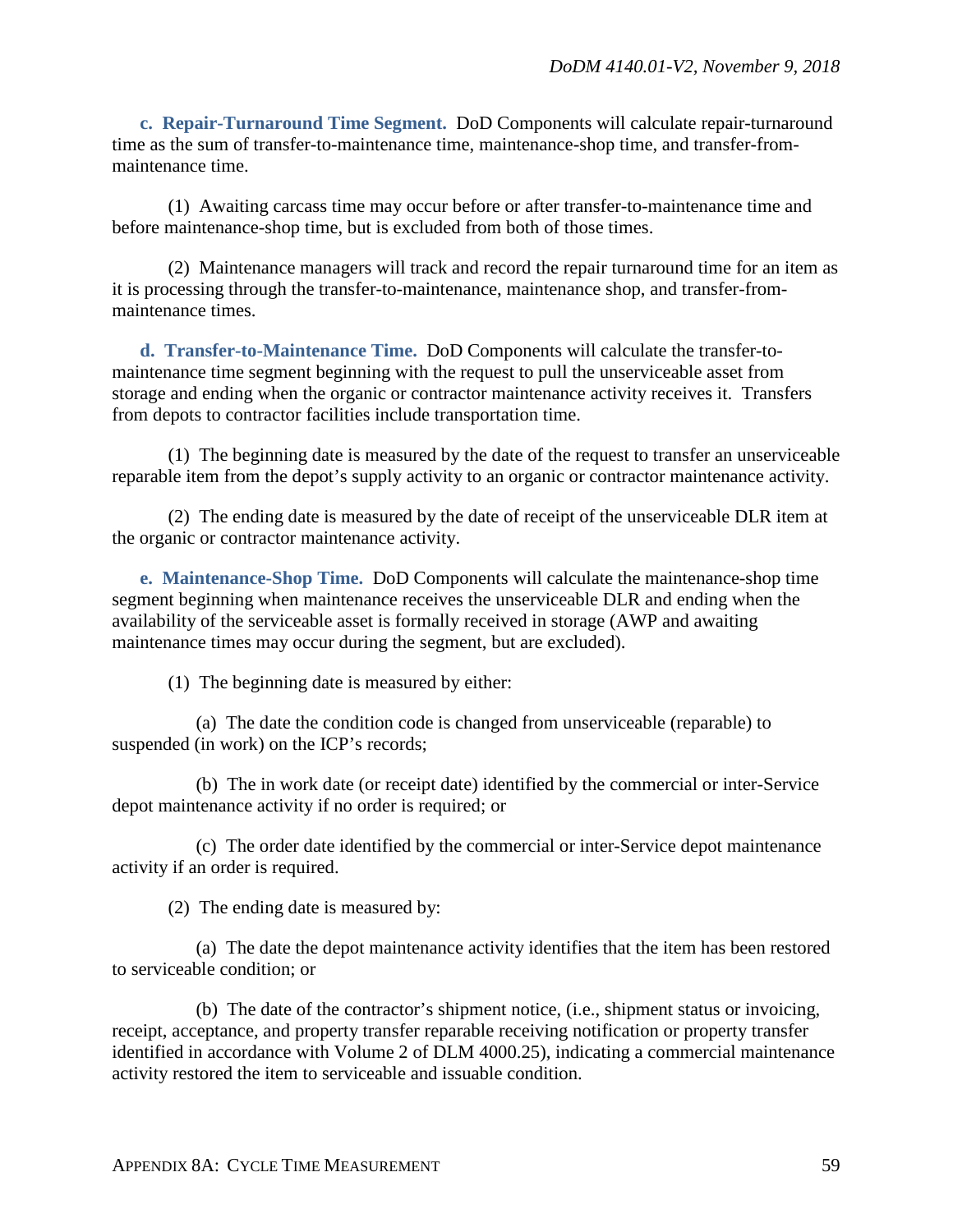**f. Transfer-from-Maintenance Time.** DoD Components will calculate the transfer-frommaintenance time segment beginning when the maintenance activity formally identifies the availability of the serviceable DLR and ending when the serviceable asset is received in storage and is recorded on the records of the ICP. Instances in which an ICP directs shipment of a repaired asset directly to a customer to fill an outstanding demand should not be included in the development of standards of demand or the monitoring of those standards. Transfers from contractors' facilities to depots include transportation; transfers to customers do not. Transferfrom-maintenance time does not apply when contractors act as DoD distribution depots, storing materiel and issuing it directly to customers.

(1) The beginning date is measured by either:

(a) The date the depot maintenance activity documents that the item has been restored to a serviceable condition; or

(b) The date of the contractor's shipment notice (i.e., shipment status or invoicing, receipt, acceptance, and property transfer reparable receiving documentation or property transfer identified in accordance with Volume 2 of DLM 4000.25) indicating that the contractor has restored the item to a serviceable and issuable condition.

(2) The ending date is measured by the date a depot supply activity receives an item in serviceable and issuable condition from a commercial or inter-service depot maintenance activity, as recorded on the ICP's records.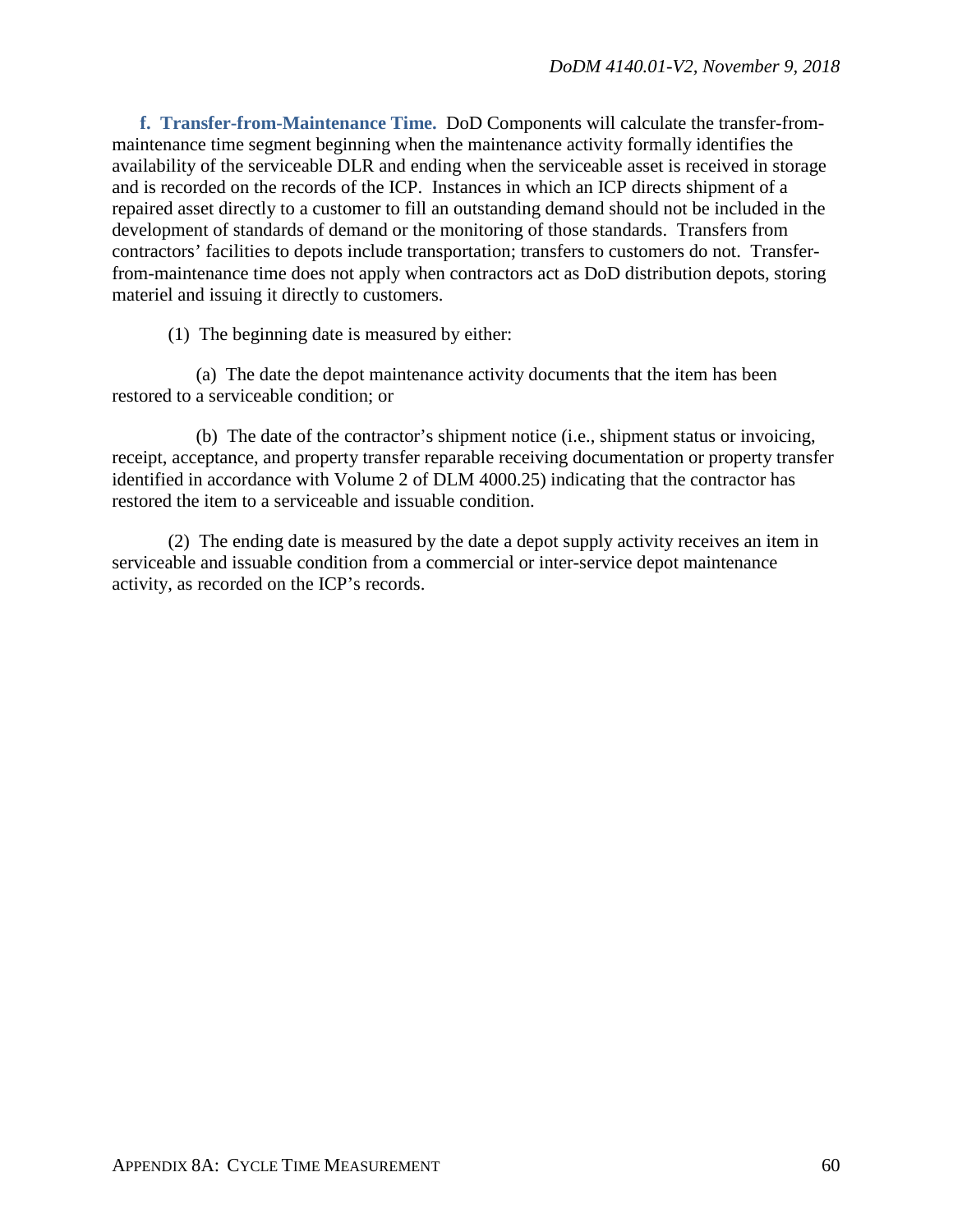## **SECTION 9: SECONDARY ITEM WAR RESERVE REQUIREMENTS**

## **9.1. MEETING STRATEGIC OBJECTIVES FOR WAR RESERVES.** The DoD Components will:

a. Size, manage, and position war reserve materiel to maximize flexibility to respond to a spectrum of regional contingencies, while minimizing the DoD investment in inventories.

b. Use peacetime operating stocks, training stocks, materiel available through industrial preparedness planning, host-nation support agreements, bilateral military agreements, and commercial sources to:

- (1) Offset their investment in inventory to meet war reserve requirements.
- (2) Reduce the risk of funding shortfalls.
- (3) Ensure the warfighter receives the latest in materiel technology.

c. Only war reserve stocks for items that cannot be procured and made ready for deployment within required timeframes will be held in wholesale war reserve stocks. To ensure that sufficient wholesale war reserve stocks are held, materiel managers should also consider the risk of stock non-availability from the sources listed in Paragraph 9.1.b.

#### **9.2. COMPUTING WAR RESERVE MATERIEL REQUIREMENTS**

a. Policies related to the computation of war reserve materiel requirements are in DoDI 3110.06.

b. As part of their biennial program objective memorandum (POM) and annual budget estimate submissions, the DoD Components will provide information on the methodology used to implement the requirements outlined in Paragraph 9.1.a. and assign war reserve funding priorities.

c. The DoD Components will use an automated capability to:

(1) Identify, compute, and source war materiel requirements.

(2) Build tailored supply support packages for rapid delivery of war reserve materiel requirements to deploying or deployed forces.

d. For specific commodities where a DoD Component has been formally designated as the lead agent and assigned responsibility for war reserves, other using DoD Components will compute requirements and identify them to the lead agent. The lead agent will combine those requirements into a consolidated requirement for war reserve materiel programming and budgeting. The lead agent will notify the using DoD Components of any shortfalls in program requirements, funding or both.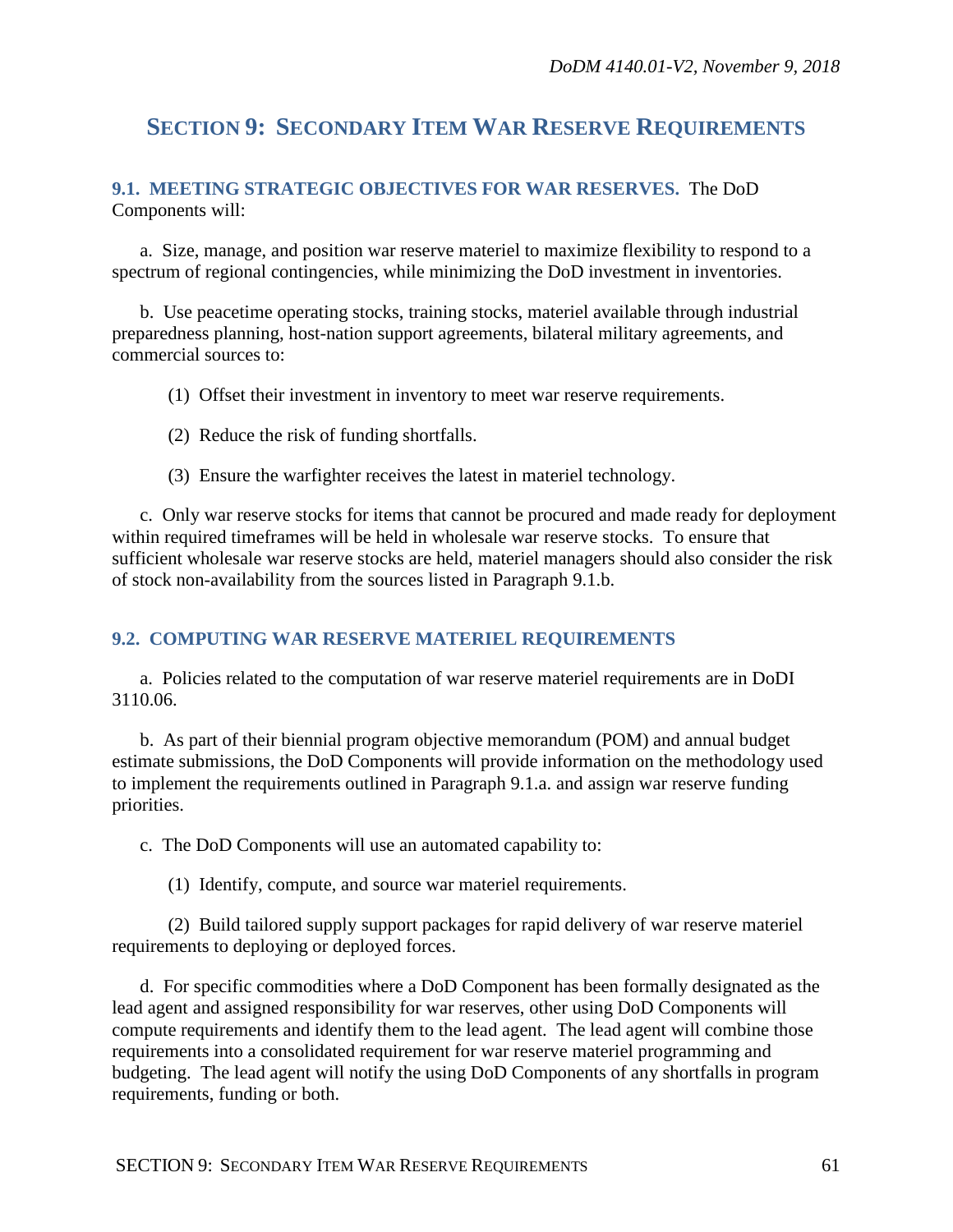# **GLOSSARY**

## **G.1. ACRONYMS.**

| AAC          | acquisition advice code                           |
|--------------|---------------------------------------------------|
| <b>ALT</b>   | administrative lead time                          |
| ASD(S)       | Assistant Secretary of Defense for Sustainment    |
| <b>AWP</b>   | awaiting parts                                    |
|              |                                                   |
| <b>CII</b>   | controlled inventory item                         |
| <b>CSI</b>   | critical safety item                              |
| <b>CV</b>    | coefficient of variation                          |
| <b>DBS</b>   | demand-based sparing                              |
| <b>DDE</b>   | demand data exchange                              |
| <b>DDP</b>   | demand development period                         |
| <b>DFARS</b> | Defense Federal Acquisition Regulation Supplement |
| <b>DLA</b>   | Defense Logistics Agency                          |
| <b>DLM</b>   | Defense Logistics manual                          |
| <b>DLR</b>   | depot level reparable                             |
| DoDD         | DoD directive                                     |
| DoDI         | DoD instruction                                   |
| <b>DoDM</b>  | DoD manual                                        |
|              |                                                   |
| <b>EDFP</b>  | engineering data for provisioning                 |
| EOQ          | economic order quantity                           |
|              |                                                   |
| <b>ICP</b>   | inventory control point                           |
|              |                                                   |
| <b>LOT</b>   | life-of-type                                      |
| <b>MRP</b>   | materiel requirements planning                    |
|              |                                                   |
| <b>NIMSR</b> | non-consumable item materiel support request      |
| <b>NSN</b>   | national stock number                             |
| <b>NSO</b>   | numeric stockage objective                        |
|              |                                                   |
| OL           | operating level                                   |
| <b>OSTL</b>  | order and shipping time level                     |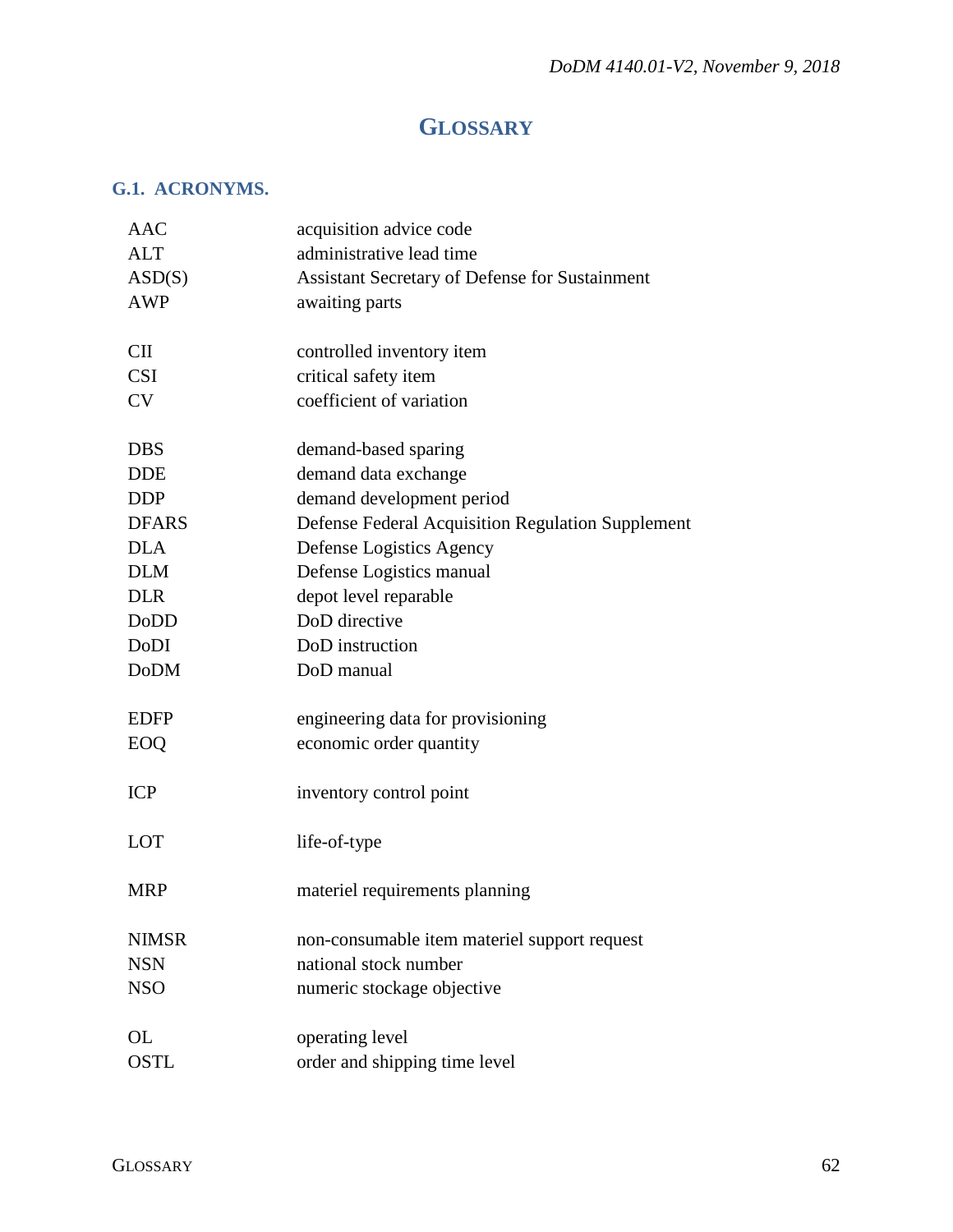| PBL         | performance-based logistics                                |
|-------------|------------------------------------------------------------|
| <b>PICA</b> | primary inventory control activity                         |
| <b>PLT</b>  | production lead time                                       |
| <b>POM</b>  | program objective memorandum                               |
| <b>PTD</b>  | provisioning technical documentation                       |
| <b>RAE</b>  | relative absolute error                                    |
| <b>RBS</b>  | readiness-based sparing                                    |
| <b>RCL</b>  | repair cycle level                                         |
| <b>ROP</b>  | reorder point                                              |
| <b>RSC</b>  | reason for stockage code                                   |
| <b>SICA</b> | secondary inventory control activity                       |
| <b>SL</b>   | safety level                                               |
| <b>SMR</b>  | source, maintenance, and recoverability                    |
| <b>SPR</b>  | special program requirement                                |
| <b>SSR</b>  | supply support request                                     |
| USD(A&S)    | Under Secretary of Defense for Acquisition and Sustainment |

**G.2. DEFINITIONS.** These terms and their definitions are for the purpose of this issuance.

**acquisition**. Obtaining logistics support, supplies, or services under a contract, an ordering agreement with a commercial vendor, a partnering agreement between a depot and a commercial vendor, an acquisition agreement or under a cross-servicing agreement. This includes purchasing (whether for payment in currency, replacement-in-kind, or by exchange for equal value), renting, leasing, or any method of temporarily obtaining logistics support, supplies, or services.

**advance procurement**. Defined in Subpart 217.103 of DFARS.

**ALT**. The time interval between initiation of a purchase request and the date of signature of a contract.

**assembly**. In logistics, an item forming a portion of equipment that can be provisioned and replaced as an entity and which normally incorporates replaceable parts or groups of parts.

**autocorrelation**. Correlation between the elements of a series and others from the same series separated from them by a given interval.

**cataloging**. The process of uniformly identifying, describing, classifying, numbering, and publishing in the Federal Catalog System all items of personal property (items of supply) repetitively procured, stored, issued, or used by federal agencies.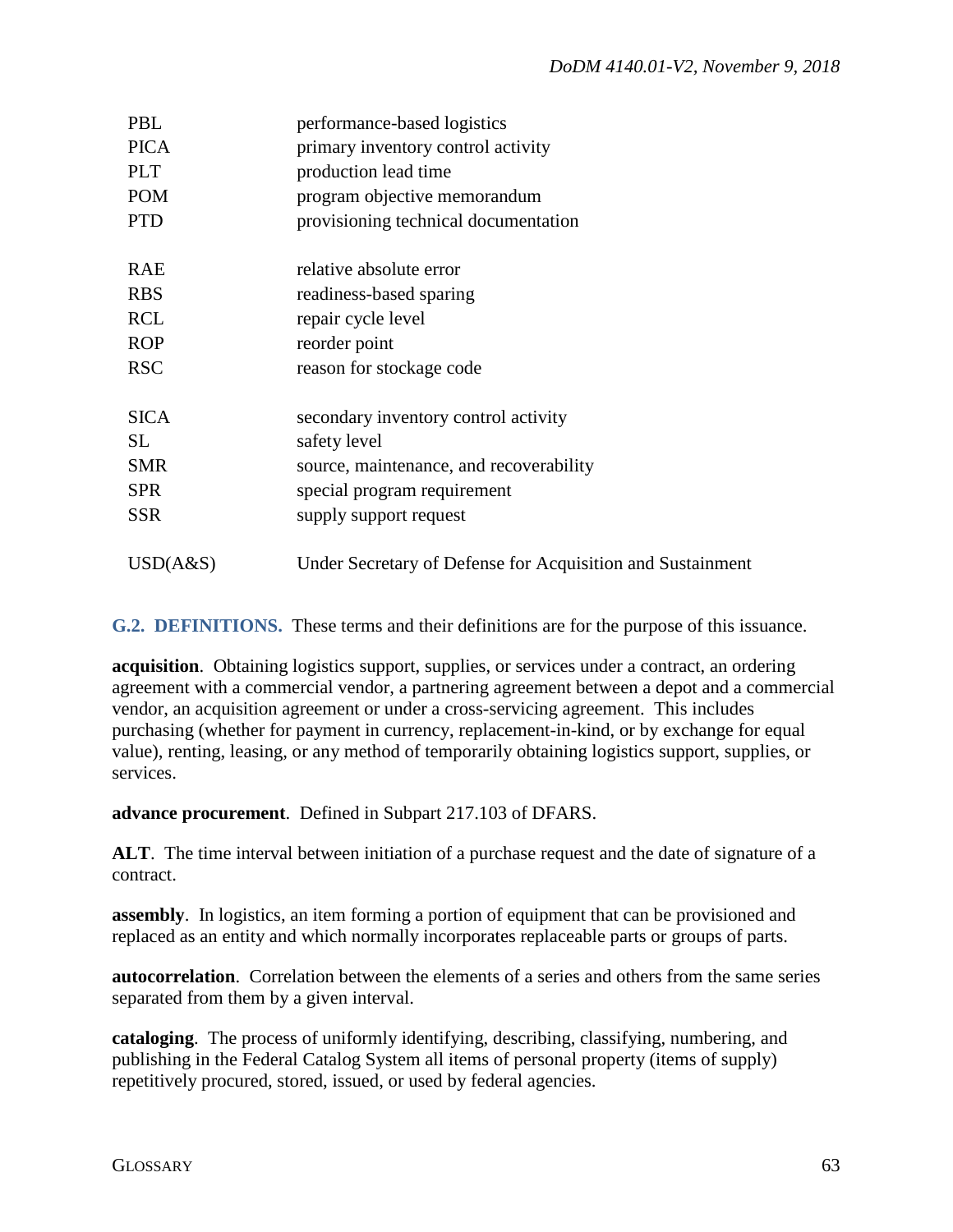**carcass**. Reparable part that can be rebuilt or repaired.

**coefficient of variation.** A measure of variance given by the ratio of the standard deviation of the demand and the mean of the demand. The formula is:

 $coefficient$  of variation  $= \frac{standard\;deviation\; of\; demand}{mean\; demand}.$ 

**collaboration.** The exchange of information to:

Improve demand forecasts based solely on historical demand.

Improve planning for targeted and expected support between PICAs and SICAs.

**consumable item**. An item of supply or an individual item (except explosive ordnance and major end items of equipment) that is normally expended or used up beyond recovery in the use for which it is designed or intended.

**cost-to-hold**. The sum of the annual charge for funds invested in inventory, storage costs and losses due to obsolescence, inventory losses, misplacement, theft, or damage. For purposes of computing order quantities, cost-to-hold is expressed as a percentage of the inventory value being held in storage and considered synonymous with cost to store.

**cost-to-order**. The sum of the administrative expenses involved in procuring or requisitioning and issuing a single lot of one item regardless of the number of units ordered, their weight, cube, or dollar value. The major tasks contributing to the cost-to-order calculation include requirements determination, order or requisition preparation and recording, receipt processing and stowage of materiel, accounting for the transfer of funds between the ordering activity and the source of supply, and in the case of a requisition filled from a distribution depot, issue processing. For purposes of computing order quantities for time-phased demand, cost-to-hold is synonymous with lot size independent cost.

**Croston model**. A forecast strategy for products with intermittent demand consisting of two steps. First, separate exponential smoothing estimates are made of the average size of a demand. Second, the average interval between demands is calculated. This is then used to predict the future demand.

**customer wait time**. Defined in Volume 10 of this manual.

**daily summary transaction listing**. Daily listing of supply transactions affecting the demand base or stock status of materiel.

**DDP**. The period of time extending from the date of preliminary operational capability to the time when spare and repair parts requirements can be forecasted based on actual demands using statistically valid methods.

**demand**. An indication of a requirement, a requisition or similar request for an item of supply or individual item. Demands are categorized as either recurring or non-recurring.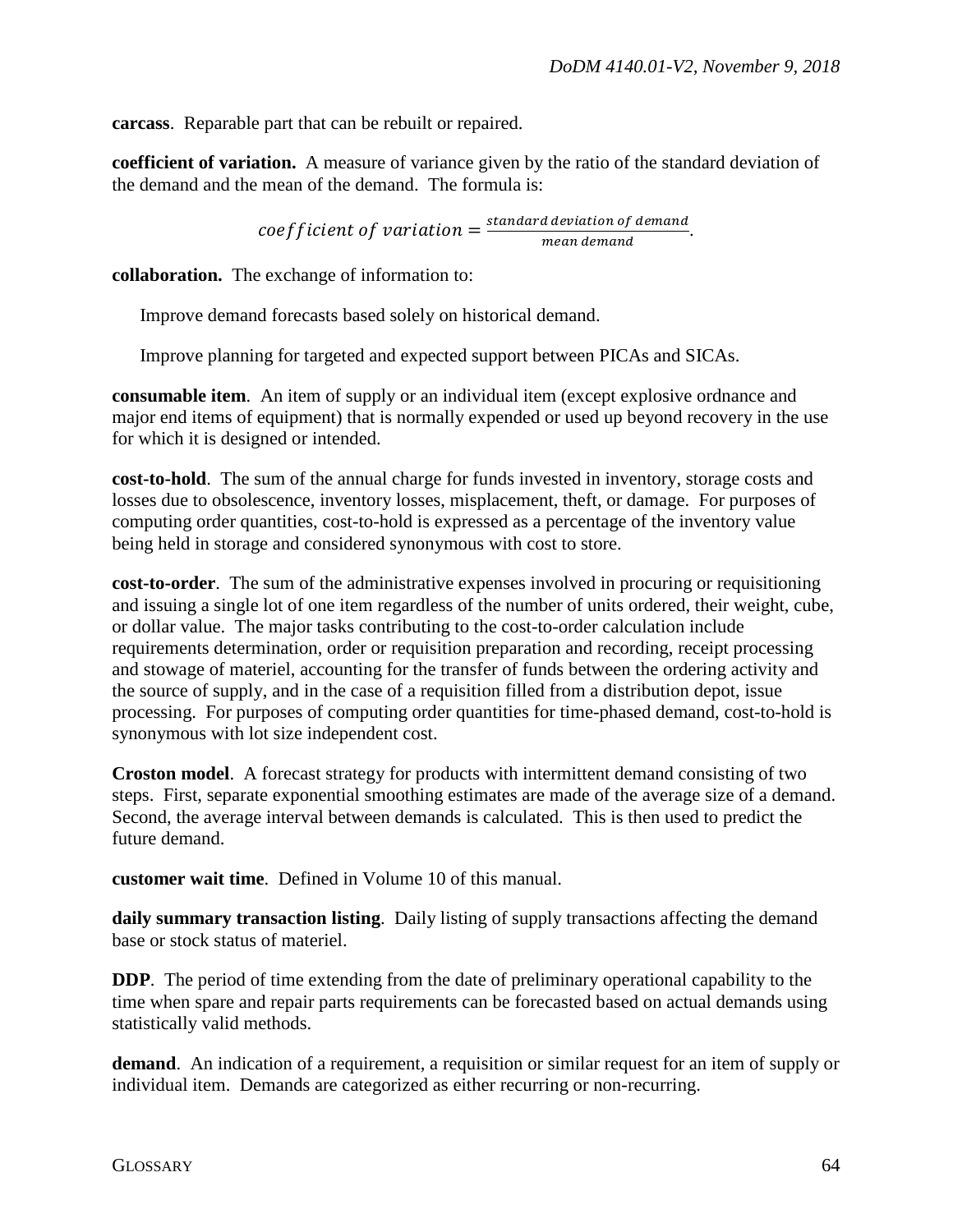**demand-based requirements**. Requirements resulting from a computational process that uses forecasted demand to determine stockage quantities needed to meet a goal targeted at filling a percent of demand or at satisfying demand within a given period of time.

**demand forecasting**. The prediction of demand for an item or group of items for a future period of time.

**demand-supported items**. Items stocked based on forecasted usage. Demand-supported items are stocked on the basis of economic or essentiality considerations.

**distribution**. The operational process of synchronizing all elements of the logistic system to deliver the right things to the right place at the right time.

**DLA Logistics Information Service**. A field activity of the DLA located at Battle Creek, Michigan, it serves as the custodian of federal logistics data for suppliers and supply items. DLA Logistics Information Service assigns NSNs, disseminates logistics information, and serves as the U.S. National Codification Bureau.

**DLM.** A set of manuals that prescribe logistics management responsibilities, procedures, rules, and electronic data communications standards for use in the DoD to conduct logistics operations in functional areas such as supply, maintenance, and finance.

**DLR.** An item that is designated for repair at depot level, or that is designated for repair below the depot level for which condemnation authority must be exercised by the cognizant depot-level repair activity.

**economic repair quantity**. The quantity derived from a mathematical technique used to determine the optimum (lowest) total variable costs to repair and hold inventory.

**EDFP**. Technical data that provides definitive identification of dimensional, material, mechanical, electrical, or other characteristics that depict the physical characteristics, location, and function of the item. Also referred to as supplementary provisioning technical data and supplemental data for provisioning, all of which are equivalent to the term form, fit, and function data defined in subpart 27.401 of DFARS.

**end item**. A final combination of end products, component parts, or materials that is ready for its intended use (e.g., ship, tank, mobile machine shop, or aircraft).

**engineering support activity**. The organization designated to provide engineering or technical assistance including the development of technical data and engineering criteria, engineering representation, guidance, and decisions.

**EOQ**. The quantity derived from a mathematical technique used to determine the optimum (lowest) total variable costs to order and hold inventory. Synonymous with procurement cycle level.

**enterprise resource planning.** Commercial business process management software that allows a DoD Component to use a system of integrated applications to automate its supply chain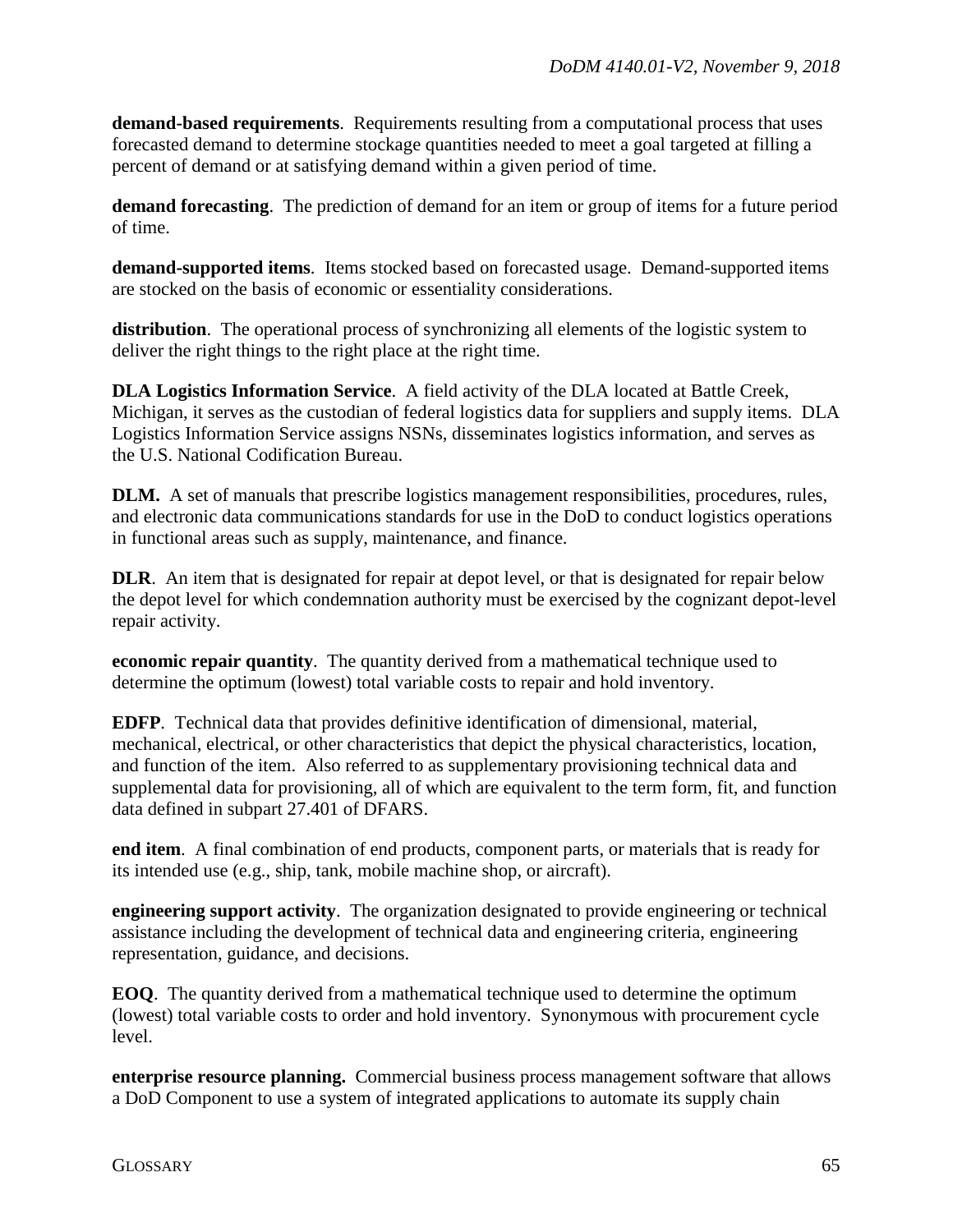materiel management activities, such as planning, purchase, and service delivery as well as

**essential item**. A support item or a repair part whose absence renders the supported system or end item inoperable.

**essentiality code**. Designation for a weapon system or end item that is used to indicate the measure of an item's military worth in terms of how its failure (if a replacement is not immediately available) would affect the ability of a weapon system, end item, or organization to perform its intended functions. In stockage models, it is the number by which the shortage cost parameter is multiplied to reflect the differences in military worth among items.

**exponential smoothing**. Statistical technique for detecting significant changes in data by ignoring the fluctuations irrelevant to the purpose at hand. In exponential smoothing (as opposed to in moving averages smoothing) older data is given progressively-less relative weight (importance) whereas newer data is given progressively-greater weight.

**field-level reparable item**. An item that is normally repaired below the depot level of maintenance and for which condemnation authority may be exercised below the depot level.

**forecast accuracy**. A measure of the percentage difference between the forecasted and the actual demand. The forecast accuracy for an item is computed as one minus the absolute or unsigned value of the item's forecast error over the item's demand expressed as a percentage. The formula is:

$$
forecast accuracy for item i = 100\% * (1 - abs|fd_i - ad_i|/ad_i)
$$

where *abs|x|* is the absolute or unsigned value of *x*, *fdi* is forecasted dollar demand for item *i* for the forecasted period, and *adi* is the actual dollar demand for item *i* for the period. If *adi* is zero and *fdi* is also zero, then the forecast accuracy for the item is 100%. If *adi* is zero but *fdi* is not zero, then the forecast accuracy for the item is 0%.

The mean or aggregate demand forecast accuracy for a set of items is computed as one minus the quotient of the sum of the absolute or unsigned values of the forecast error across the items and the sum of demand for the items expressed as a percentage. The formula is:

$$
mean forecast accuracy = 100\% * \left(1 - \frac{\sum_{1}^{n}abs|fd_i - ad_i|}{\sum_{1}^{n}ad_i}\right)
$$

where *n* is the number of items in the set and *abs|x|*, *fdi*, and *adi* as above*.*

**forecast bias**. A measure of the over or under percentage difference between the forecasted and the actual demand. The forecast accuracy for an item is computed as one minus the signed value of the item's forecast error over the item's demand expressed as a percentage. The formula is:

$$
forecast bias for item i = 100\% * (fdi - adi) / adi
$$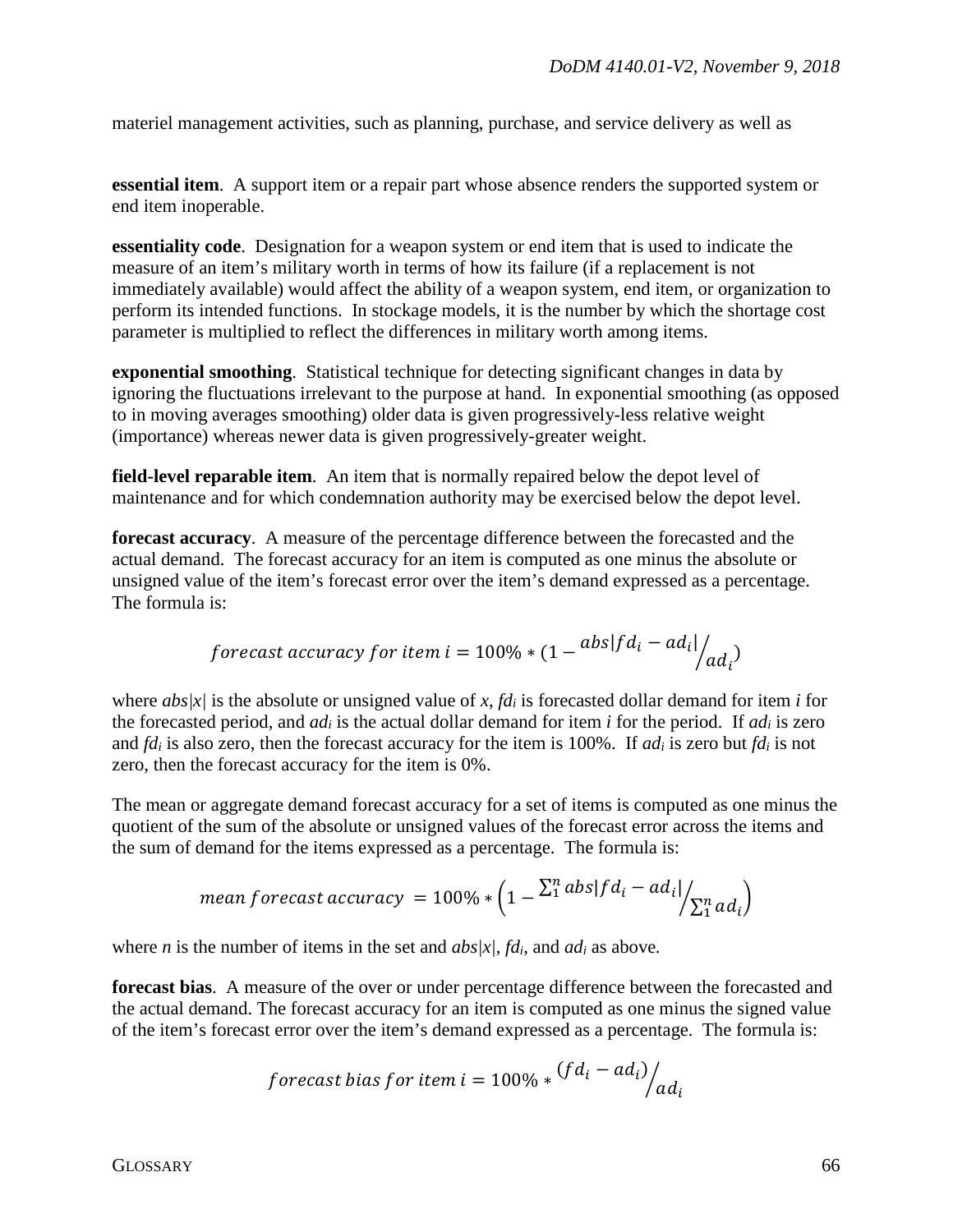where *fdi* is forecasted dollar demand for item *i* for the forecasted period, and *adi* is the actual dollar demand for item *i* for the period. If *adi* is zero and *fdi* is also zero, then the forecast bias for the item is 0%. If *adi* is zero but *fdi* is not zero, then the forecast bias for the item cannot be computed.

The mean or aggregate demand forecast basis for a set of items is computed as the quotient of sum of the signed values of the forecast error across the items and the sum of the demand for the items expressed as a percentage. The formula is:

$$
mean forecast bias = 100\% * \left(\frac{\sum_{i=1}^{n} (fd_i - ad_i)}{\sum_{i=1}^{n} ad_i}\right)
$$

where *fd<sub>i</sub>* and *ad<sub>i</sub>* as above and *n* is the number of items in the set.

**forecastability.** The ability to forecast demand for an item using a quantitative model or collaborative demand data from customers. The demand forecast for a forecastable item can be used to set readiness-based requirements levels or demand-based requirements levels for the item.

**forecastable item**. An item whose future demand can be predicted using a quantitative model or collaborative demand data from customers.

**heteroscedasticity**. Data with unequal variability across a set of second, predictor variables.

**ICP**. An organizational unit or activity within the DoD supply system assigned the primary responsibility for the materiel management of a group of items either for a particular Military Department or for the DoD as a whole. In addition to materiel management functions, an ICP may perform other logistics functions in support of a particular Military Department or for a particular end item (e.g., centralized computation of retail requirements levels and engineering tasks associated with weapon system components).

**indenture**. Structure to identify the tradeoff between items in tiers of use for weapon system assembly. The first level of indenture is for items whose next higher assembly is the weapon system itself. Items at lower levels of indenture are needed to repair the first level of indenture items. In that way, the impact of each item on each level of indenture, and ultimately on the weapon system itself, is portrayed; and the requirement for the highest level assembly will not be based on assuming 100 percent of its lower level assemblies are available. Models for nondemand-based items may be excluded from the indenture structure requirement.

**implied shortage cost**. The derived cost of a shortage of stock based upon a forecast of the number of days of delay in the availability of materiel.

**individual item**. A single instance of a stock-numbered item, a single assembly, or a single subassembly.

**initial spares**. Spares stocked to support a newly fielded weapon system or a modification of a weapon system.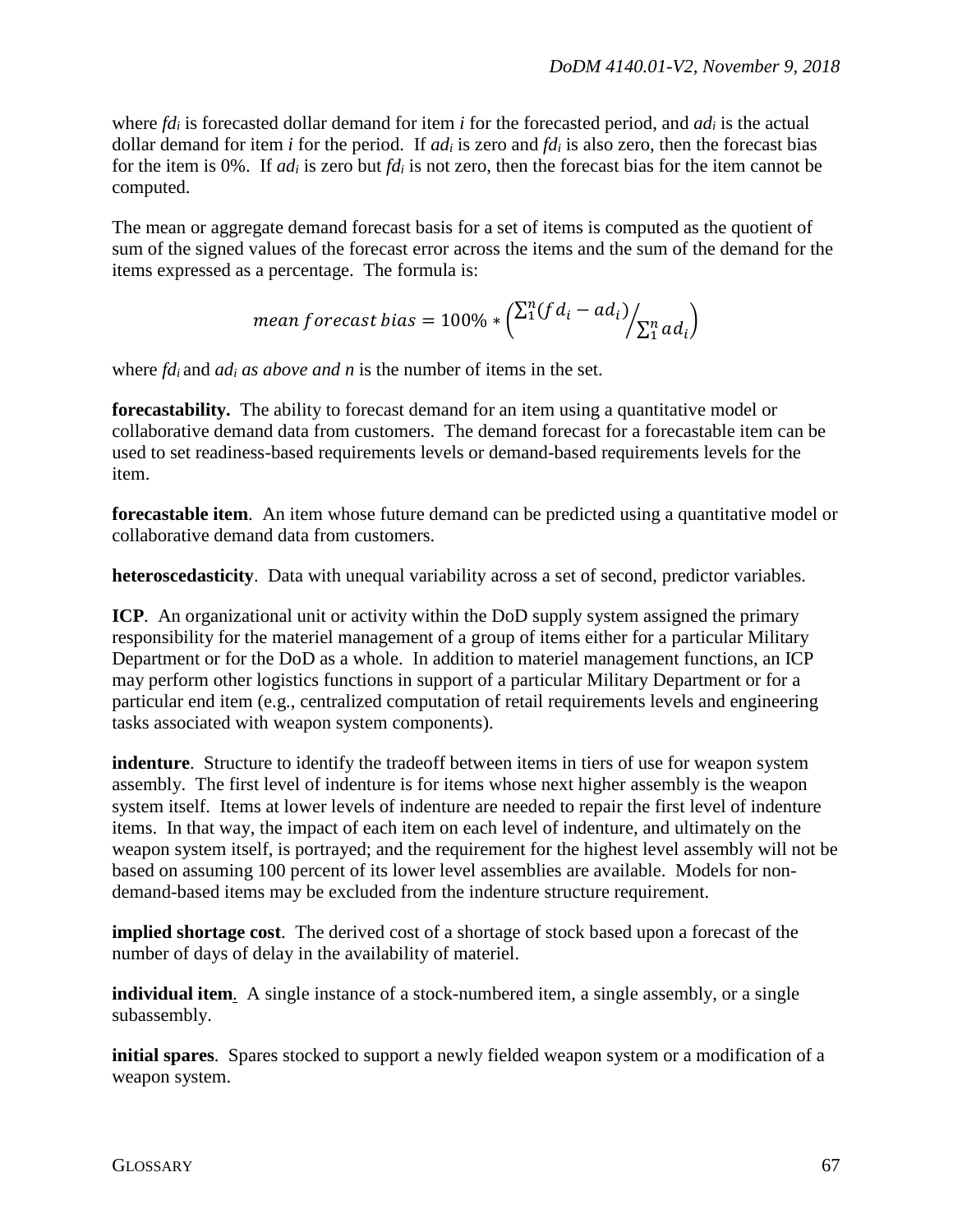**insurance item**. A non-demand-based, stocked, essential item for which no failure is predicted through normal usage. However, if a failure were to be experienced or a loss should occur through accident, abnormal equipment or system failure, or other unexpected occurrence, lack of replacement item will seriously hamper the operational capability of a weapon system.

**item management code**. The process of determining whether items of supply in federal supply classifications assigned for integrated materiel management qualify for management by the individual Components other than DLA or General Services Administration.

**intermediate supply**. Any level of inventory between the consumer and wholesale level of inventory and considered a retail level or echelon level of inventory.

**inventory**. Materiel, titled to the U.S. Government, held for sale or issue, held for repair, or held pending transfer to disposal.

**item essentiality**. A measure of an item's military worth in terms of how its failure (if a replacement is not immediately available) would affect the ability of a weapon system, end item, or organization to perform its intended functions. In stockage models, it is the number by which the shortage cost parameter is multiplied to reflect the differences in military worth among items.

**item identification**. A collection and compilation of data to establish the essential characteristics of an item that give the item its unique character and differentiate it from other supply items.

**item of supply.** A category of items identified by a NSN with the same form, fit, and function. The individual items (units) included in this category could be manufactured by multiple sources.

**just-in-time**. Inventory management methodology that minimizes on-hand stockage levels by ordering and receiving good only as they are needed.

**limited-demand item**. A non-forecastable item that has limited demand but either has sufficient historical demand to warrant demand-based stockage or qualifies for non-demand-based numeric stockage based on its essentiality. That is, the item qualifies for stockage because the lack of a replacement would seriously hamper the operational readiness of a weapon system.

**losses due to obsolescence**. Losses resulting from forecast error and obsolescence to include deterioration.

**LOT buy.** A one-time procurement, when all cost effective and prudent alternatives have been exhausted, for the total future requirement of an item that is no longer expected to be produced. The procurement quantity is based upon demand or engineering estimates of wear out rates or item malfunction or failure of the item to sufficiently support the applicable equipment until phased out.

**maintenance replacement**. The replacement of an unserviceable reparable item by a serviceable one. Unserviceable items include items that are replaced due to malfunction or those that have reached the end of an administratively determined removal interval for preventive maintenance or safety considerations.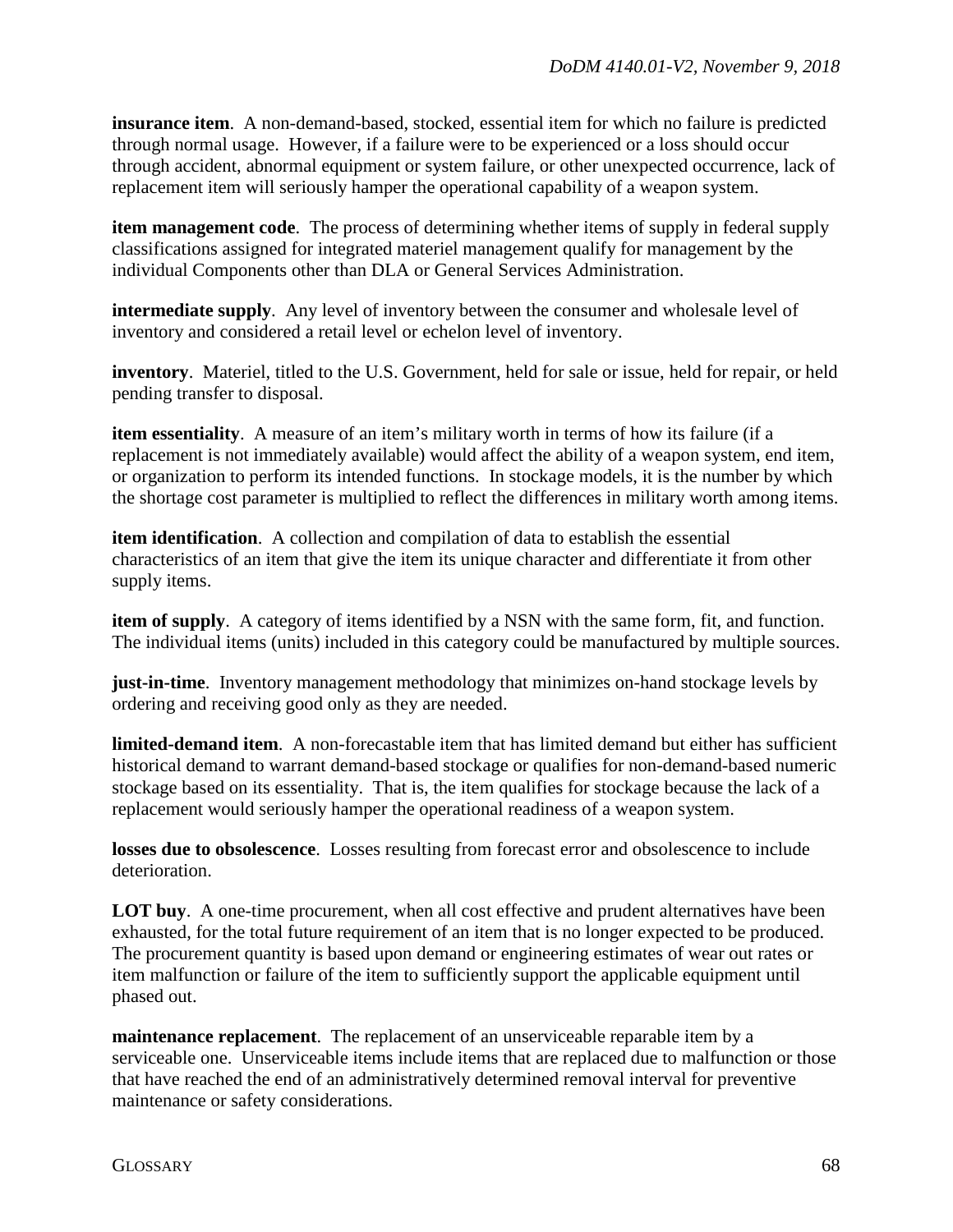**material.** Property that may be consumed or expended during the performance of a contract, component parts of a higher assembly, or items that lose their individual identity through incorporation into an end-item. Material does not include equipment, special tooling, special test equipment or real property.

**materiel**. All items necessary to equip, operate, maintain, and support military activities without distinction as to its application for administrative or combat purposes, excluding real property, installations, and utilities. Materiel is either serviceable (i.e., in an issuable condition) or unserviceable (i.e., in need of repair to make it serviceable).

**materiel management**. That phase of military logistics that includes managing, cataloging, demand and supply planning, requirements determinations, procurement, distribution, overhaul, and disposal of materiel.

**materiel manager**. Any DoD activity or Defense Agency that has been assigned materiel management responsibilities for the DoD and participating federal agencies. The term includes responsibilities performed by either wholesale materiel managers or retail materiel managers: managing, cataloging, demand and supply planning, requirements determination and definition, procurement, distribution, overhaul and repair of reparable materiel, and disposal of materiel.

**materiel obligation**. That unfilled portion of a requisition (for a stocked or a nonstocked item) that is not immediately available for issue, but is recorded as a commitment for future issue. Synonymous with "back order".

**mean demand.** The average demand for item for a period of time (e.g., month or quarter). For purposes of determining forecast ability, the formula for computing mean demand is:

$$
mean\, demand = \overline{d} = \sum_{i=1}^{n} d_i / n
$$

where *n* is the number of periods with demand,  $d_i$  is the quantity for demand *i*, and  $\overline{d}$  is the mean demand.

**minimum replacement unit**. The minimum quantity of an item normally replaced during a maintenance action, often the quantity of a component used for each end item.

**modification**. A U.S. Government-approved change in the configuration of a part or item that offers a benefit to the U.S. Government by correcting deficiencies, satisfying a change in operational or logistic support requirements, or effecting a life-cycle cost savings.

## **MRP.** A computer-based in ventory management system designed to assist managers in  $\mathbb{R}^n$

**naïve forecast.** The forecast produced by using last period's actual demand as the predicted demand without adjusting the demand or attempting to establish causal factors. The accuracy, bias, and error for the naïve forecast are computed using the same formulas used for other forecasts and are compared against the accuracy bias, and error for forecasts generated by more sophisticated techniques.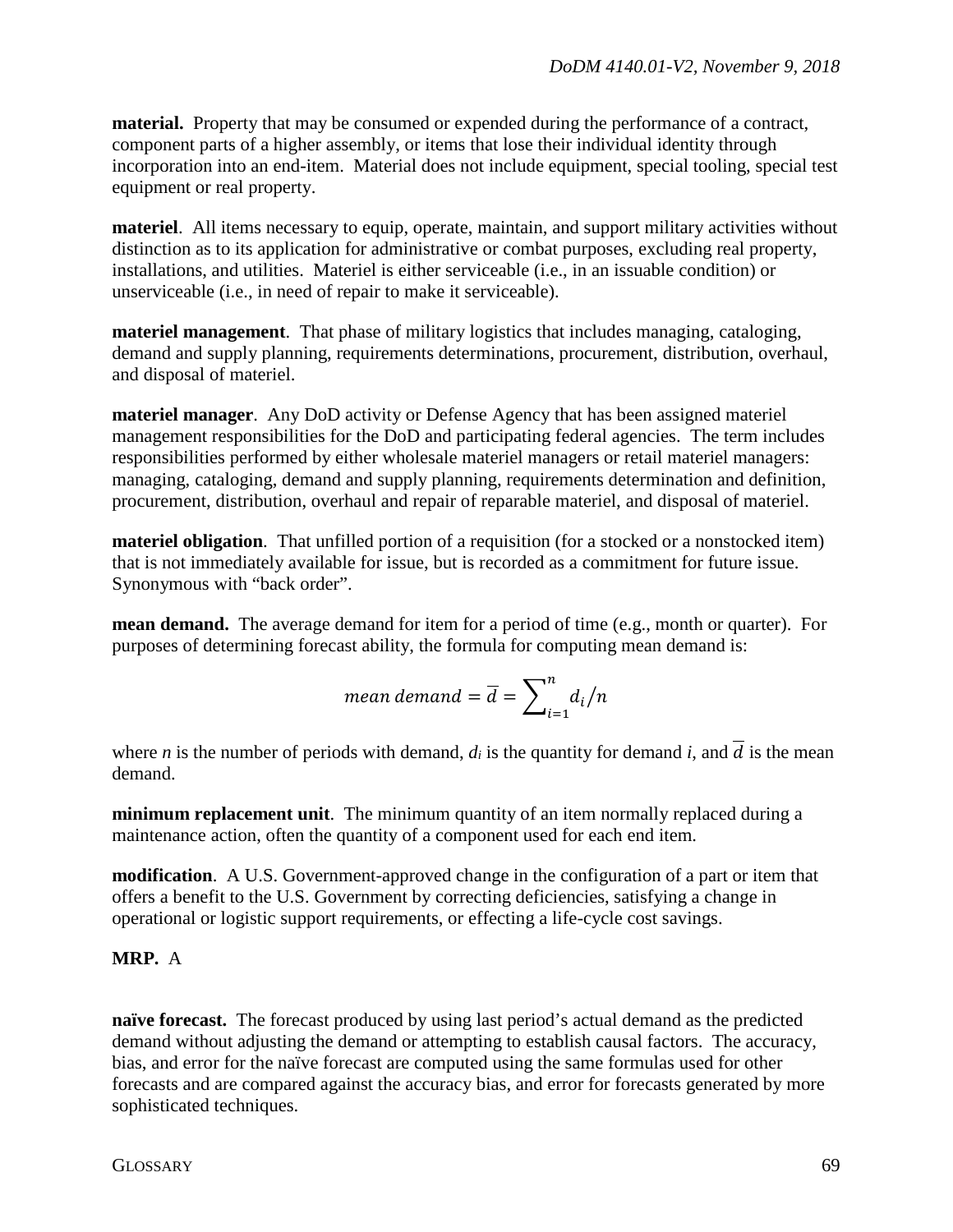**neural networks**. Artificial intelligence technique that mimics the operation of the human brain (nerves and neurons), and comprises of densely interconnected computer processors working simultaneously. A key feature of neural networks is that they are programmed to learn by sifting data repeatedly, looking for relationships to build mathematical models, and automatically correcting these models to refine them continuously.

**non-consumable item materiel support codes**. Alphanumeric codes assigned to nonconsumable items, which indicates the degree of materiel support (numeric) or repair responsibility (alpha).

**non-demand-based requirement.** A requirement resulting from a determination process that is not based on forecasted demand, but qualifies for stockage based on other criteria. Types of nondemand-based stockage are insurance stockage and numeric stockage. For purposes of this issuance, LOT buy requirements and program-based buys are considered non-demand-based requirements even though they are based on future predicted usage but that usage may not be determined from historical demand.

**non-forecastable item**. An item whose future demand cannot be accurately predicted using a quantitative model due to its intermittent or volatile demand pattern.

**not stocked**. An item for which there is no established requirements objective. Inventory or usage data may be available; however, stock replenishment would not be initiated.

**NSN**. The 13-digit stock number replacing the 11-digit federal stock number. It consists of the 4-digit federal supply classification code and the 9-digit national item identification number. The national item identification number consists of a 2-digit National Codification Bureau number designating the central cataloging office (whether North Atlantic Treaty Organization or other friendly country) that assigned the number and a 7-digit (xxx-xxxx) nonsignificant number. The number is arranged: 9999-00-999-9999.

**OL.** The quantities of materiel or operating stocks required to sustain operations in the interval between replenishment shipments.

**organic support**. The capability of a Military Service or a Defense Agency to sustain logistics operations through U.S. Government organizational structures.

**OSTL**. The quantities of materiel required to sustain operations during the interval between the initiation of a replenishment requisition and receipt of the requisitioned materiel.

**outliers**. Data point that falls far from most other points.

**PBL**. Logistics that delineate outcome performance goals of weapon systems, ensure that responsibilities are assigned, provide incentives for attaining these goals, and facilitate the overall life-cycle management of system reliability, supportability, and total ownership costs.

**performance-based agreement**. A product support agreement that has performance tied to the system, the subsystem, or the component level that describes measurable service and performance level parameters based on customer requirements and expectations.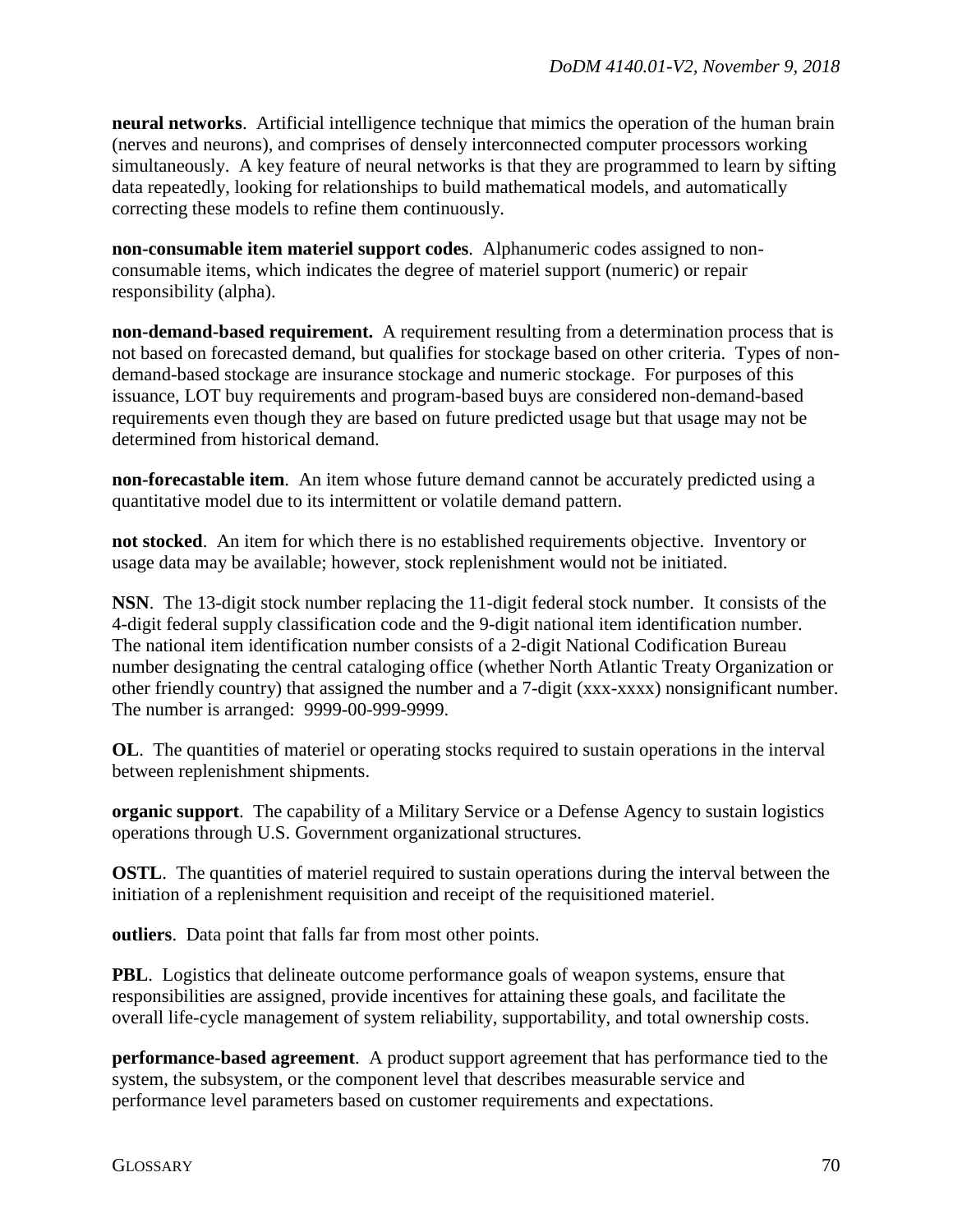**phased support**. An approach whereby a contractor provides interim support for new acquisitions until the U.S. Government attains an organic capability. Phasing may be done by support level (e.g., organization, intermediate, or depot), by subsystem, by design-stable components, or other criteria.

**PICA**. The service or agency ICP designated as the single activity within the DoD responsible for providing materiel support.

**PLT**. The interval between the date of signature of a contract execution and the receipt of the first significant delivery of the purchased materiel into the supply system.

**POM**. The final product of the programming process within the Department of Defense. The Components POM displays the resource allocation decisions of the Military Departments in response to and in accordance with Strategic Planning Guidance and Joint Programming Guidance. A POM has a 5-year projected blueprint of each organization's proposals for updating DoD programs. Each Military Department, Defense Agency, and United States Special Operations Command submits it to the Secretary of Defense for approval. The approved POM defines the programs to be funded by the Military Department and by the Defense Agency budgets described in greater detail in the FMR.

**preliminary operational capability**. The attainment of the capability for equipment or systems to be used by operational units and to function in a manner that is preliminary to, but in support of, the achievement of an initial operating capability.

**procurement lead time**. The amount of time from initiation of a purchase request until receipt of the first significant delivery of purchased materiel into the supply system. The sum of the ALT and PLT.

**product support integrator**. The integrator of required logistical support processes to ensure that level of support is obtained through PBL agreements. The designated product support integrator for a given PBL arrangement may be an original equipment manufacturer, a commercial (private) entity, a U.S. Government (organic) entity, or a combination of a public and private partnership.

**provisioning**. The management process of determining and acquiring the range and quantity of support items necessary to operate and maintain an end item of materiel for an initial period of service.

**RAE**. A value-added metric, which is the ratio of the actual forecast error and the forecast error for the naïve forecast. The RAE for an item is computed as the absolute or unsigned value of the item's actual forecast error for the forecasted period over the absolute or unsigned value of the item's forecast error if a naïve forecast was used to forecast demand for the period. The formula for computing the RAE for an item is:

RAE for item 
$$
i = abs|f_{actual}d_i - ad_i|/abs|f_{naive}d_i - ad_i|
$$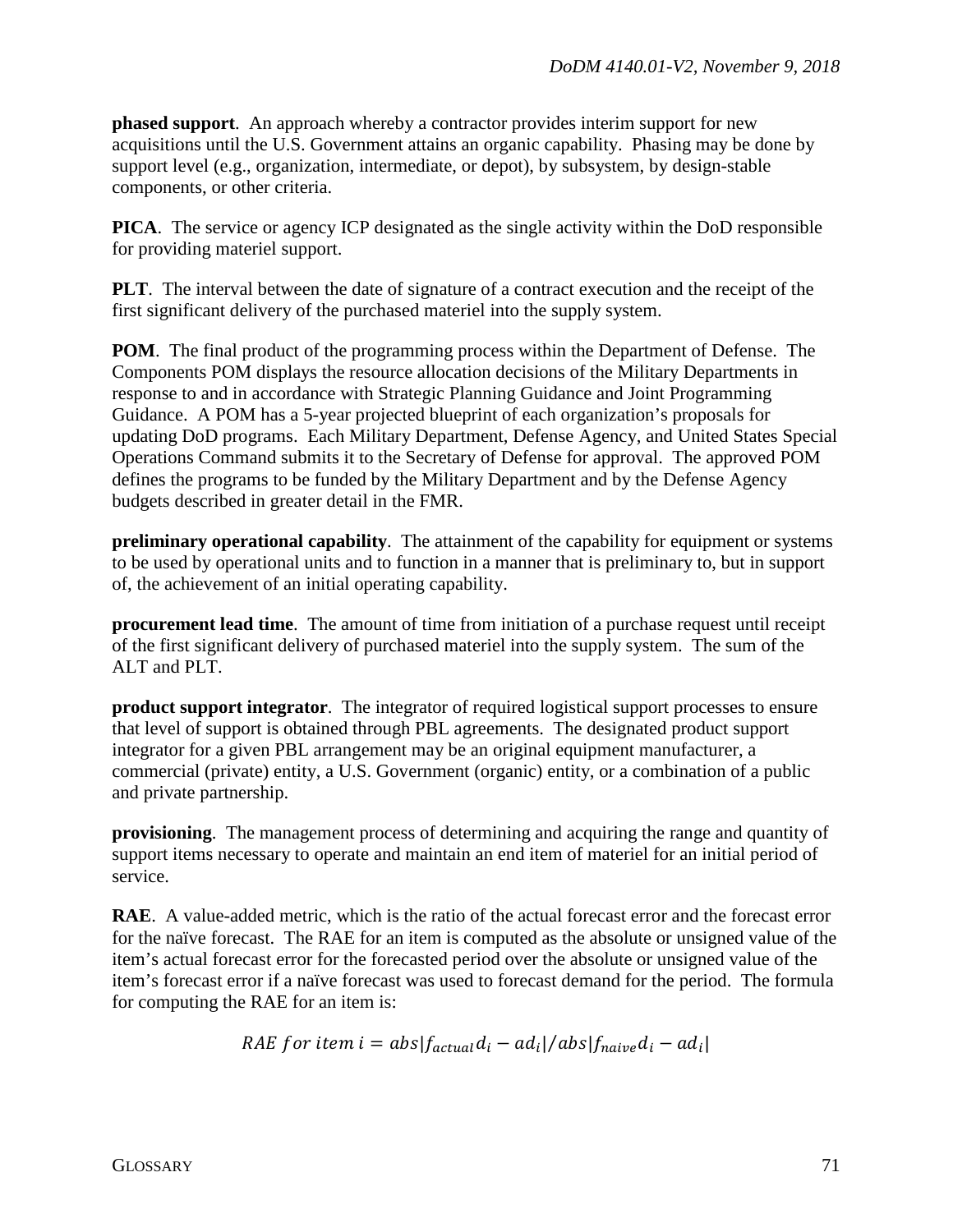where *abs*/*x*/ is the absolute or unsigned value of *x*, *f<sub>actual</sub> d*<sup>*i*</sup> is the actual forecasted dollar demand for item *i* for the forecasted period, *adi* is the actual dollar demand for item *i* for the period, and *fnaivedi* is the naïve forecasted dollar demand for item *i* 

The RAE for a set of items is computed as quotient of the sum of the absolute or unsigned values of the actual forecast errors across the items and the sum of the absolute or unsigned values of the naïve forecast errors across the items. The formula for computing the RAE for a set of items is:

$$
RAE for a set of items = \sum_{i}^{n}abs|f_{actual}d_i - ad_i| / \sum_{i}^{n}abs|f_{naive}d_i - ad_i|
$$

where *n* is the the number of items in the set and *abs|x|, factualdi*, *adi*, and *fnaivedi*.

**RBS**. A requirement determination process that computes the levels of secondary item spares needed to support a weapon system readiness goal at lowest cost.

**RBS tool**. An analytical capability primarily used to set the levels of secondary item spares needed to support a weapon system. Examples of other applications that an RBS tool can support include:

 Assessing the inventory investment required for the fielding of a new program (e.g., weapon or subsystem).

Negotiating supplier PBL agreements.

Assessing the impact of reliability, maintainability, or supportability improvements on weapon system readiness.

Planning and developing budgets.

 Conducting what-if exercises related to levels of secondary item spares needed to support weapon system deployments.

**RCL.** The quantity of reparable items required to sustain operations during the repair cycle that commences when a maintenance replacement takes place and ends when the unserviceable asset is returned to stock in a serviceable condition. That includes stages such as removed from the weapon system, awaiting shipment, in-transit, in pre-repair screening, in process of repair, and being returned to serviceable stock. Exclude from RCL any extraordinary awaiting-parts delays and any intentional extended-transit, storage, or repair-process delays from the repair cycle.

**readiness**. A measure or measures of the ability of a system to undertake and sustain a specified set of missions at planned peacetime and wartime utilization rates. Examples of system readiness measures are combat sortie rate, fully mission capable rate, and operational availability. Measures take account of:

The effects of system design, reliability, maintainability.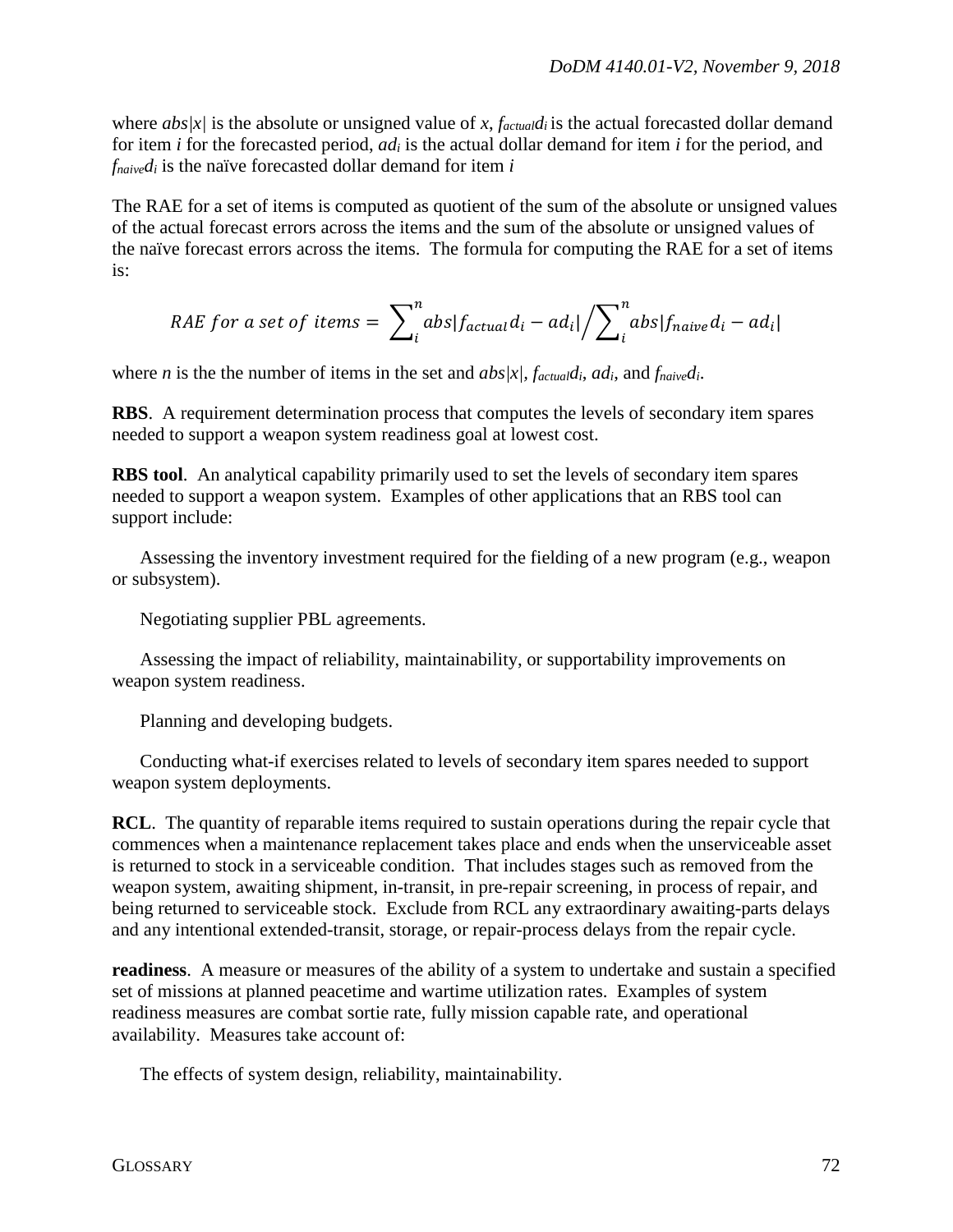The characteristics of the support system.

The quantity and location of support resources.

**reparable item.** An item of supply subject to economical repair and for which the repair (at either depot or field level) is considered in satisfying computed requirements at any inventory level. Synonymous with repairable item.

**replenishment**. Actions to resupply an inventory when it reaches the ROP.

**representative procurement**. A procurement for replenishing wholesale-level stock, such that the procurement action is routine in nature or the circumstances affecting the procurement are expected to occur on a continuing basis.

**requirement.** When used in association with a stockage computations in this volume, the inventory quantity computed as part of supply planning to satisfy a future need for item stocks. As prescribed in this volume's stockage computations, those needs can be either readiness-based, demand-based, or non-demand-based; can be at the wholesale or retail echelon of supply; and can directed at satisfying peacetime or wartime customer demand.

**requirements computation**. Any mathematical calculation performed to support requirements determination functions.

**requirements objective**. For wholesale stock replenishment, the maximum authorized quantity of stock for an item. It consists of the sum of stock represented by the EOQ, the safety level, the repair-cycle level, and authorized additive levels.

**requisition**. An order for materiel initiated by an established, authorized organization (i.e., a DoD or non-DoD organization that has been assigned a DoD activity address code) that is transmitted either electronically, by mail, or telephoned to a supply source within the DoD or external to the DoD (the General Services Administration, the Federal Aviation Administration, or other organizations assigned management responsibility for categories of materiel), according to procedures specified in Chapter 4 of Volume 2 of DLM 4000.25 and DLM 4000.25-1.

**requisition response time**. The mean time between the date that the wholesale ICP receives a requisition and the date ready-for-issue assets are available to satisfy the requisition.

**requisitioning objective**. The maximum quantity of materiel to be maintained on-hand and onorder to sustain current operations and core war reserves. It consists of the sum of stocks represented by the OL, SL, repair cycle, if applicable, the OSTL, and authorized additive levels.

**resupply time**. The mean time between the date that a retail activity submits a requisition to the wholesale system and the date it receives the requisitioned materiel.

**retail**. Level of inventory below the wholesale level, either at the consumer level for the purpose of directly providing materiel to ultimate users of the materiel or at the intermediate or region level for the purpose of supplying consumer levels or ultimate users of the materiel in a geographical area.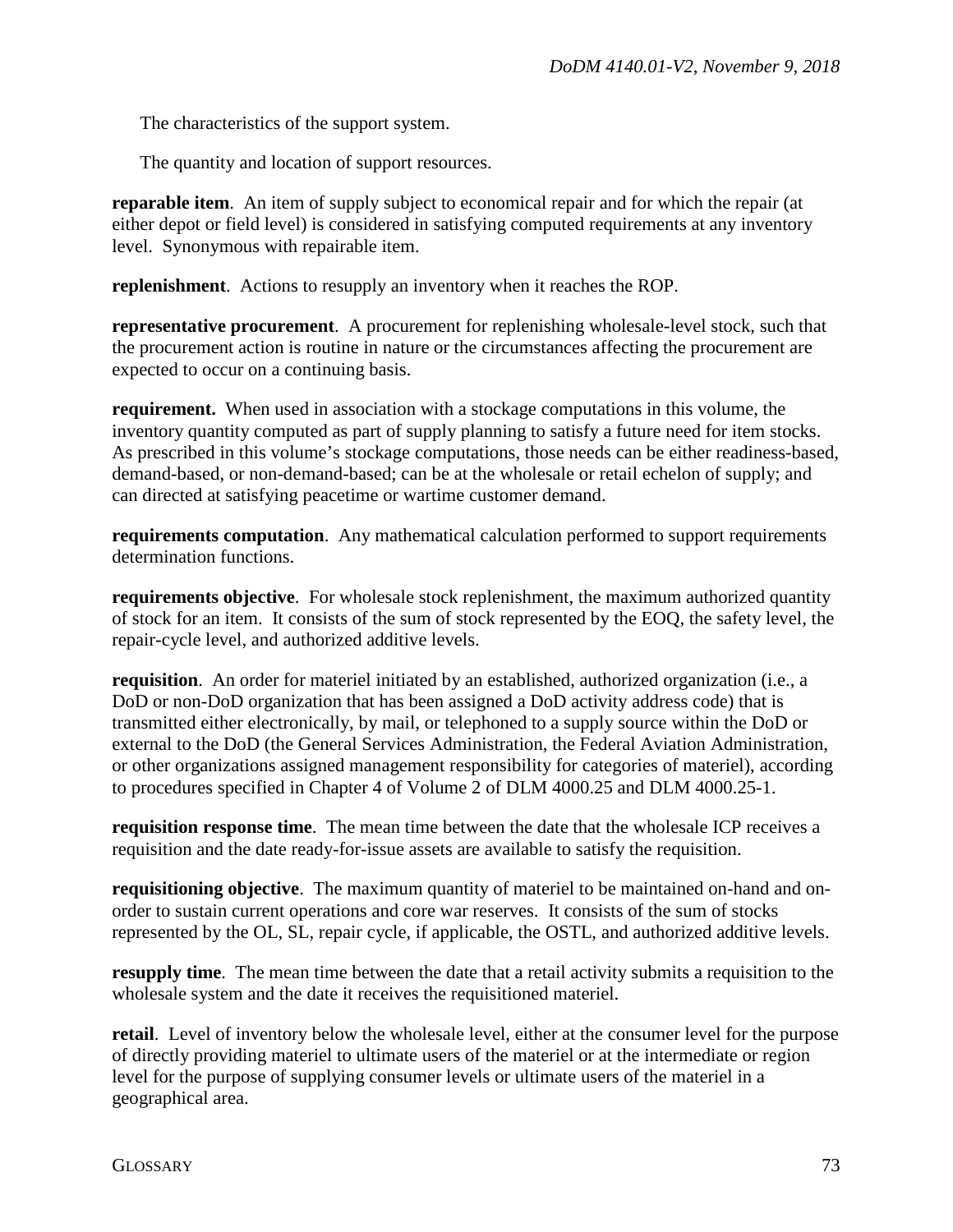**retail-level supply**. Those secondary items stored within DoD intermediate and consumer levels of supply down to and including, but not limited to, these activities: the Army to authorized stockage list; the Navy to shipboard and shore stations; the Air Force to logistics readiness squadrons; and the Marines to base supply and the marine expeditionary force supplies. Retaillevel supply does not include secondary item materiel in the hands of end users.

**right-sizing inventory**. The balancing of the costs of purchasing, managing, storing, and maintaining inventory with the readiness cost of understocking inventory subject to anticipated inventory changes.

**ROP.** The point when an item's inventory position (i.e., on-hand stock plus stock due in minus stock due out) reaches or breaches, and this reach or breach event triggers an order to replenish stock.

**RSC**. The categorization of an item that indicates the reason or basis for stockage at the retail level of inventory. Those categories reflect the stockage computation or decision rule applicable, and in some cases are used for inventory stratification and supply management purposes.

**secondary item**. An item of supply, includes reparable components, subsystems, and assemblies, consumable repair parts, bulk items and material, subsistence, and expendable end items, including clothing and other personal gear. It does not include major weapon systems, munitions, and equipment and other property under DoDI 5000.64.

**serviceable.** The condition of an individual item of supply when it can be issued to fill a customer demand.

**SL**. The quantity of materiel required to be on hand to permit continued operation in the event of a minor interruption of normal replenishment or a fluctuation in demand.

**spare.** When used in reference to stockage computations in this issuance, an individual item stocked in case another individual item of the same type is worn out, broken, or lost. Examples are:

A reparable item used in connection with the maintenance of an end item or weapon system is commonly referred to as a reparable repair part but may be referred to as a spare part.

 A consumable item used in connection with the maintenance of an end item or weapon system is commonly referred to as consumable repair part but may be referred to as a repair part.

**SSR**. A transaction identifying requirements for consumable items that is submitted by the DoD Component introducing materiel or a weapon system to the materiel manager.

**standard deviation of demand.** A measure of the variance of demand. For purposes of determining forecast ability, the formula for computing the standard deviation of demand is:

$$
standard\;deviation\;of\; demand = \sqrt{\frac{\sum_{i=1}^{n} (d_i - \overline{d})}{n}}
$$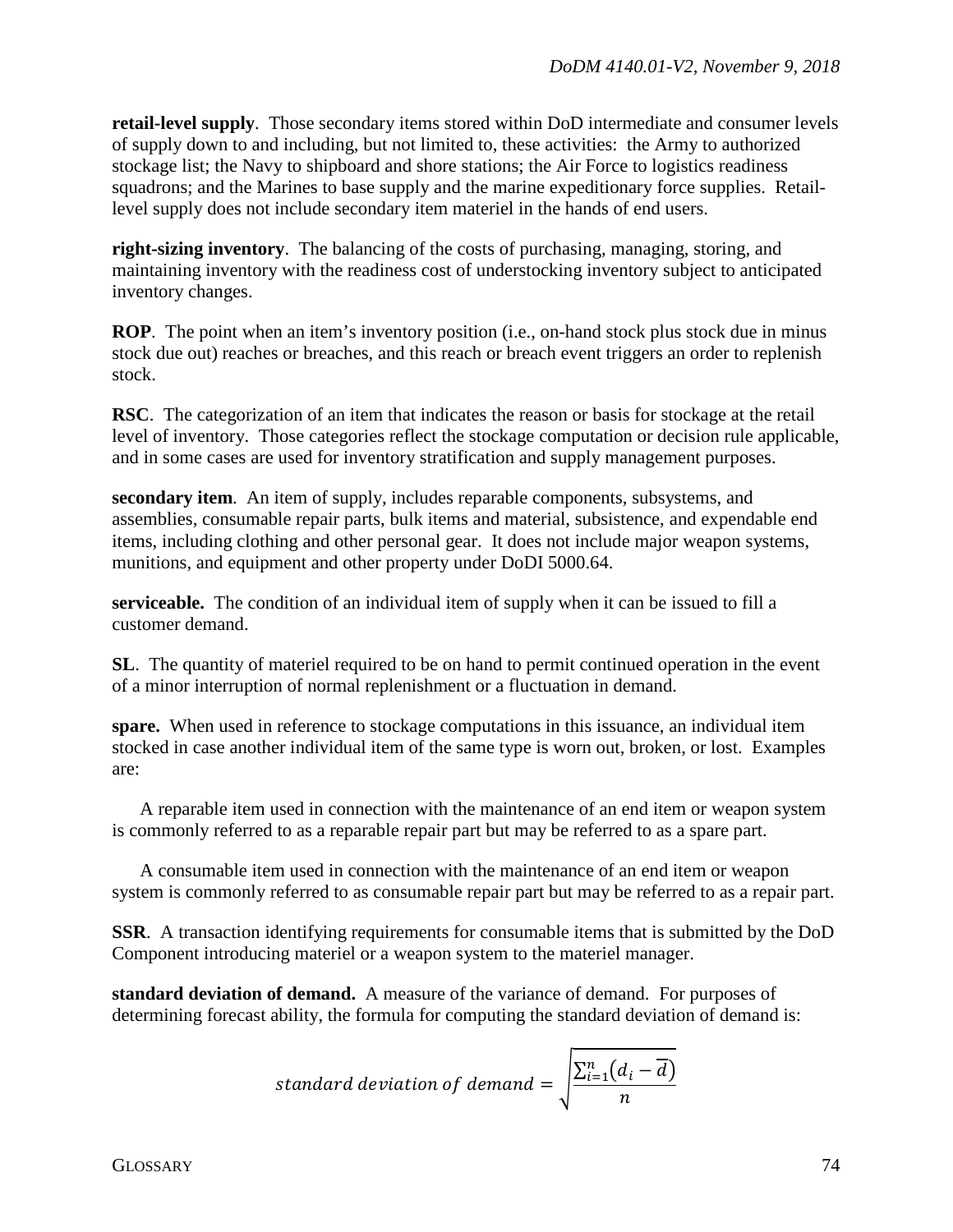where *n* is the number of periods with demand,  $d_i$  is the quantity for demand *i*, and  $\overline{d}$  is the mean demand.

**storage costs**. The variable costs of storing materiel. A storage cost factor is not variable (and therefore not considered) if the factor would remain the same after eliminating 50 percent of the stored materiel. Use one percent of the annual average value of the relevant inventory for storage costs unless actual variable storage costs are available.

**supplier**. Organic or commercial sources for items of supply.

**supply chain**. The sequential activities associated with providing materiel from a raw material stage to an end user as a finished product.

**supply support**. The management actions, procedures and techniques necessary to determine requirements to acquire, catalog, receive, store, transfer, issue and dispose of spares, repair parts, and supplies. Supply support includes provisioning for initial support, as well as acquiring, distributing, and replenishing inventories. Proper supply support management results in having the right spares, repair parts, and all classes of supplies available, in the right quantities, at the right place, at the right time, and at the right price.

**support vector regressions**. Supervised learning models with associated learning algorithms that analyze data used for classification and regression analysis.

**system acquisition process**. Process of providing a new or improved materiel capability in response to a validated need.

**total variable cost**. The sum of the variable cost-to-order, variable cost-to-hold, and implied shortage cost. Procurement cycles and safety levels are determined through minimizing these costs for any given group of items in an inventory.

**uneven demand**. The feature of an item's demand that has periods of very low or zero demand followed by spikes in demand.

**unit roots**. Stochastic trend in a time series where, if present, a systematic pattern is unpredictable.

**unserviceable.** The condition of an individual item of supply when it is in need of repair to make it serviceable.

**value added.** Increased or improved value, worth, functionality or usefulness.

**value added analysis**. As applied to demand forecasting in this volume, an analysis of the value added by a DoD Component's forecasting process, expressed as the forecast accuracy and bias percentage points gained by the process forecast over the accuracy and bias of the naïve forecast.

 The value added for forecast accuracy is the accuracy of the forecast produced by the Component's forecasting process minus the accuracy of the naïve forecast.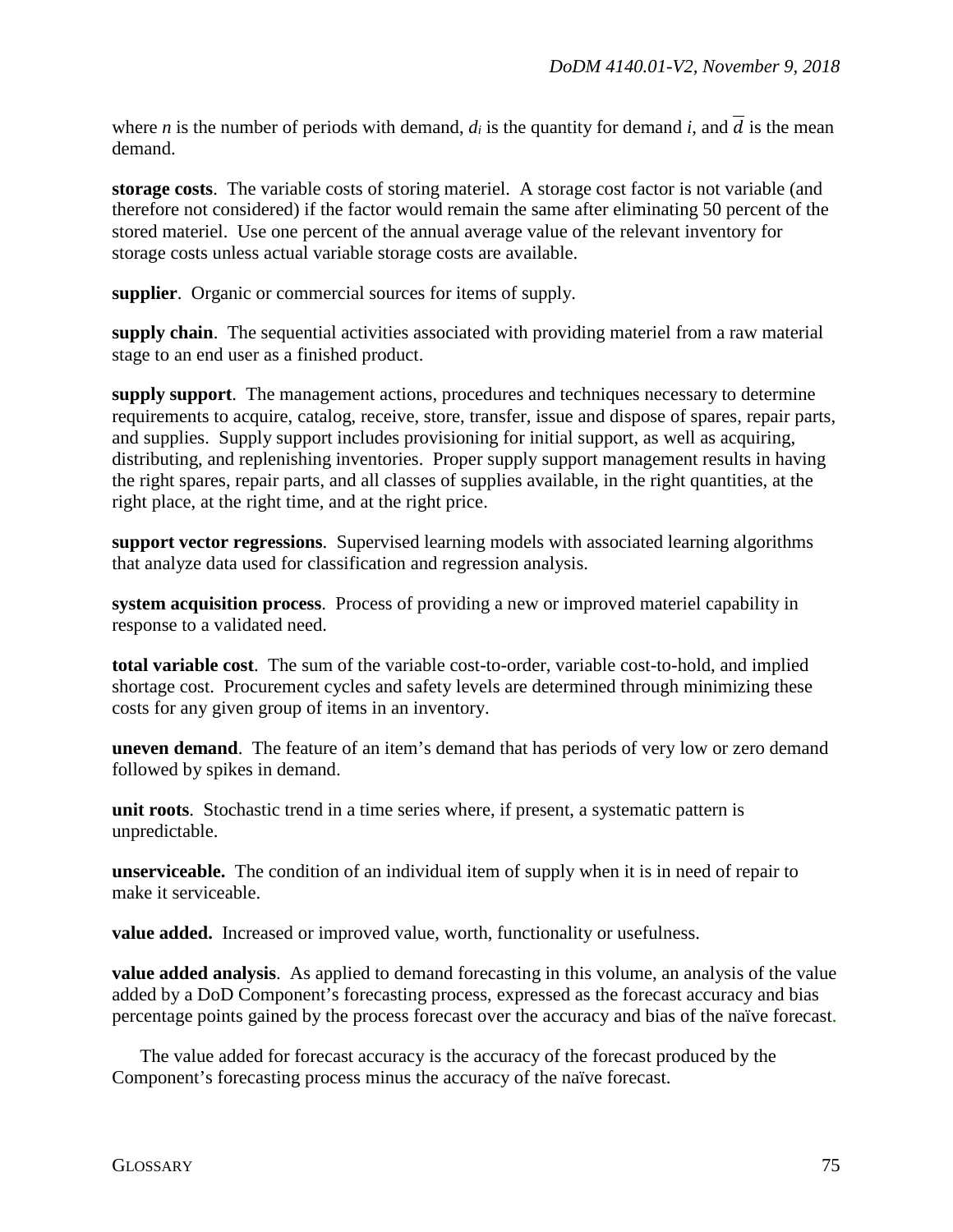The value added for forecast bias is the absolute value of the bias of the naïve forecast minus the absolute value of the bias of the forecast produced by the Component's forecasting process.

The value added for forecast error is the error of the forecast produced by the naïve forecast minus the error produced by the forecast from the Component's forecasting process.

**weapon system availability**. As used in materiel management, the percent of time that a weapon system does not have a materiel failure that prevents it from performing its intended mission or missions.

**wholesale**. The highest level of DoD Component supply. At this level, requiring activities procure supplies, repair supplies, and maintain stocks to resupply retail levels of supply and to fill consumer demands not filled by retail levels of supply. DoD Component wholesale supplies must be Government-owned but may be organically or commercially managed. Synonymous with wholesale supply, wholesale level of supply, wholesale echelon, and national inventory.

**wholesale stock**. Stock, regardless of funding sources, over which the materiel manager has asset knowledge and exercises unrestricted asset control to meet worldwide inventory management responsibilities. Synonymous with national inventory.

**Wilson EOQ**. Used to calculate the optimal quantity that can be purchased to minimize the cost of both the holding inventory and the processing of purchase orders. Variations include recognizing back orders, quantity discounts, or operational constraints.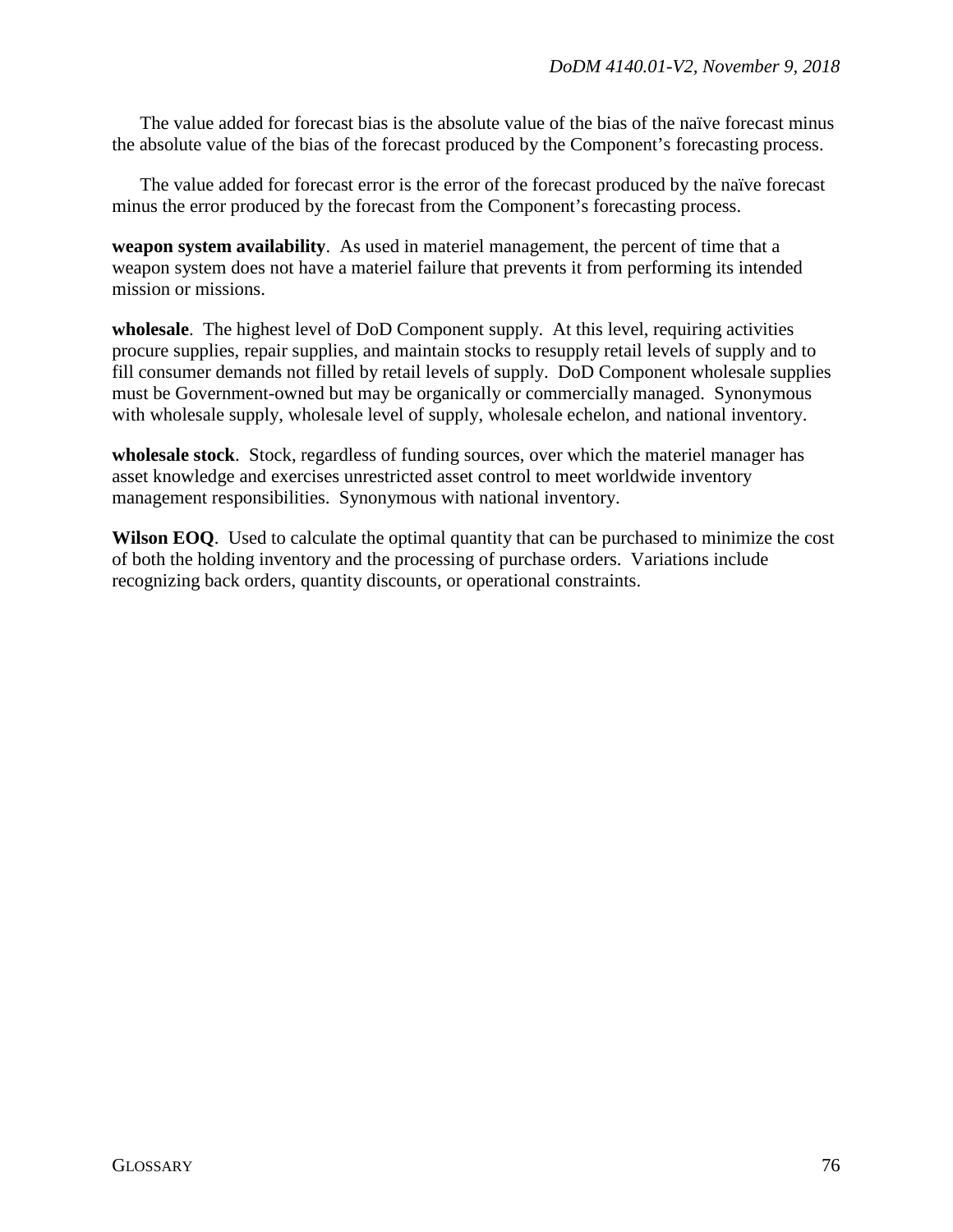## **REFERENCES**

Defense Federal Acquisition Regulation Supplement, current edition

- Defense Logistics Manual 4000.25, Volume 2, "Defense Logistics Management Standards: Supply Standards and Procedures," June 5, 20[1](#page-76-0)2<sup>1</sup>
- Defense Logistics Manual 4000.25-1, "Military Standard Requisitioning and Issue Procedures (MILSTRIP)," June 13,  $2012^2$  $2012^2$
- Defense Logistics Manual 4000.25-2, "Military Standard Transaction Reporting and Accountability Procedures (MILSTRAP)," June 13, 2012[3](#page-76-2)
- DoD 4140.26-M, Volume 1 "DoD Integrated Materiel Management (IMM) for Consumable Items: Operating Procedures for tem Management Coding (IMC)," September 24, 2010, as amended
- DoD 4140.26-M, Volume 2, "DoD Integrated Materiel Management (IMM) for Consumable Items: Item Management Coding (IMC) Criteria," September 24, 2010, as amended
- DoD 4140.26-M, Volume 6, "DoD Integrated Materiel Management (IMM) for Consumable Items: Supply Support Requests (SSRs)," July 18, 2014, as amended
- DoD 4160.28-M, Volume 3, "Defense Demilitarization: Procedural Guidance," June 7, 2011
- DoD 7000.14-R, "Department of Defense Financial Management Regulations (FMRs)," Volumes 1-15, dates vary by volume
- DoD Directive 5134.12, "Assistant Secretary of Defense for Logistics and Materiel Readiness (ASD(L&MR))," May 25, 2000, as amended
- DoD Instruction 3110.06, "War Reserve Materiel (WRM) Policy," June 23, 2008, as amended
- DoD Instruction 4140.01, "DoD Supply Chain Materiel Management Policy," December 14, 2011, as amended
- DoD Instruction 5000.64, "Accountability and Management of DoD Equipment and Other Accountable Property," April 27, 2017, as amended
- DoD Instruction 5200.39, "Critical Program Information (CPI) Identification and Protection within Research, Development, Test, and Evaluation," May 28, 2015, as amended
- DoD Instruction 5200.44, "Protection of Mission Critical Functions to Achieve Trusted Systems and Networks," November 11, 2012, as amended
- DoD Manual 4100.39, "Federal Logistics Information System (FLIS) Procedure," March 8, 2017, as amended
- DoD Manual 4140.01, Volume 3, "DoD Supply Chain Materiel Management Procedures: Materiel Sourcing," February 10, 2014, as amended

 $\overline{a}$ 

<span id="page-76-0"></span> $<sup>1</sup>$  Available on the internet at</sup>

http://www.dla.mil/HQ/InformationOperations/DLMS/eLibrary/Manuals/publications/dlm/dlm\_pubs/

<span id="page-76-1"></span><sup>&</sup>lt;sup>2</sup> Available on the internet at www2.dla.mil/j-6/dlmso/elibrary/manuals/dlm/dlm\_pubs.asp

<span id="page-76-2"></span><sup>&</sup>lt;sup>3</sup> Available on the internet at www2.dla.mil/j-6/dlmso/elibrary/manuals/dlm/dlm\_pubs.asp